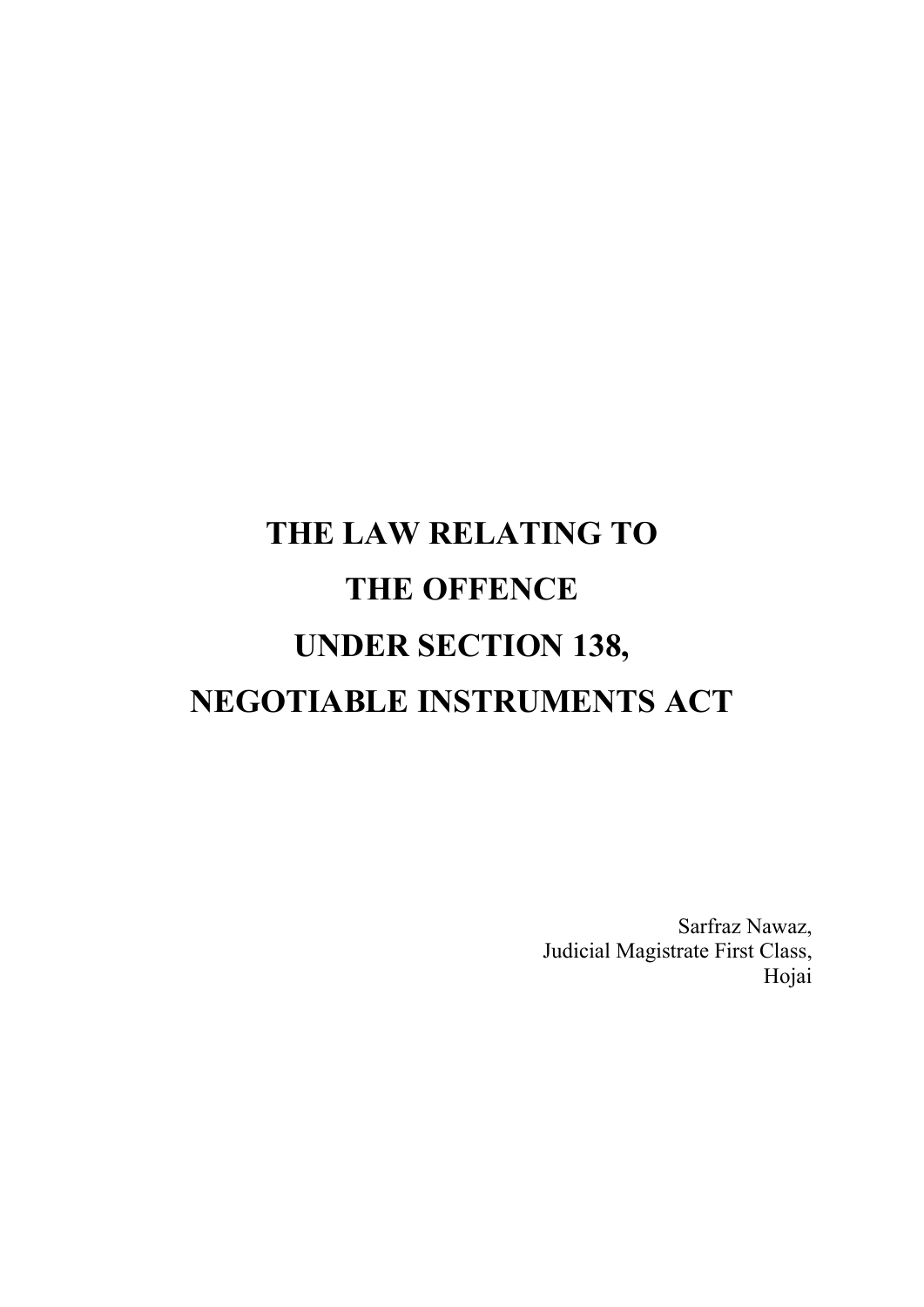#### **INTRODUCTION**

The Negotiable Instruments Act, 1881 (hereinafter called N.I. Act) was originally drafted in 1866 by the 3<sup>rd</sup> Indian Law Commission and introduced in December, 1867 in the Council and it was referred to a Select Committee. Objections were raised by the mercantile community to the numerous deviations from the English Law, which it contained. The Bill had to be redrafted in 1877. After the lapse of a substantial period of time due to criticism by the Local Governments, the High Courts and the Chambers of Commerce, the Bill was revised by a Select Committee. Inspite of this, the Bill could not reach the final stage. In 1880 by the Order of the Secretary of State, the Bill had to be referred to a new Law Commission. On the recommendation of the new Law Commission the Bill was redrafted and again it was sent to a Select Committee which adopted most of the additions recommended by the new Law Commission. The draft thus prepared for the fourth time was introduced in the Council and was passed into law in 1881 being the Negotiable Instruments Act, 1881 (Act No.26 of 1881).

The Act was enacted as an attempt to consolidate the law relating to promissory notes, bills of exchange and cheques. The main object of the Act was to legalize the system by which instruments contemplated by it could pass from hand to hand by negotiation like any other goods. Another purpose of the Act was to encourage the culture of use of cheques and enhancing the credibility of the instrument.

Following a century of the enactment of the N.I. Act, Sections 138 to 142, Chapter XVII, were inserted in the Act *vide* Section 4 of the Banking, Public Financial Institutions and Negotiable Instruments Laws (Amendment) Act, 1988, (Act 66 of 1988). These sections came into force w.e.f. 29.3.1989.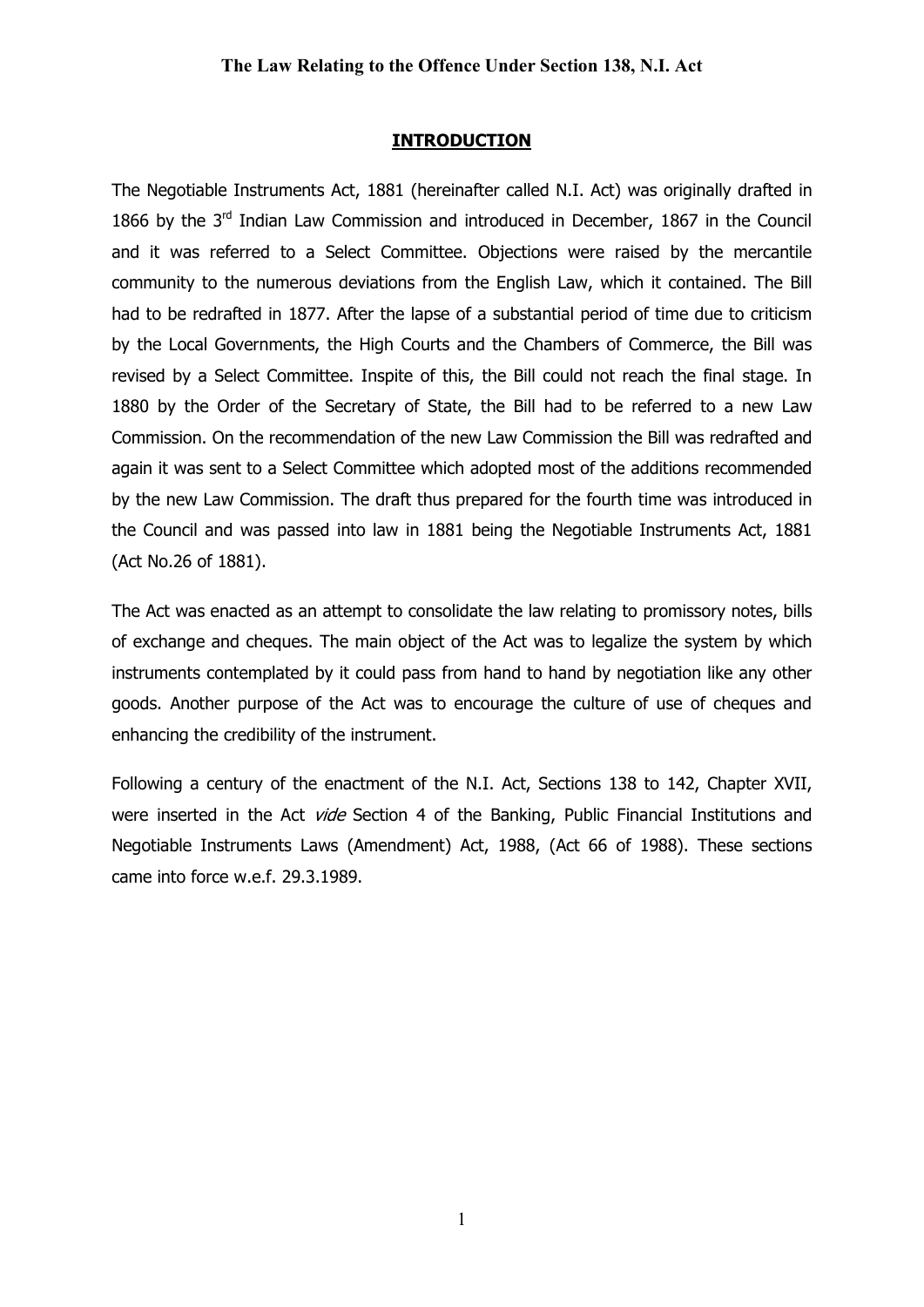## WHAT IS A CHEQUE?

This article is concerned with the offence under section 138, N.I. Act and, hence, it would be a redundant exercise to go into other negotiable instruments besides cheques.

To understand the offence under section 138, N.I. Act, one must first understand what a cheque is.

Section 6 of the N.I. Act defines a cheque as a bill of exchange drawn on a specified banker and not expressed to be payable otherwise then on demand and it includes the electronic image of a truncated cheque and a cheque in electronic form.

Explanation I: For the purpose of this section the expression

- a) a cheque in the electronic form means a cheque which contains the exact mirror image of a bearer cheque, and is generated, written and signed in a secure system ensuring the minimum safety standards with the use of digital signature (with or without biometrics signature) and asymmetric crypto system.
- b) a truncated cheque means a cheque which is truncated during the course of a clearing cycle, either by the clearing house or by the bank whether paying or receiving payment, immediately on generation of an electronic image for transmission, substituting the further physical movement of the cheque in writing.

Explanation II: For the purposes of this section, the expression clearing house means the clearing house managed by the Reserve Bank of India or a clearing house recognized as such by the Reserve Bank of India.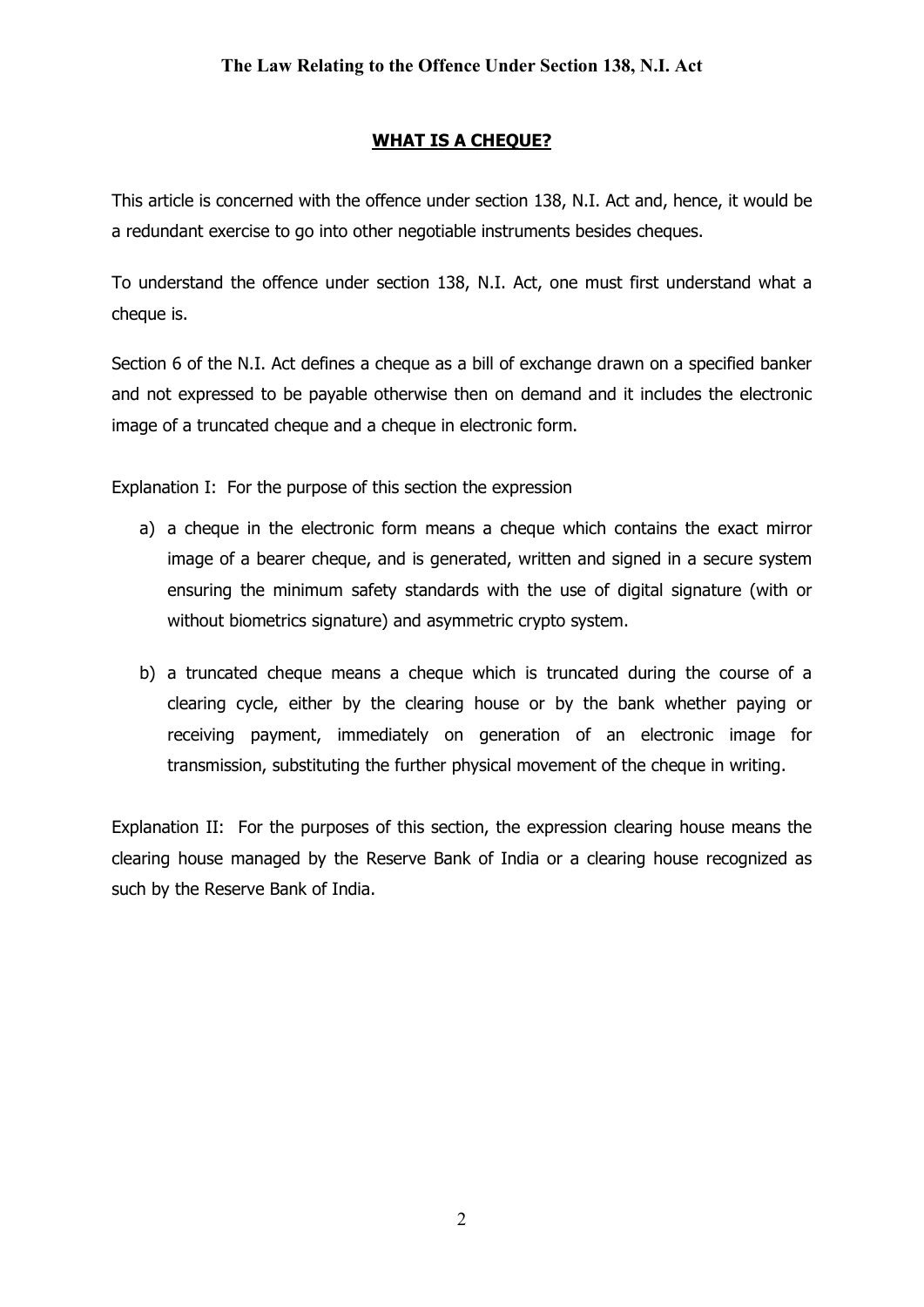## INGREDIENTS OF THE OFFENCE UNDER SECTION 138, N.I. ACT

Though section 138, N.I. Act penalizes the dishonour of a cheque, however, dishonour of a cheque is, by itself, not an offence under section 138 of the N.I. Act. To become an offence, the following ingredients have to be fulfilled:

- 1. Drawing of the cheque.
- 2. Presentation of the cheque to the bank.
- 3. Return of the cheque unpaid by the drawee bank.

4. Issuance of notice in writing to the drawer of the cheque demanding payment of the cheque amount.

5. Failure of the drawer to make the payment within 15 days of receipt of the notice.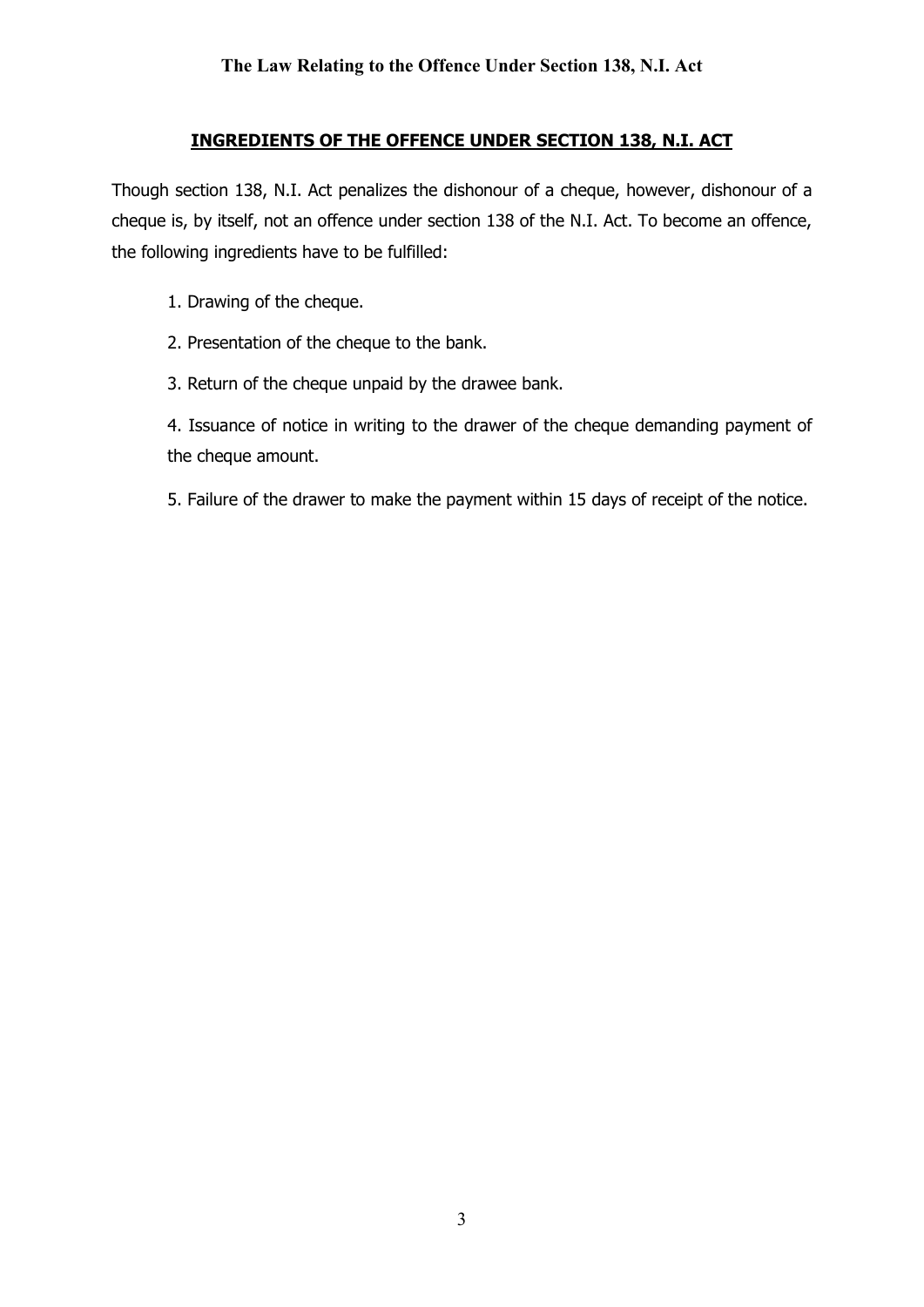## TIME FRAMES IN RESPECT OF THE OFFENCE UNDER SECTION 138, N.I. ACT

a) The cheque has to be presented to the bank within a period of six months from the date on which it is drawn or within the period of its validity, whichever is earlier. [Sec. 138 proviso (a)]. The Reserve Bank of India vide Notification No, DBOD.AML BC.No.47/14.01.001/2011-12 has made the period of validity of a cheque to be three months now. Hence, as of now, the cheque has to be presented within three months from the date on which it was drawn.

b) The payee or holder in due course of the cheque has to make a demand for payment of the amount due by giving a notice in writing to the drawer of the cheque within 30 days of the receipt of information by him from the bank regarding dishonour of the cheque. [Sec. 138 proviso (b)]

c) The drawer of the cheque has to fail to make the payment of the amount to the payee or holder in due course within 15 days of the receipt of the said notice [Sec. 138 proviso (c)].

d) The complaint has to be filed within one month of the date on which the cause of action arises under clause (c) of the proviso to Sec. 138 N. I. Act. [Sec. 142].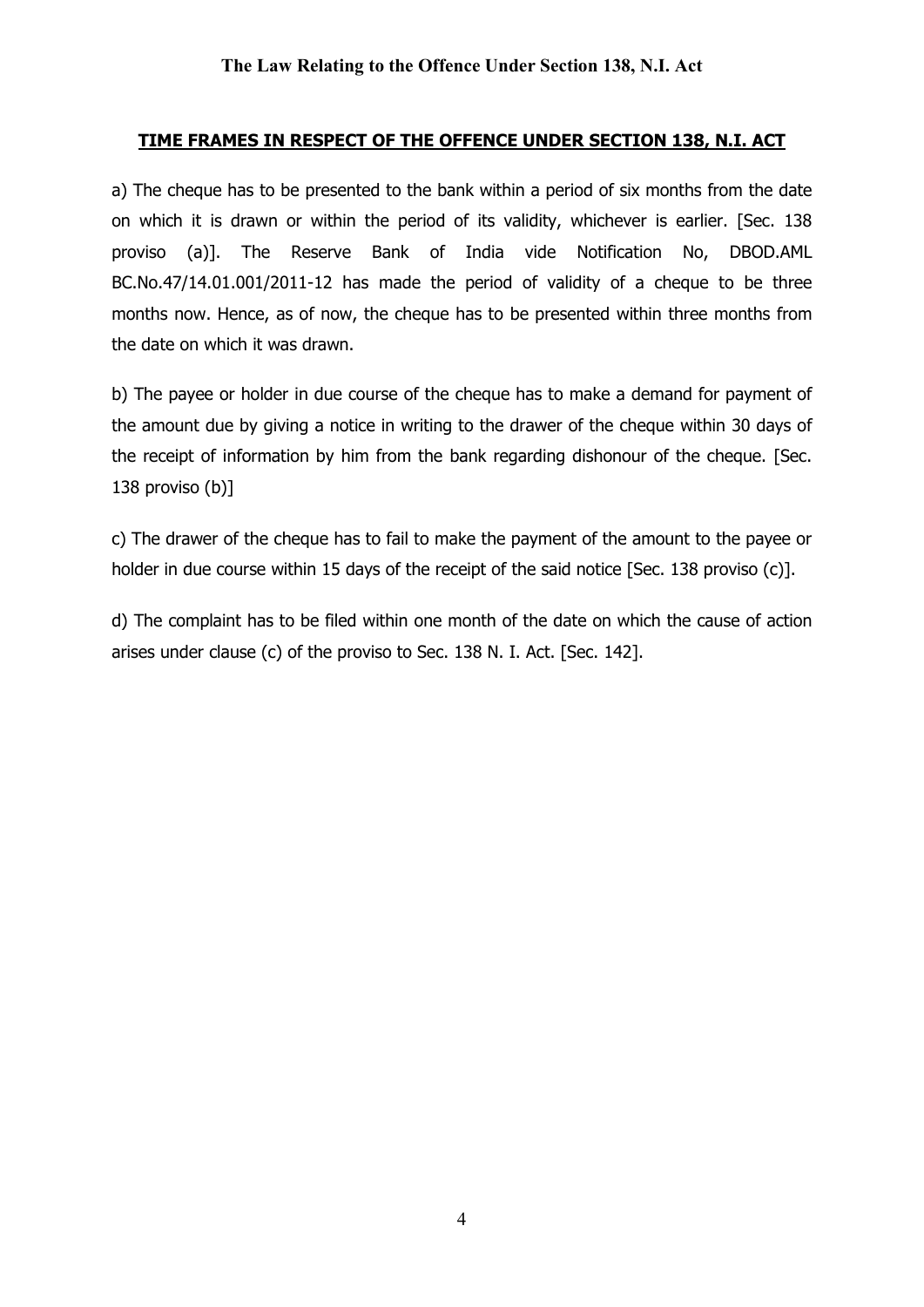# PERIOD OF LIMITATION FOR FILING A COMPLAINT IN RESPECT OF THE OFFENCE UNDER SECTION 138, N.I. ACT

Sec. 142, N.I. Act has prescribed an outer limit of one month for filing of a complaint from the date the cause of action rises.

In the case of Saketh India Ltd. v. Indian Securities Ltd. reported in (1999) 3 SCC 1, it was held by the Supreme Court that ordinarily in computing time, the rule observed is to exclude the first day and to include the last, and the period of one month will be reckoned from the day immediately following the day on which the period of 15 days from the date of receipt of notice by the drawer expires. The 15th day is to be excluded for counting the period of one month. The month employed in the Act has not been defined anywhere in the N.I. Act and the same means a British Calender Month and not lunar month, by following the definition given in Sec. 3 (35) of the General Clauses Act meaning thereby that a month means only a period of 30 days.

Saketh India Ltd. (supra) was taken up for reconstruction in Econ Antri Ltd. v. Rom Industries reported in AIR 2013 SC 3283. The Supreme Court affirmed the judgment in **Saketh India Ltd. (supra)** by holding that for the purpose of calculating the period of one month which is prescribed under Section 142(b) of the N.I. Act, the period has to be reckoned by excluding the date on which the cause of action arose.

For computing the period of limitation, one has to consider the date of filing of the complaint or initiation of criminal proceedings and not the date of taking cognizance by the Magistrate. [Indra Kr. Patodia v. Reliance Industries Ltd. reported in AIR 2013 SC 426]

5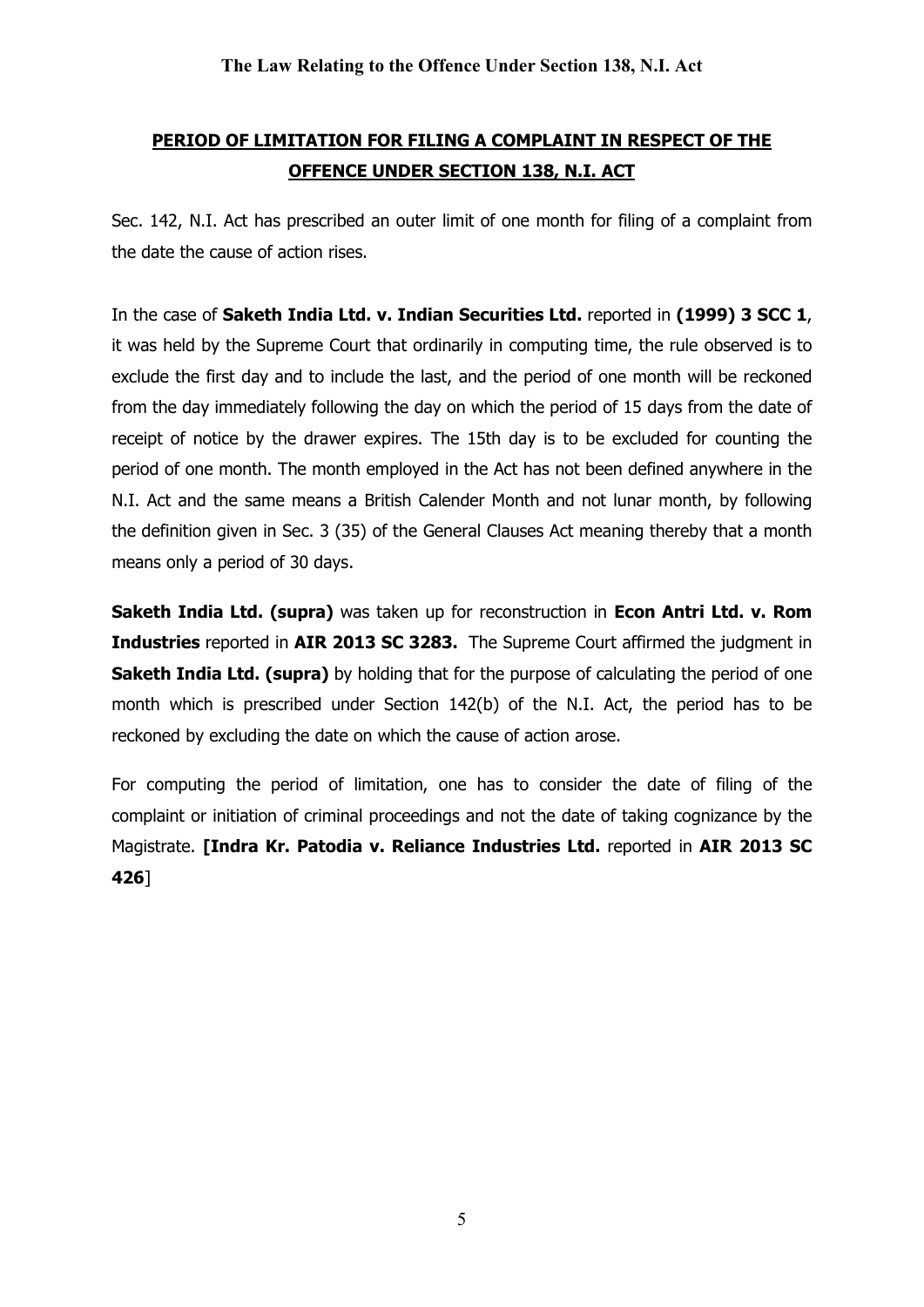## STATUS OF PREMATURE COMPLAINT

A question may arise as to what happens if a complaint is filed before the expiry of 15 days from the date of service of the notice on the drawer.

In this regard, the Supreme Court of India has in the case of Yogendra Pratap Singh v Savitri Pandey reported in (2014) 10 SCC 713 held as follows:

"A complaint filed before expiry of 15 days from the date on which notice has been served on drawer/accused cannot be said to disclose the cause of action in terms of Clause (c) of the proviso to Section 138 and upon such complaint which does not disclose the cause of action the Court is not competent to take cognizance. A conjoint reading of Section 138, which defines as to when and under what circumstances an offence can be said to have been committed, with Section 142(b) of the N.I. Act, that reiterates the position of the point of time when the cause of action has arisen, leaves no manner of doubt that no offence can be said to have been committed unless and until the period of 15 days, as prescribed Under Clause (c) of the proviso to Section 138, has, in fact, elapsed. Therefore, a Court is barred in law from taking cognizance of such complaint."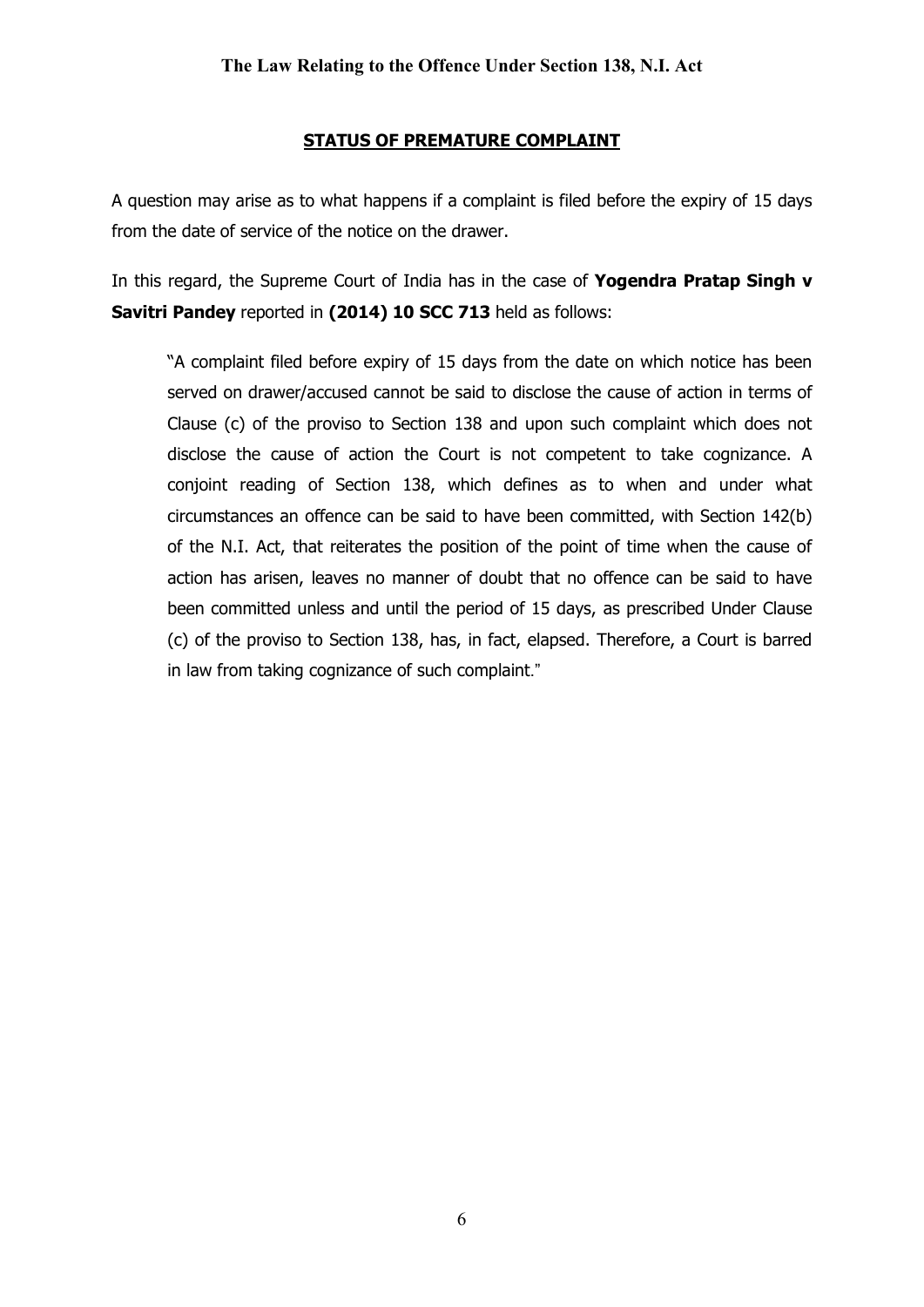#### SUCCESSIVE PRESENTATION OF CHEQUES FOR ENCASHMENT

In Sadanandan Bhadran v. Madhavan Sunil Kumar: (1998) 6 SCC 514, the Supreme Court observed that there can be only one cause of action under Section 142(b), N.I. Act. Section 142 gives cause of action a restrictive meaning, in that, it refers to only one fact which will give rise to the cause of action and that is the failure to make the payment within 15 days from the date of the receipt of the notice. Consequent upon the failure of the drawer to pay the money within the period of 15 days as envisaged under clause (a) of the proviso to Section 138, the liability of the drawer for being prosecuted for the offence he has committed arises, and the period of one month for filing the complaint under section 142 is to be reckoned accordingly. Thus, once cause of action has arisen, the payee or the holder in due course cannot submit the cheque for encashment yet again to create a fresh cause of action. The reason for it is very simple. For dishonour of one cheque there can be only one offence and such offence is committed by the drawer immediately on his failure to make the payment within fifteen days of the receipt of the notice served in accordance with clause (b) of the proviso to Section 138. That necessarily means that for similar failure after service of fresh notice on subsequent dishonour, the drawer cannot be liable for any offence nor can the first offence be treated as *non est* so as to give the payee a right to file a complaint treating the second offence as the first one. At that stage it will not be a question of waiver of the right of the payee to prosecute the drawer but of absolution of the drawer of an offence, which stands already committed by him and which cannot be committed by him again. The other impediment to the acceptance of the concept of successive causes of action is that it will make the period of limitation under clause (a) of Section 142 otiose, for, a payee who failed to file his complaint within one month and thereby forfeited his right to prosecute the drawer, can circumvent the above limitative clause by filing a complaint on the basis of a fresh presentation of the cheque and its dishonour.

# However, Sadanandan Bhadran (supra) has since been over-ruled in MSR Leathers v. S. Palaniappan reported in AIR 2014 SC 642.

As of now, a payee or the holder in due course has a right to present the cheque as many number of times for encashment within a period of six months or within its validity period, whichever is earlier. A prosecution based on second or successive dishonor of the cheque is also permissible so long as it satisfies the requirements stipulated under the proviso to Section 138 of the N.I. Act.

7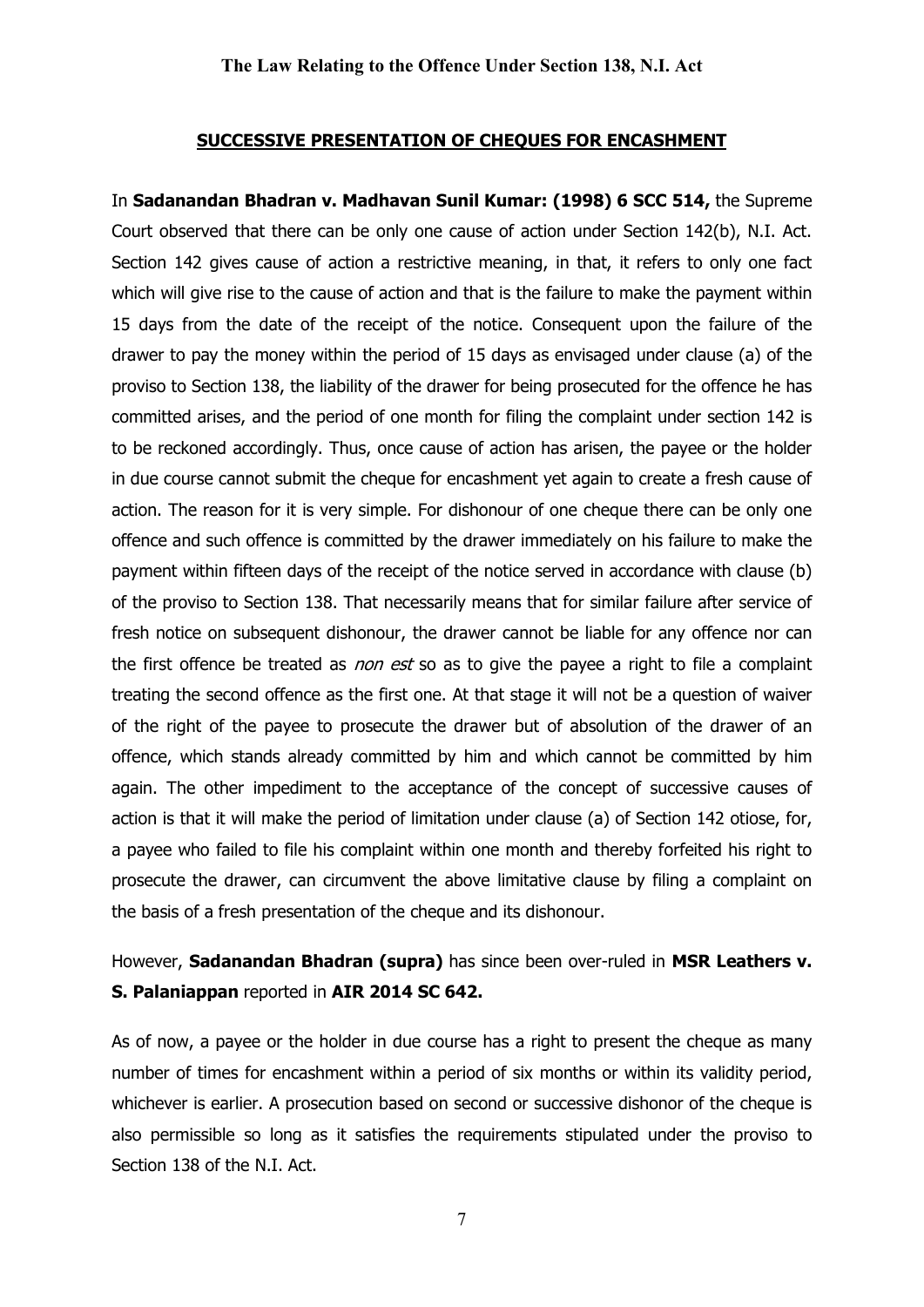## CONDONATION OF DELAY-WHETHER THE ACCUSED HAS A RIGHT TO BE HEARD?

It is an established principle of law that at the pre-summoning stage, the accused persons have no right to be heard. After all, the court has not yet decided to proceed against them. The judgment of the Supreme Court in the case of **Chandra Deo Singh v. Prakash** Chandra Bose and Anr reported in AIR 1963 SC 1340 is very clear on it. In fact, the Supreme Court has held in unequivocal terms that "he (the accused) has no right to take part in the proceedings nor has the Magistrate any jurisdiction to permit him to do so"

Coming to the issue of condonation of delay, it is true that a court has been given the discretion to condone the delay in preferring the complaint beyond the period prescribed under section 142(b) of the N.I. Act. But that discretion will have to be exercised judiciously. The principles of natural justice also will have to be followed in exercising the discretion by the Court.

Though the accused is out of picture at the pre-summoning stage, an indefeasible right of the accused is found incorporated under section 142(b) of N.I. Act. After all, the Court, exercising its discretion under the proviso to the aforesaid provision of law, is empowered to make a dent in such a right of the accused by extending the period of limitation, on satisfying itself of the reasons assigned by the complainant. The complainant cannot file an application seeking condonation and submit that the accused has no say in the matter, as he has not been summoned on taking cognizance of the case. The order passed by the court condoning the delay will definitely affect the interest of the accused. No order can be passed unless the party who is going to be affected by such an order is afforded sufficient opportunity to air his views on the reasons assigned by the complainant. It is not a matter between the complainant and the court but it is a question of deciding the valuable right of the accused who cannot be shut out from such proceedings. Therefore, the discretion of the court to condone such delay can be exercised only after affording an opportunity to the accused to contest the reasons assigned by the complainant.

In P.K. Choudhury v. Commander, 48 BRTF (GREF), (2008) 13 SCC 229, the Supreme Court relying upon State of Maharashtra v. Sharadchandra Vinayak Dongre [(1995) 1 SCC 42 made it unequivocally clear that for condoning delay in filing a complaint beyond the period of limitation, natural justice warrants notice to the accused so as to grant him an opportunity to show that the delay should not be condoned.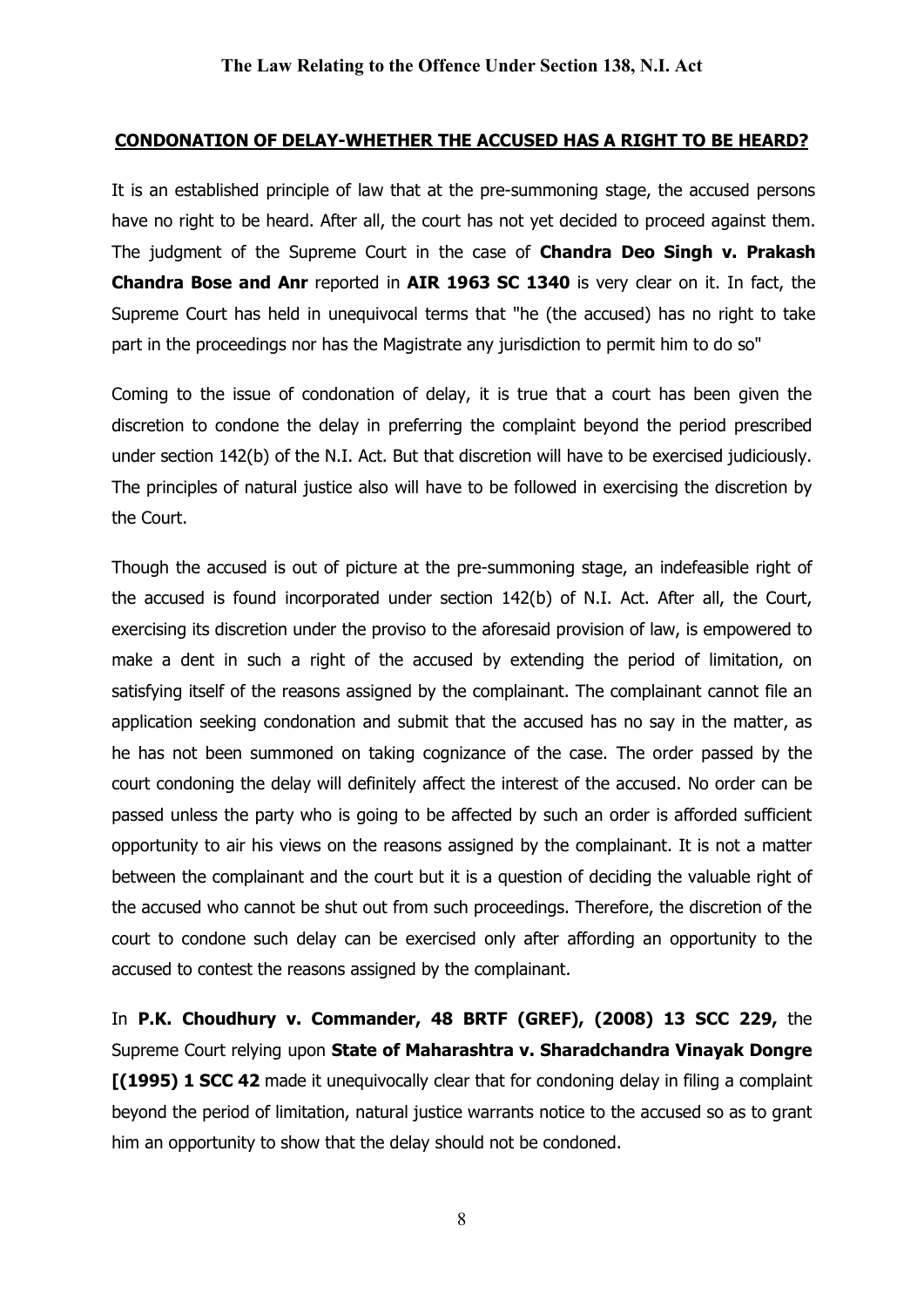#### DEMAND NOTICE

The object of the notice required to be given under section 138 (b) of N.I. Act is to give a chance to the drawer of the cheque to rectify his omission and also to protect an honest drawer. It is pertinent to mention here that no form of notice has been statutorily prescribed. That being said, the notice must be in writing and it must be issued within 30 days of receipt of information from the bank, regarding return of the cheque as unpaid.

It is worth adding here that while calculating the period of 30 days, the date of receipt of information from the bank has to be excluded.

In K. Bhaskaran v. Sankaran reported in (1999) 7 SCC 510, the Supreme Court has pointed out that the Legislature says that failure on the part of the drawer to pay the amount should be within 15 days 'of the receipt' of the said notice. It is, therefore, clear that 'giving notice' in the context is not the same as 'receipt of notice'. Giving is a process of which receipt is the accomplishment. It is for the payee to perform the former process, by sending the notice to the drawer of the correct address.

In Dalmia Cement (Bharat) Ltd. v. M/s. Galaxy Traders reported in AIR 2001 SC 676, the Supreme Court held that to constitute an offence under section 138 N.I. Act, the complainant is obliged to prove its ingredients which includes the receipt of notice by the accused under Clause (b). It is to be kept in mind that it is not the 'giving' of the notice which makes the offence but it is the 'receipt' of the notice by the drawer which gives the cause of action to the complainant to file the complaint within the statutory period.

In State of M. P. v. Hira Lal reported in (1996) 7 SCC 523 as well as in Jagdish Singh v. Nathu Singh reported in AIR 1992 SC 1604, the Supreme Court held that where the addressee manages to have the notices returned with postal remarks "refused", "not available in the house," "house-locked" and "shop closed" respectively, it must be deemed that the notices have been served on the addressee.

Commenting on the issue of deemed service, the Supreme Court has in C.C. Alavi Haji v. Palapetty Muhammad & Anr reported in (2007) 6 SCC 555 held as follows.

"According to Section 114 of the (Evidence) Act, read with illustration (f) thereunder, when it appears to the Court that the common course of business renders it probable that a thing would happen, the Court may draw presumption that the thing would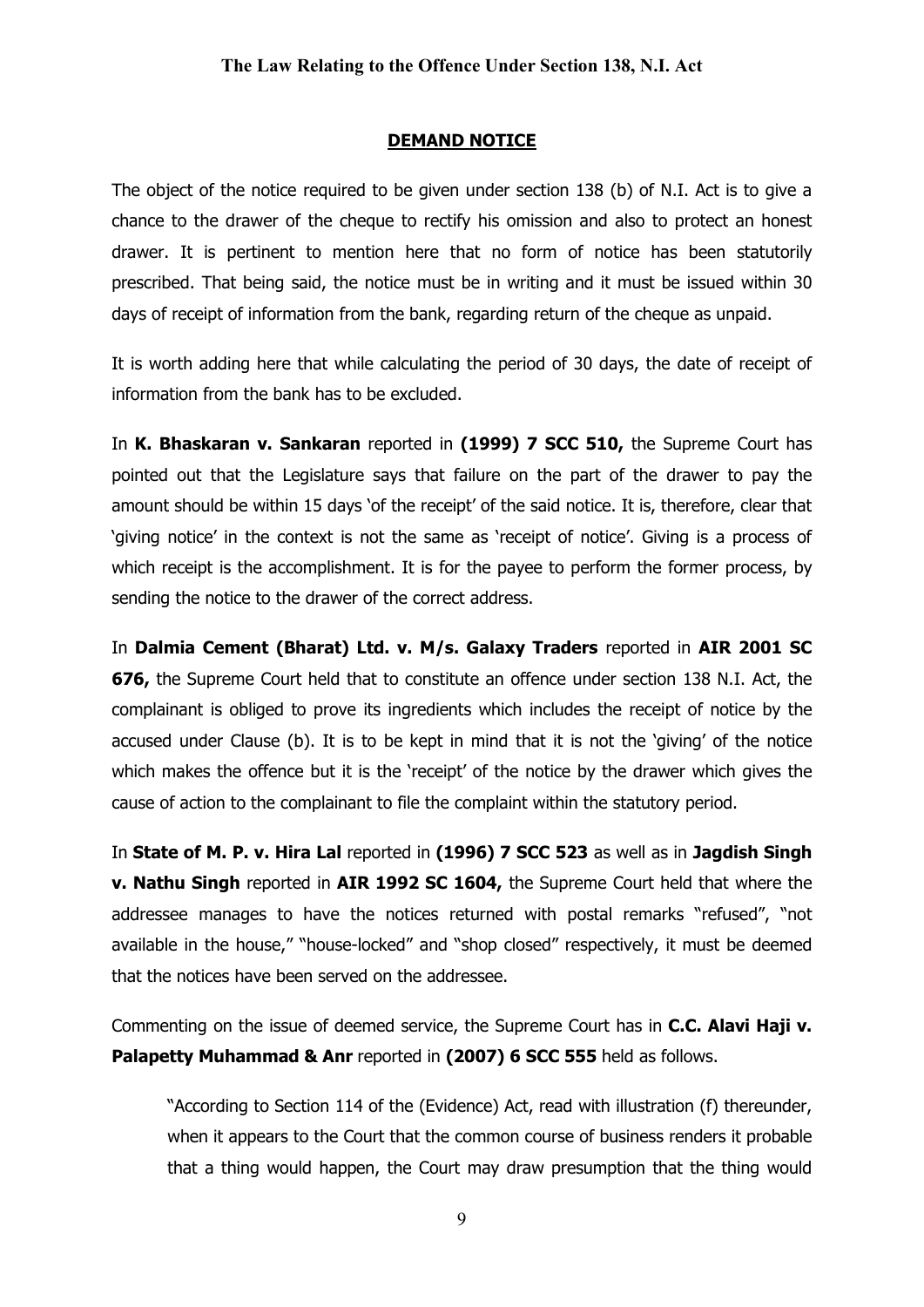have happened, unless there are circumstances in a particular case to show that the common course of business was not followed. Thus, Section 114 enables the Court to presume the existence of any fact which it thinks likely to have happened, regard being had to the common course of natural events, human conduct and public and private business in their relation to the facts of the particular case. Consequently, the court can presume that the common course of business has been followed in particular cases. When applied to communications sent by post, Section 114 enables the Court to presume that in the common course of natural events, the communication would have been delivered at the address of the addressee. But the presumption that is raised under Section 27 of the G.C. Act is a far stronger presumption. Further, while Section 114 of Evidence Act refers to a general presumption, Section 27 refers to a specific presumption. For the sake of ready reference, Section 27 of G.C. Act is extracted below:

27. Meaning of service by post - Where any Central Act or Regulation made after the commencement of this Act authorizes or requires any document to be served by post, whether the expression served by post, whether the expression serve or either of the expressions give or send or any other expression is used, then, unless a different intention appears, the service shall be deemed to be effected by properly addressing, pre-paying and posting by registered post, a letter containing the document, and, unless the contrary is proved, to have been effected at the time at which the letter would be delivered in the ordinary course of post.

Section 27 gives rise to a presumption that service of notice has been effected when it is sent to the correct address by registered post. In view of the said presumption, when stating that the notice has been sent by registered post to the address of the drawer, it is unnecessary to further aver in the complaint that in spite of the return of the notice unserved, it is deemed to have been served or that the addressee is deemed to have knowledge of the notice. Unless and until the contrary is proved by the addressee, service of notice is deemed to have been effected at the time at which the letter would have been delivered in the ordinary course of business."

In C.C. Alavi Haji (supra), the Supreme Court further held that a person who does not pay within 15 (fifteen) days of receipt of the summons along with the copy of the complaint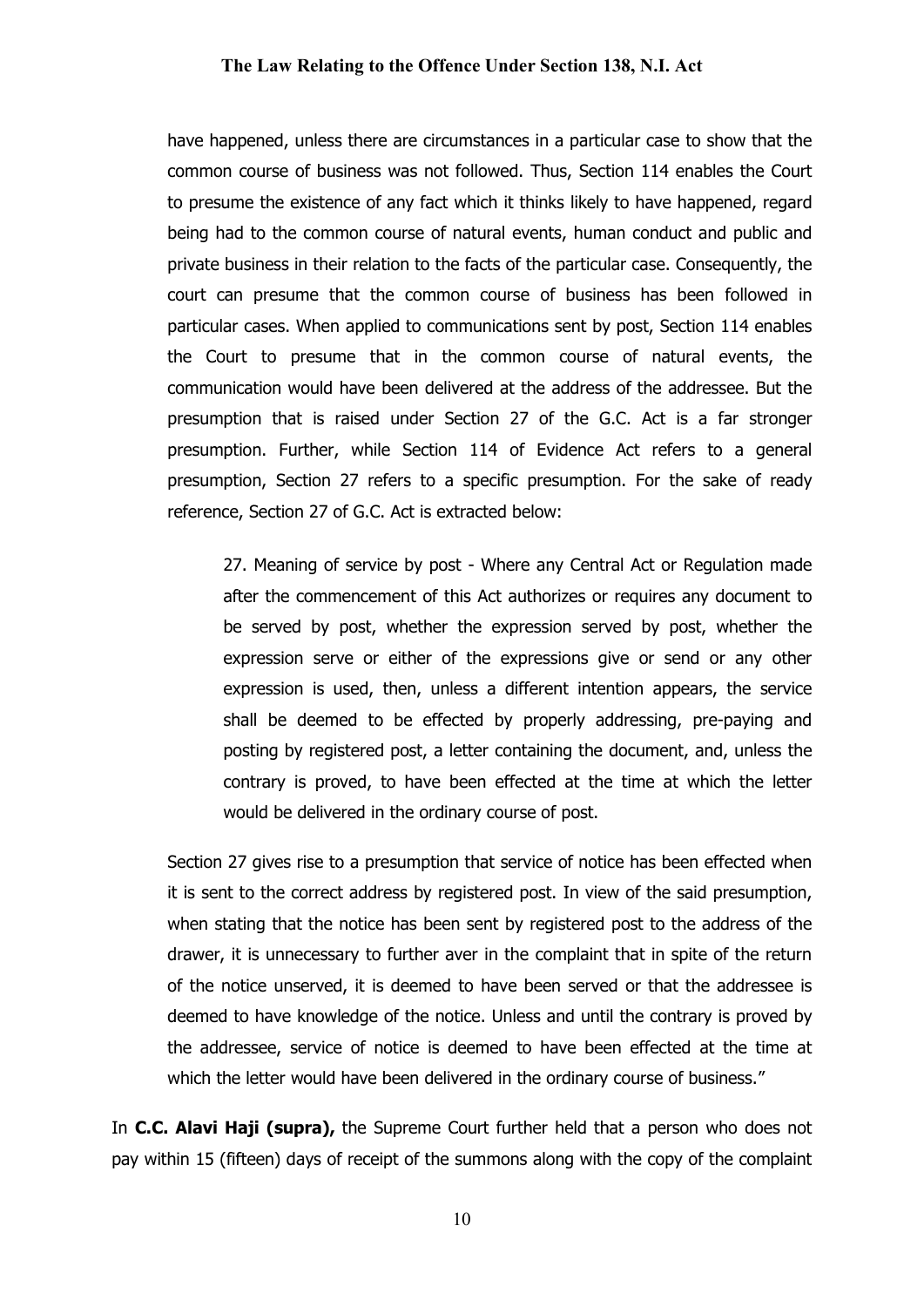under section 138 of the N.I. Act, cannot obviously contend that there was no proper service of notice as required under section 138 of the Act.

## Issuance of Second Demand Notice

In Sumitra Sankar Dutta and Another v. Biswajit Paul and Others, 2004 (3) GLT 462 the Gauhati High Court quashed a proceeding which was initiated on the basis of a second notice issued by the complainant. The High Court observed that as the first notice was returned with the postal remark "office always closed/out of station", and the second notice also got a similar response, the first notice must be deemed to have been served on the accused and hence, there was no scope for issuing second notice.

In Tameeshwar Vaishnav v. Ramvishal Gupta, 2010(1) LCR 86(SC), it was observed that after the notice issued under clause (b) of Section 138 of N.I. Act is received by the drawer of the cheque, the payee or holder of the cheque, who does not take any action on the basis of such notice within the period prescribed under section 138, N.I. Act, is not entitled to send a fresh notice in respect of the same cheque and, thereafter, proceed to file a complaint.

## Drawer's Liability Discharged on Payment of Cheque Amount on Receipt of Notice

In Central Bank of India & Anr. v. M/s. Saxons Farms & Ors., JT (1999) 8 SC 58, it has been held that the object of the notice is to give a chance to the drawer of the cheque to rectify his omission. If in the notice, a demand for compensation, interest, cost etc. is also made, the drawer will be absolved from his liability under section 138 if he makes the payment of only the amount covered by the cheque of which he was aware within 15 days from the date of receipt of the notice or before the complaint is filed.

## Contents of Demand Notice

In Suman Sethi v. Ajay K. Churiwal and Another, (2000)2 SCC 380, it has been pointed out that it is a well settled principle of law that the notice has to be read as a whole. In the notice, demand has to be made for the "said amount" i.e. cheque amount. If no such demand is made, the notice no doubt would fall short of its legal requirement. But where in addition to "said amount", there is also a claim by way of interest, cost etc. whether the notice is bad or not would depend on the language of the notice. If in a notice while giving the breakup of the claim, the cheque amount, interest, damages etc. are separately specified, other such claims for interest, cost etc. would be superfluous and these additional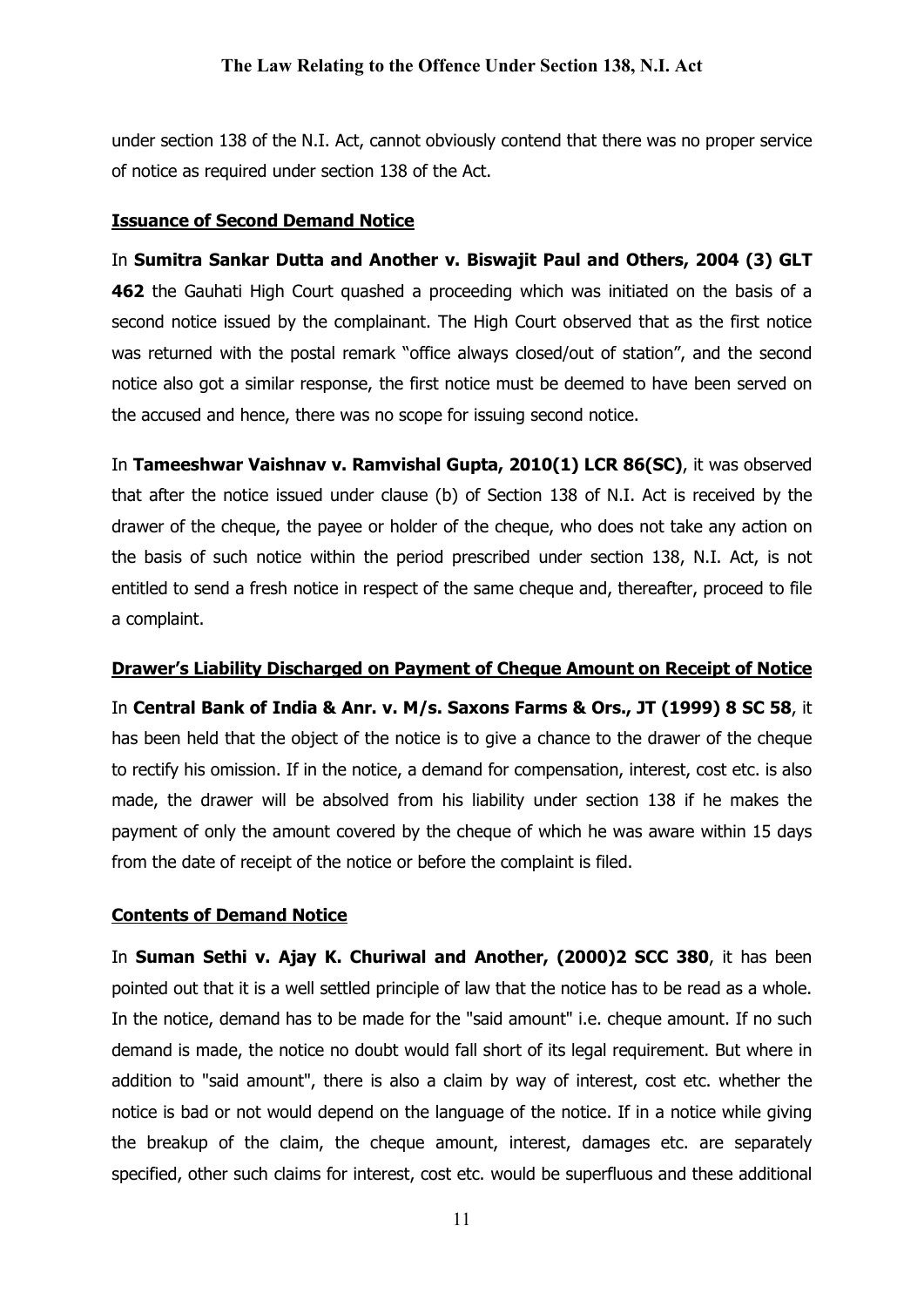claims would be severable and will not invalidate the notice. If, however, in the notice an omnibus demand is made without specifying what was due under the dishonoured cheque, the notice might fail to meet the legal requirement and may be regarded as bad.

## Can a Demand Notice be Sent by Fax or Email?

The notice under section 138 of N.I. Act is required to be served on the accused within 30 days of intimation of dishonour of cheque but no specific format for it has been prescribed. Hence, it can be issued by e-mail as well. As per section 4 of Information Technology Act, it will be recognised as valid proof of being sent in writing. At this juncture, I want to cite the judgment of the Supreme Court in M/S. Sil Import, Usa vs M/S. Exim Aides Silk Exporters reported in AIR 1999 SC 1609 wherein the Supreme Court held:

"Chapter XVII of the Act, containing Sections 138 to 142, was inserted in the Act as per Banking Public Financial Institution and Negotiable Instruments Laws (Amendment) Act, 1988. When the Legislature contemplated that notice in writing should be given to the drawer of the cheque, the Legislature must be presumed to have been aware of the modern devices and equipment already in vogue and also in store for future. If the court were to interpret the words giving notice in writing in the section as restricted to the customary mode of sending notice through postal service or even by personal delivery, the interpretative process would fail to cope up with the change of time.

Facsimile (or Fax) is a way of sending hand-written or printed or typed materials as well as pictures by wire or radio. In the West such mode of transmission came to wide use even way back in the late 1930s. By 1954 International News Service began to use Facsimile quite extensively. Technological advancement like Facsimile, Internet, E-mail etc. were on swift progress even before the Bill for the Amendment Act was discussed by the Parliament. So when Parliament contemplated notice in writing to be given we cannot overlook the fact that Parliament was aware of modern devices and equipment already in vogue.

So if the notice envisaged in clause (b) of the proviso to Section 138 was transmitted by fax it would be in compliance with the legal requirement."

Though the aforesaid judgment discusses the validity of issuance of demand notice by fax, the rationale behind it can be imported and applied to issuance of notices by emails as well.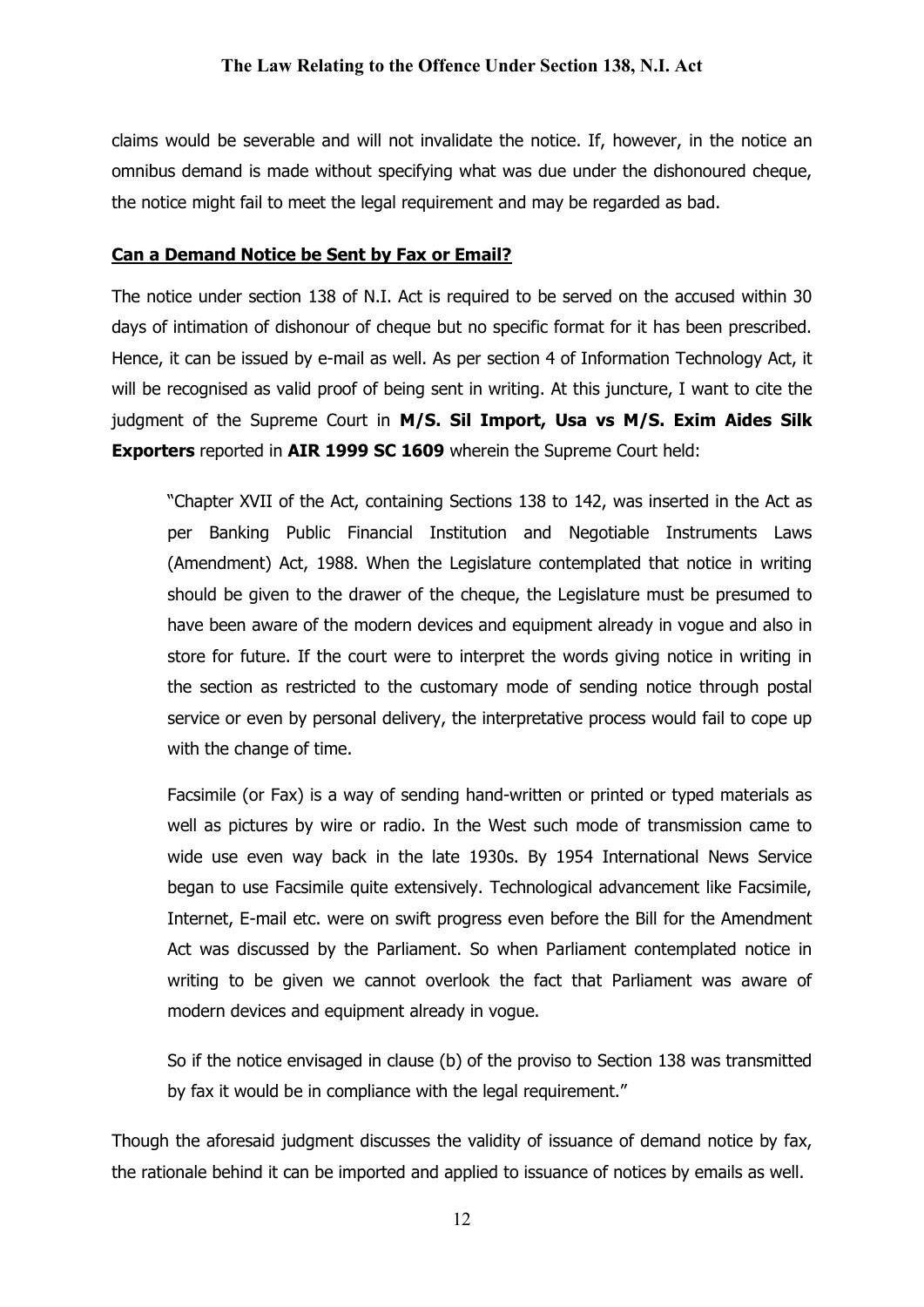# ISSUANCE OF PROCESSES IN CASES UNDER N.I. ACT ON THE AFFIDAVIT SUBMITTED BY THE COMPLAINANT

Following the amendment to section 145 of N.I. Act, the complainant can adduce his evidence by affidavit. The question, however, is whether the statement recorded under section 200, CrPC is evidence within the meaning of section 145 of N.I. Act?

The opening line of section 145 of the N.I. Act starts with a *non obstante* clause and therein, it states, that the provisions contained therein shall prevail over any contrary provisions in the Criminal Procedure Code. Again, sections 4 (2) & 5 of the CrPC also act as saving provisions for special laws, as for instance the N.I. Act. Further, according to the statements of object and reasons for amendments in the N.I. Act, the amendments were done to shorten the preliminary inquiry.

Therefore, the logical conclusion which could possibly be arrived at is that statements under section 200, CrPC may be recorded on affidavits for cases under section 138, N.I. Act. The word "evidence" appearing in section 145 of the Act may mean, in the present context, a statement under section 200, CrPC also.

# Initial Deposition on Affidavit to be Treated as Evidence under section 145, N.I. Act

Out of the many quidelines laid down in the case of Indian Bank Association v. Union of India reported in AIR 2014 SC 2528, one of the most significant ones is perhaps that the initial deposition of the complainant which is submitted on affidavit can be treated as evidence under section 145, N.I. Act. It was made clear that the affidavit filed by the complainant along with the complaint for taking cognizance of the offence is enough to be considered in evidence, both in the pre-summoning stage and the post-summoning stage. A complainant is not required to examine himself twice. The Supreme Court observed as follows.

"Considerable time is usually spent for recording the statement of the complainant. The question is whether the Court can dispense with the appearance of the complainant, instead, to take steps to accept the affidavit of the complainant and treat the same as examination-in-chief. Section 145(1) gives complete freedom to the complainant either to give his evidence by way of affidavit or by way of oral evidence. The Court has to accept the same even if it is given by way of an affidavit.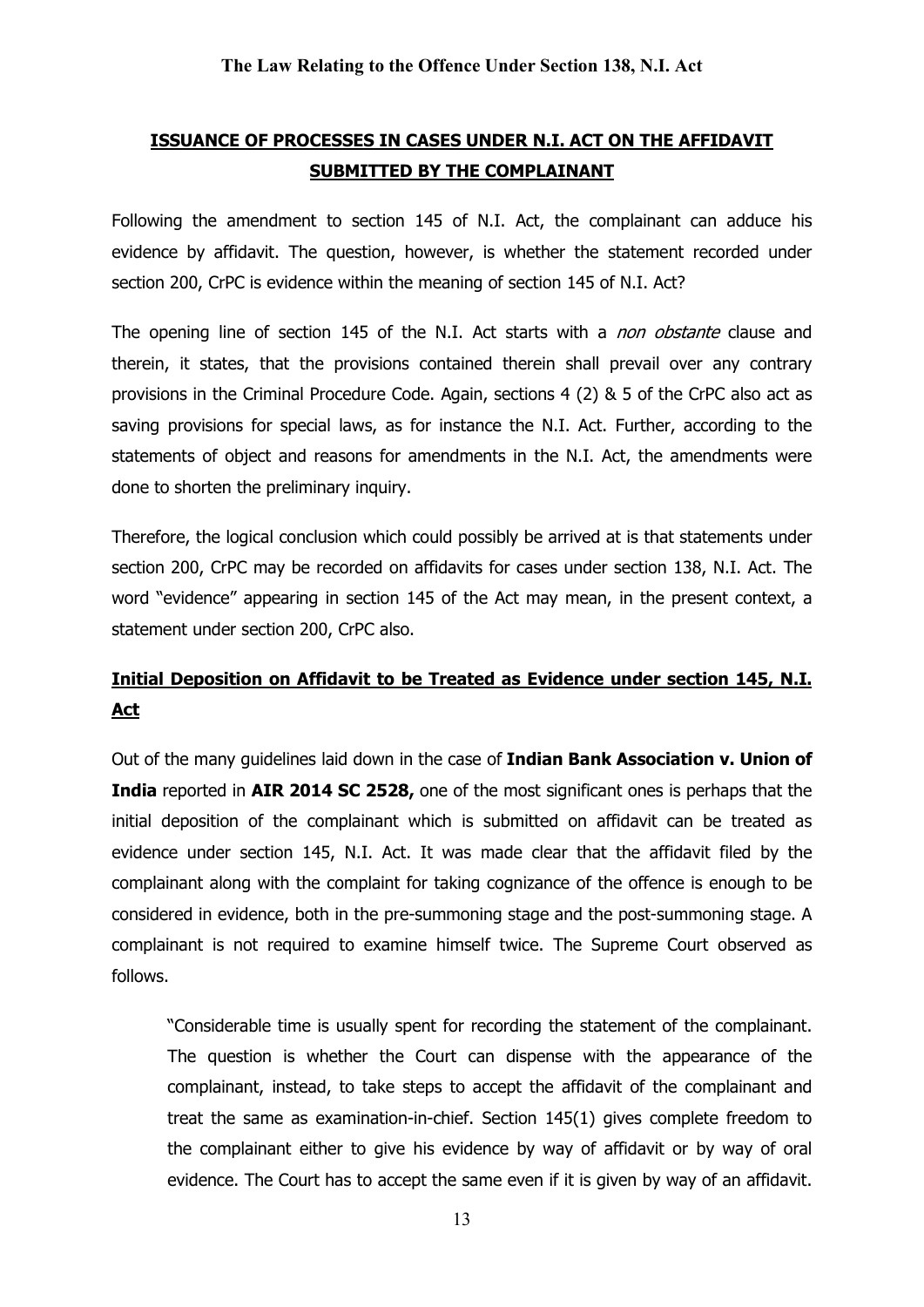Second part of Section 145(1) provides that the complainant's statement on affidavit may, subject to all just exceptions, be read in evidence in any inquiry, trial or other proceedings."

"……..under section 145 of the Act, the complainant can give his evidence by way of an affidavit and such affidavit shall be read in evidence in any inquiry, trial or other proceedings in the Court, which makes it clear that a complainant is not required to examine himself twice i.e. one after filing the complaint and one after summoning of the accused. Affidavit and the documents filed by the complainant along with complaint for taking cognizance of the offence are good enough to be read in evidence at both the stages i.e. pre-summoning stage and the post summoning stage."

Also, in A.C. Narayanan and Anr. V. State of Maharashtra and Ors reported in AIR 2014 SC 630, the Supreme Court has held that the Magistrate can rely upon the verification in the form of an affidavit filed by the complainant in support of the complaint under section 138 of the N.I. Act to issue process. The Magistrate need not call upon the complainant to remain present before the court, nor examine the complainant or his witnesses upon oath to issue process on the complaint.

# Whether Inquiry under section 202, CrPC is Mandatory if the Accused Resides Beyond the Jurisdiction of the Court?

Section 202, CrPC mandates postponement of issuance of process and prescribes an inquiry if the accused resides beyond the jurisdiction of the court. However, the scope of an inquiry under section 202, CrPC in cases under section 138, N.I. Act is extremely limited. It is worth remembering here that the N.I. Act has been amended from time to time to ensure smooth functioning of business transactions and to restore the sanctity and credibility of issuance of cheques in commercial transaction by speedy trial and expedient disposal of cases under section 138 of the N.I. Act. The object of the Act cannot be ignored at the expense of the rigors of the amended provisions of Section 202, CrPC.

The provisions of Section 142 to 147 of N.I. Act lay down a special code for the trial of offences under the Chapter XVII of the N.I. Act. While considering the scope and ambit of the amended provisions of the Act, the Supreme Court in **Mandvi Co. Op. Bank Ltd. v.** Nimesh B. Thakore [(2010) 2 SCC (Cri.) 1] has held that the provisions of Section 143,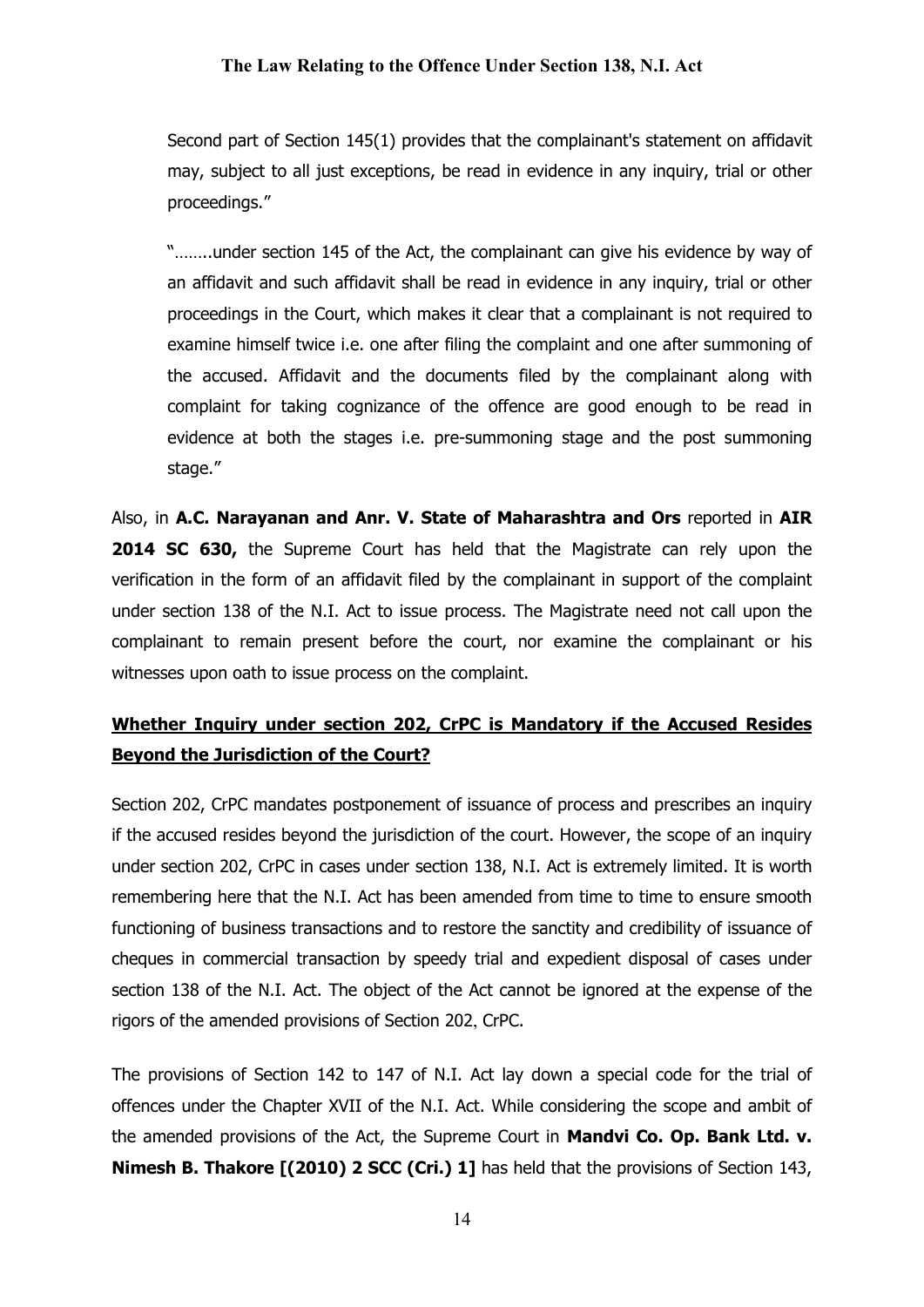144, 145 and 147 expressly depart from and override the provisions of Criminal Procedure Code, the main body of adjective law for criminal trials. The Apex Court has held that:

"It is not difficult to see that sections 142 to 147 lay down a kind of a special code for the trial of offences under Chapter XVII of the Negotiable Instruments Act and sections 143 to 147 were inserted in the Act by the Negotiable Instruments (Amendment and Miscellaneous Provisions) Act, 2002 to do away with all the stages and processes in a regular criminal trial that normally cause inordinate delay in its conclusion and to make the trial procedure as expeditious as possible without in any way compromising on the right of the accused for a fair trial."

Section 142 of the N.I. Act underlines the procedure for taking cognizance of offences under the Act. Departing from the general rule that the criminal law can be set in motion by any person either by written complaint or oral information, the provision of section 142 of the Act mandates that the complaint under section 138 of the Act should be in writing and should be filed and signed by the payee or the holder in due course, as the case may be, before the concerned court. The exception engrafted in section 142 serves as a safeguard against false and frivolous complaints and, thus, eliminates the need to hold a preliminary enquiry contemplated by section 202 CrPC.

Moreover, unlike general trial, in a case under section 138, N.I. Act, the complainant's evidence is supported by documentary evidence of the ingredients of the offence under section 138, N.I. Act (such as the dishonoured cheque, the cheque return memo, demand notice etc.). There is, thus, no scope to refer the case for police investigation or enquiry.

That an inquiry under section 202, CrPC is not necessary can also be gauged from the guideline set forth in Indian Bank Association v. Union of India [AIR 2014 SC 2528] to the effect that Metropolitan Magistrate/Judicial Magistrate on the day when the complaint under section 138 of the Act is presented, shall scrutinize the complaint and, if the complaint is accompanied by an affidavit, and the affidavit and the documents, if any, are found to be in order, take cognizance and direct issuance of summons.

In 2018 Cri LJ 3769, S.S. Binu v. State of West Bengal, the Calcutta High Court held that in cases falling under Section 138 read with Section 141, N.I. Act, the Magistrate is not mandatorily required to comply with Section 202 (1) CrPC before issuing summons to an accused residing outside his territorial jurisdiction.

15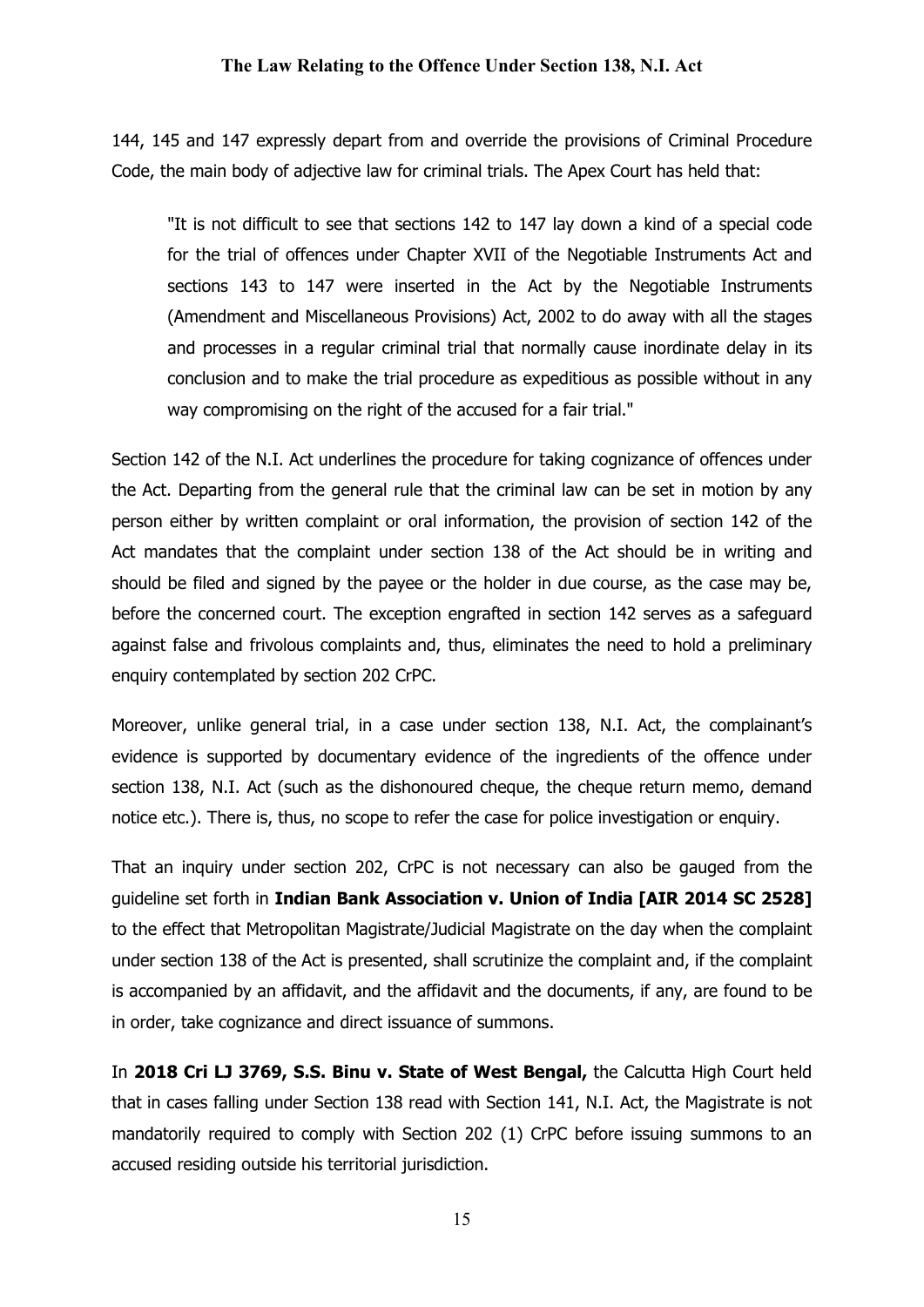The Gauhati High Court in the case of Mohit Dwivedi v. Jagajog, (2019) 8 GLR 224 has gone further and held that Section 202 CrPC is not applicable to case under section 138, NI Act.

# Is the Evidence on Affidavit under section 145, N.I. Act a legal evidence? Does the Deponent have to Appear for Examination in Chief Again?

The Supreme Court while examining the scope of Section 145, N.I. Act in Radhey Shyam Garg v. Naresh Kumar Gupta [(2009) 13 SCC 201], held as follows:

"If an affidavit in terms of the provisions of Section 145 of the Act is to be considered to be an evidence, it is difficult to comprehend as to why the court will ask the deponent of the said affidavit to examine himself with regard to the contents thereof once over again. He may be cross-examined and upon completion of his evidence, he may be re-examined. Thus, the words "examine any person giving evidence on affidavit as to the facts contained therein, in the event, the deponent is summoned by the court in terms of Sub-section (2) of Section 145 of the Act", in our opinion, would mean for the purpose of cross-examination. The provision seeks to attend a salutary purpose."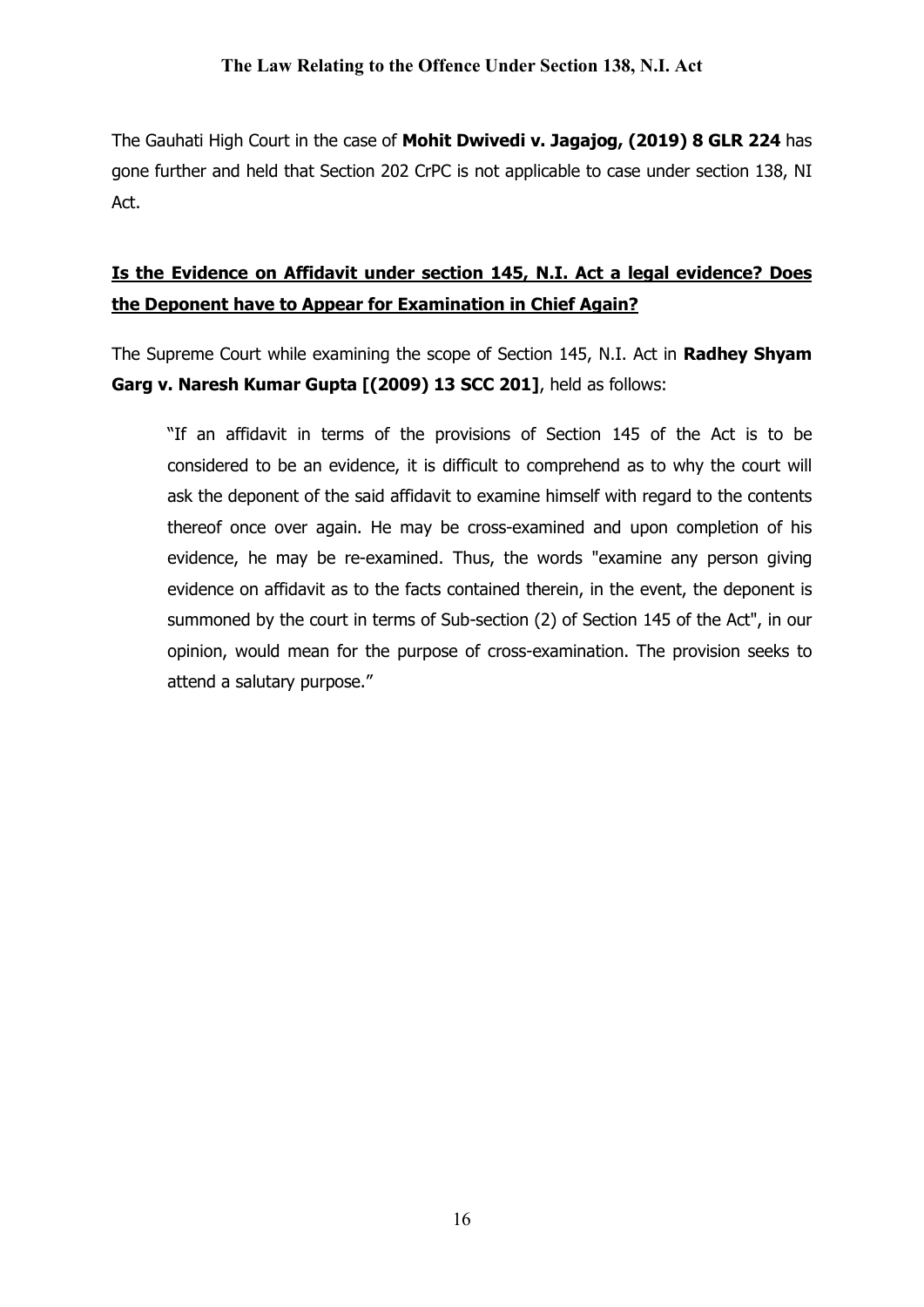## DEFECTS IN THE COMPLAINT

## What if the Complaint is Not Signed by the Complainant?

## Indra Kumar Patodia v. Reliance Industries Ltd. [AIR 2013 SC 426]

"….the Legislature has made it clear that wherever it required a written document to be signed, it should be mentioned specifically in the section itself, which is missing both from Section 2(d) as well as Section 142."

"…….the complaint under section 138 of the Act without signature is maintainable when such complaint is verified by the complainant and the process is issued by the Magistrate after due verification."

## Amendment of Complaint-If Permissible?

Answering the issue whether an amendment to a complaint is impermissible in law, the Supreme Court of India has held in a judgment in S.R. Sukumar vs. S.Sunaad Raghuram reported in AIR 2015 SC 2757 that if the amendment sought to be made relates to a simple infirmity which is curable by means of a formal amendment and by allowing such amendment, no prejudice could be caused to the other side, notwithstanding the fact that there is no enabling provision in the Criminal Procedure Code for entertaining such amendment, the Court may permit such an amendment to be made.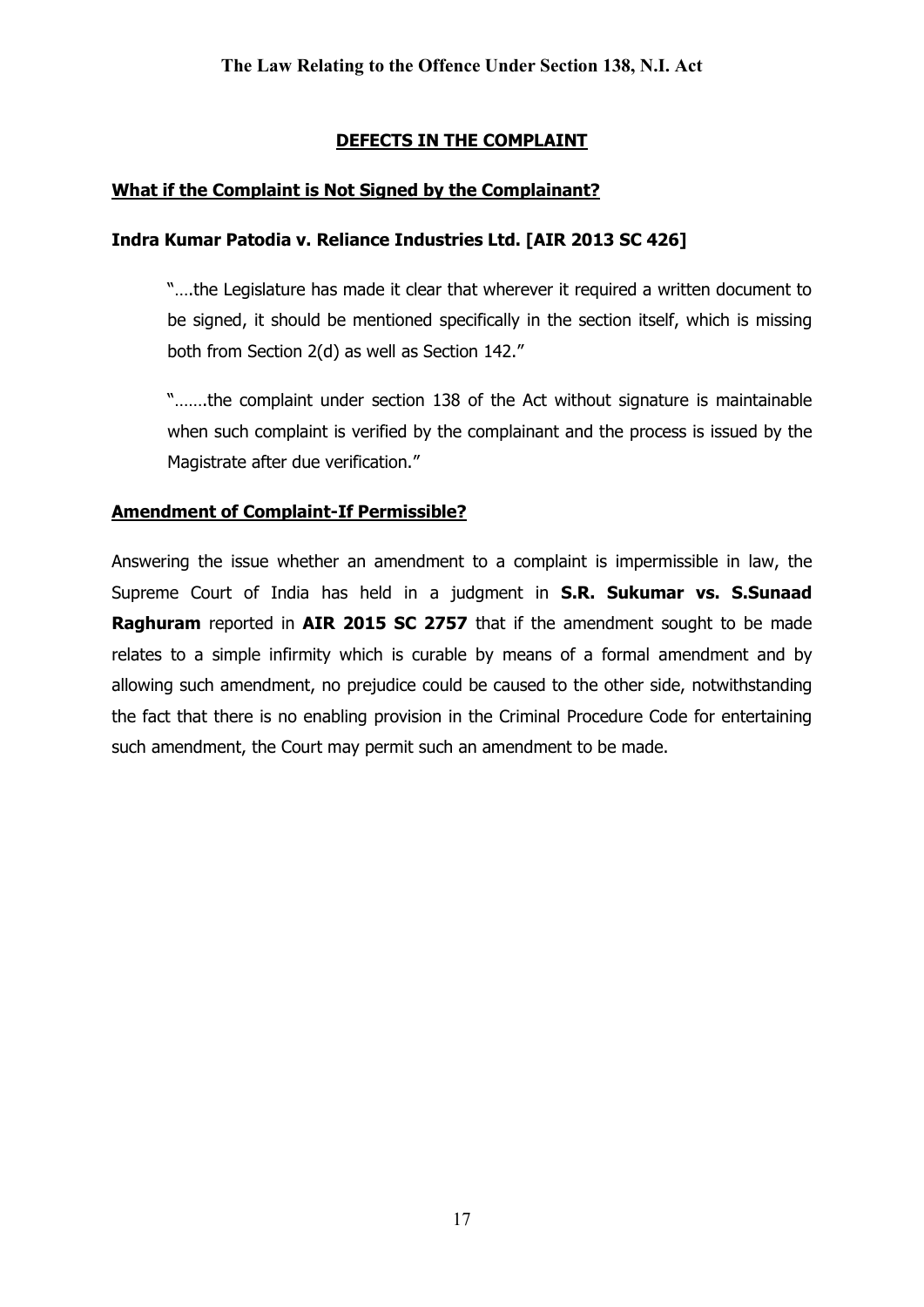#### WHO CAN FILE THE COMPLAINT?- AN ISSUE OF MAINTAINABILITY

At the outset, it must be understood that the cases under the N.I. Act have a distinction from other criminal cases in the fact that *locus standi* to prosecute is an essential requirement for the trial. A complaint under section 138 of the Act can be filed only by the payee of the dishonoured cheque or by the holder in due course as mandated by Section 142 of the Act. However, this requirement has been qualified with an addendum. The complaint under section 138 of the Act can be filed by the payee through his power of attorney holder/duly authorized representative as held in **Sankar Finance and** Investment v. State of A.P. & Others reported in (2008) 8 SCC 536.

When the payee is a natural person, he can himself file the complaint or can do the same through his authorized representative in whose favour he has given the power of attorney or authority letter. But when the payee or the holder in due course, as the case may be, is an artificial or juristic person, such as a partnership firm, body corporate or a company constituted under the Companies Act, the question may arise as to who would file the complaint, in as much as, the firm or the company being a juristic person is not capable of coming to the court. Therefore, whenever a complaint is filed by a firm or company or a juristic person, it must be represented by a natural person who would be the de facto complainant for the purpose of the trial.

#### Where the payee is a proprietary concern

The complaint can be filed

- i. by the proprietor of the proprietary concern, describing himself as the sole proprietor of the "payee";
- ii. the proprietary concern describing itself as a sole proprietary concern, represented by its sole proprietor; and
- iii. the proprietor or the proprietary concern represented by the attorney holder under a power of attorney executed by the sole proprietor."

#### Where the payee is a partnership firm

Every partner is an agent of the firm and his other partners for the purpose of business of the firm and the acts of every partner bind the firm and his partners, unless, of course, the partner had, in fact no authority to act for the firm and his other partners.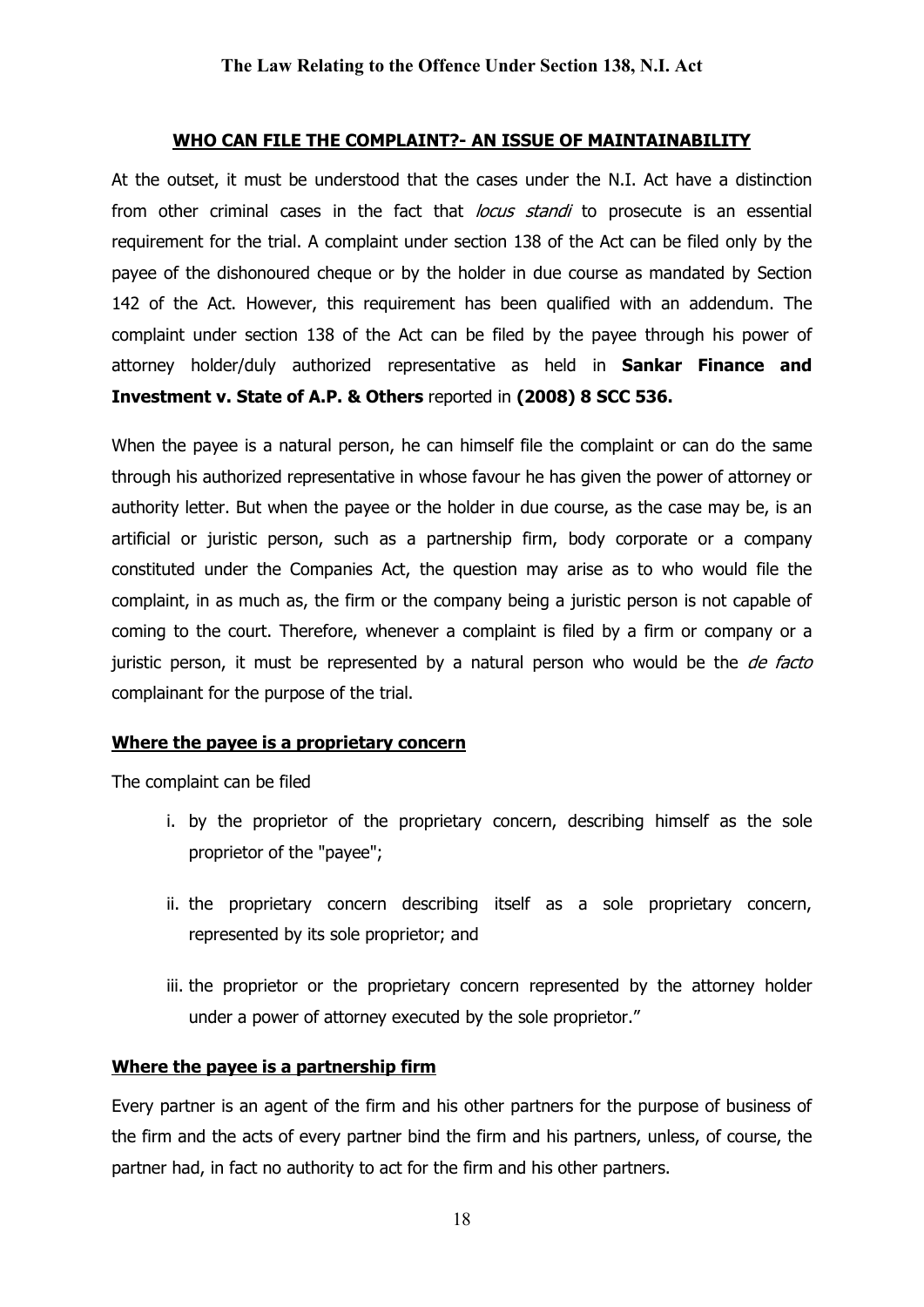Thus, any of the active partners can institute a complaint under section 138, N.I. Act on behalf of the partnership firm. The partnership firm can also authorize a Power of Attorney holder to prosecute a complaint on its behalf. The question of launching a valid criminal prosecution under section 138 of N.I. Act with the aid of power of attorney is no more res *integra* in view of the authoritative judgment of the Supreme Court in A.C. Naravanan v. State of Maharashtra and Another reported in AIR 2014 SC 630.

However, a question may arise as to whether a single partner can grant Power of Attorney to a representative to file a complaint. Sections 9, 12(a), 12(b), 18 and 19 of the Partnership Act, 1932 which read as under can shed some light on this matter:

"9. General duties of partners:- Partners are bound to carry on the business on the firm to the greatest common advantage, to be just and faithful to each other, and to render true accounts and full information of all things affecting the firm to any partner or his legal representative.

12. The conduct of the business: Subject to contract between the partners-

(a) every partner has a right to take part in the conduct of the business

(b) every partner is bound to attend diligently to his duties in the conduct of the business

18. Partner to be agent of the firm:- Subject to the provisions of this Act, a partner is the agent of the firm for the purpose of the business of the firm.

19. Implied authority of partner as agent of the firm:

(1) Subject to the provisions of section 22, the act of a partner which is done to carry on, in the usual way, business of the kind carried on by the firm, binds the firm.

The authority of a partner to bind the firm conferred by this section is called his "implied authority".

(2) In the absence fo any usage or custom of trade to the contrary, the implied authority of a partner does not empower him to:

19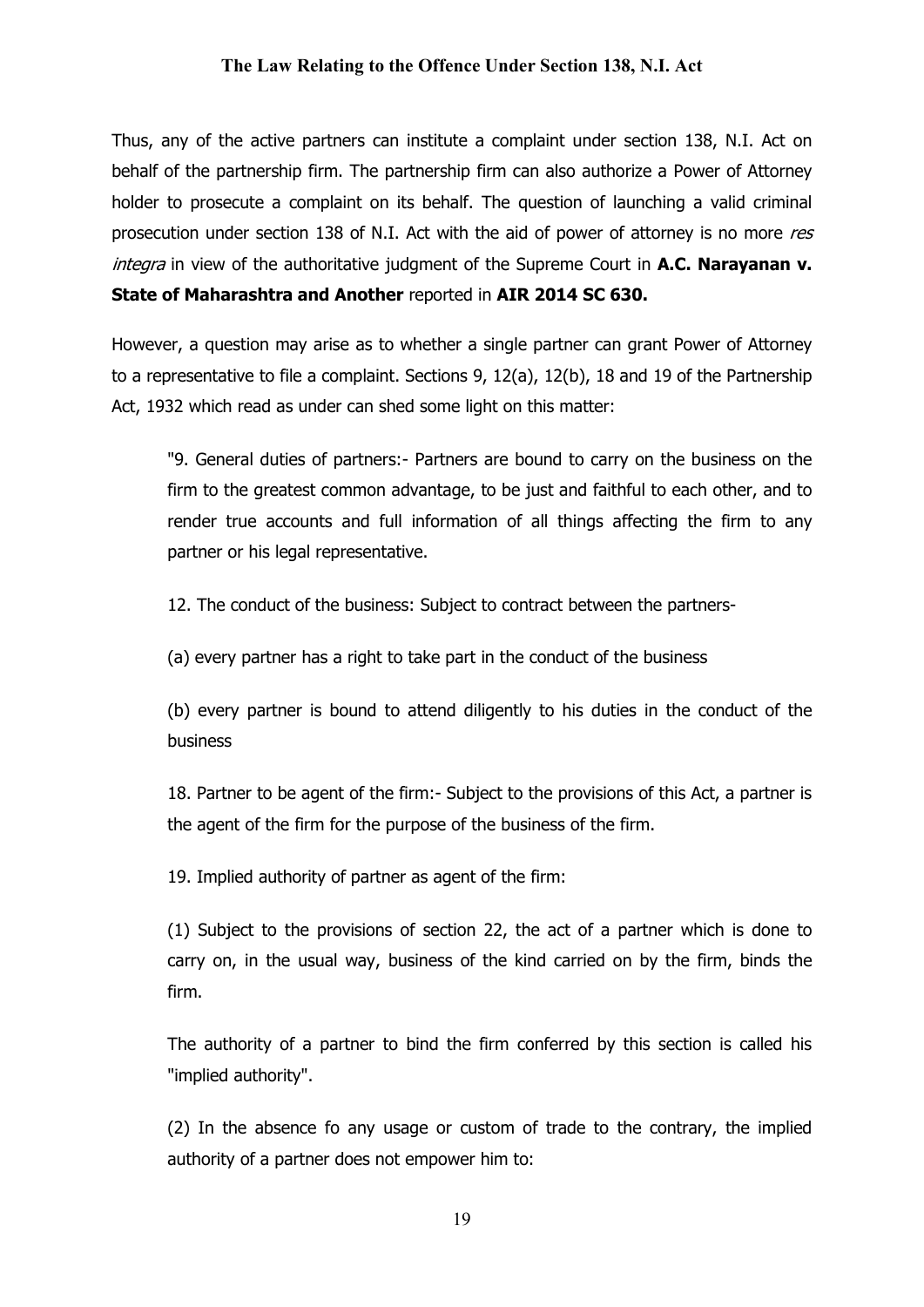- (a) submit a dispute relating to the business of the firm to arbitration,
- (b) open a banking account on behalf of the firm in his own name,
- (c) compromise or relinquish any claim or portion of a claim by the firm
- (d) withdraw a suit or proceeding filed on behalf of the firm,
- (e) admit any liability in a suit or proceeding against the firm
- (f) acquire immovable property on behalf of the firm,
- (g) transfer immovable property belonging to the firm, or
- (h) enter into partnership on behalf of the firm."

Thus, it is seen that a partner of the firm has an implied authority to act on behalf of the firm. The limitations on the implied authority of a partner do not include a limitation to prosecute a complaint on behalf of the firm.

Situated thus, a single partner can also file a complaint on behalf of the firm or he may authorize a Power of Attorney holder to do so on behalf of the firm and it would not be necessary that all the partners would have to sign the Power of Attorney.

# Whether a Partner of an Unregistered Firm can File a Complaint under section 138, N.I. Act?

Section 69 of the Partnership Act, deals with the effect of non-registration of a firm.

#### "69. EFFECT OF NON-REGISTRATION:-

(1) No suit to enforce a right arising from a contract or conferred by this Act shall be instituted in any Court by or on behalf of any person suing as a partner in a firm against the firm or any person alleged to be or to have been a partner in the firm unless the firm is registered and the person suing is or has been shown in the Register of Firms as a partner in the firm.

(2) No suit to enforce a right arising from a contract shall be instituted in any court by or on behalf of a firm against any third party unless the firm is registered and the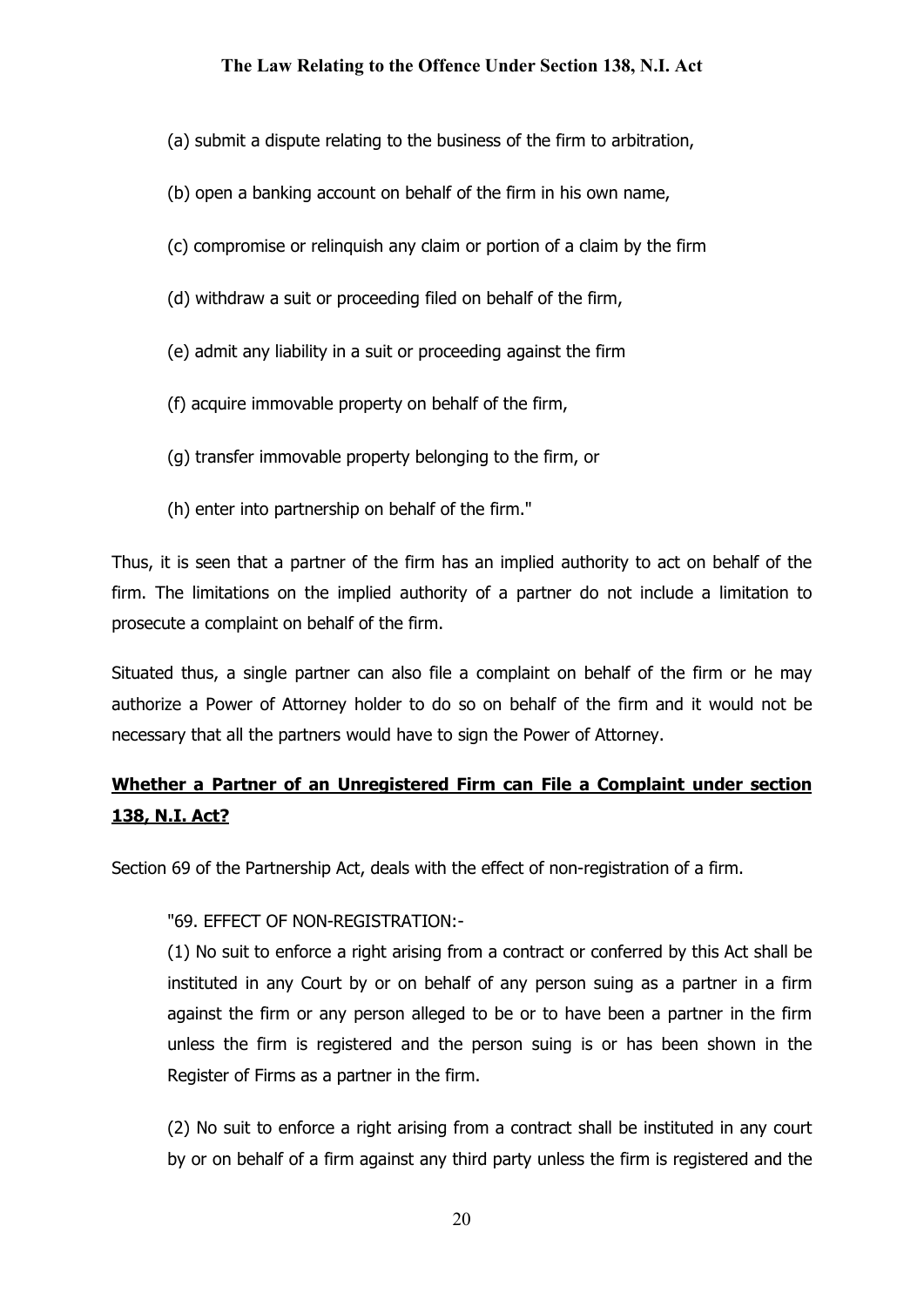persons suing are or have been shown in the Register of Firms as partners in the firm.

(3) The provisions of sub-sections (1) and (2) shall apply also to claim of set- off or other proceeding to enforce a right arising from contract, but shall not affect-

(a) the enforcement of any right to sue for the dissolution of a firm or for accounts of a dissolved firm, or any right or power to realize the property of a dissolved firm; or

(b) the powers of an official assignee, receiver or Court under the Presidency-Towns Insolvency Act, 1909, (2 of 1909) or the Provincial Insolvency Act, 1920, (5 of 1920). to realize the property of an insolvent partner.

(4) This section shall not apply-

(a) to firms or to partners in firms which have no place of business in the territories to which this Act extends, or whose places of business in the said territories are situated in areas to which, by notification under section 56, this Chapter does not apply, or

(b) to any suit or claim of set-off not exceeding one hundred rupees in value which, in the Presidency-towns, is not of a kind specified in section 19 of the Presidency Small Cause Courts Act, 1882,(15 of 1882) or, outside the Presidency-towns, is not of a kind specified in the Second Schedule to the Provincial Small Causes Courts Act, 1887, (9 of 1887) or to any proceeding in execution or other proceeding incidental to or arising from any suit or claim."

On bare perusal, it appears that Section 69 concentrates on the non-maintainability of suits. But the issue of complaints differs from suits. On the issue as to whether an unregistered partnership firm is entitled to maintain a complaint under section 138 of the Act, the law is not consistent as different views have been expressed by various High Courts.

However, in Dabasree Das Baishnab vs. FI Multimedia Consultants, 2011 (1) Crimes (HC) 131, the Gauhati High Court has held as under:

"8............For the purpose of resolving the controversy raised in these petitions, I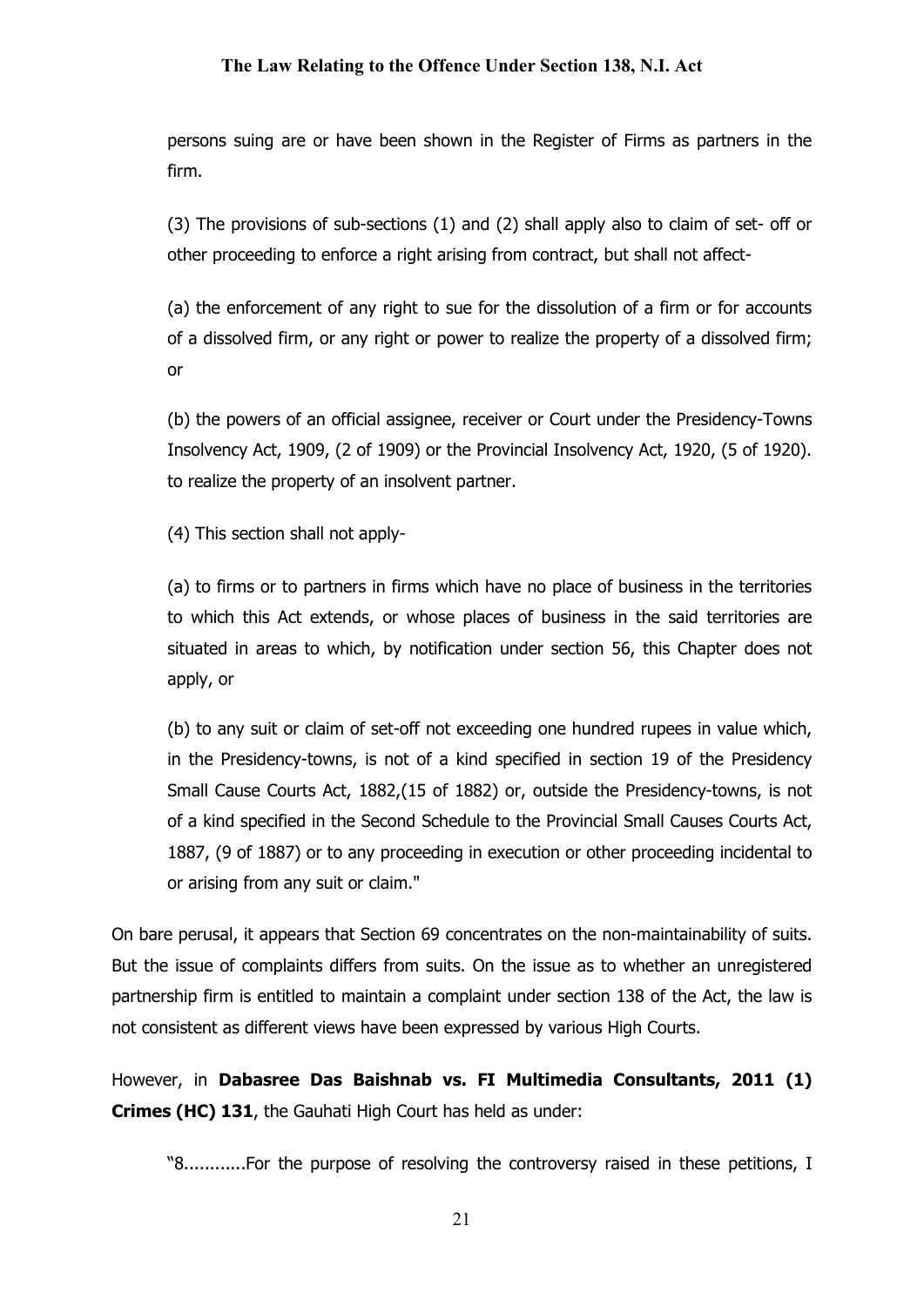feel it appropriate to refer to the provisions of Section 69(2) of the Partnership Act which reads as follows:

'No suit to enforce a right arising from a contract shall be instituted in any Court by or on behalf of a firm against any third party unless the firm is registered and the persons suing are or have been shown in the Register of Firms as partners in the firm.'

9. From a careful reading of Section 69(2) it appears that the said section prohibits institution of suits by or on behalf of an unregistered firm against a third party for enforcing the rights and liabilities arising from a contract. This Court in the case of Indrajit Gogoi v. Auto Sales and Service Station, (2008) 3 GLR 440, while disposing a criminal petition filed under Section 482, Cr.P.C observed as follows:

'More importantly, nothing contained in Section 69, prohibits prosecution, in terms of Section 138 of the Act, by an unregistered firm, of a person, who may have issued a cheque addressed to such a firm, when such a cheque is dishonoured and, upon notice of demand for payment having been received by the drawer, the drawer fails to make payment. Considering this, it is clear that there was no bar, on the part of the present unregistered firm, to institute criminal prosecution against the petitioner, as accused, for dishonour of the said cheque.'''

Thus, going by the judgment of the Gauhati High Court, it is seen that a complaint under section 138, N.I. Act filed by a partner of an unregistered firm is also maintainable.

#### Where the Payee is a Company

When the payee or holder in due course happens to be a company, then the question arises as to who may file the complaint. It has been held in Dale & Carrington Investment (P) Ltd. and Another v. P.K. Prathapan and Others reported in (2005) 1 SCC 212 that company being an incorporeal juristic person, acts through its Board of Directors and the Board of Directors takes decisions on the activities of the company by adopting resolutions in its meetings as per the memorandum and articles of the company.

It does not require pointing out here that a single director cannot act on his own on behalf of the company. His actions require ratification from the Board. The Board of Directors of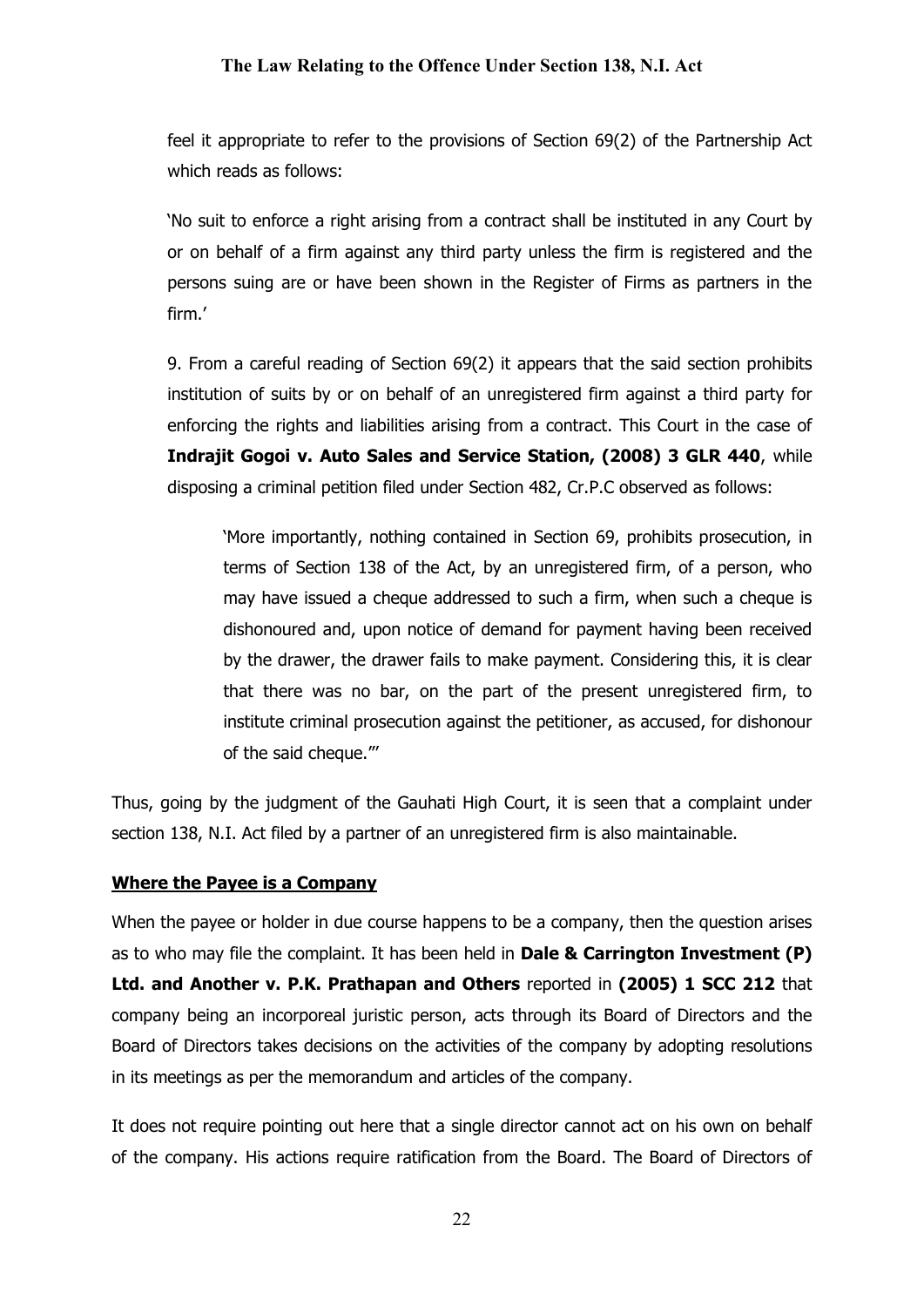the complainant company will have to take a resolution whereby the person who is likely to act as the *de facto* complainant would have to be granted a Power of Attorney to do so.

It is pertinent to mention here that the Power of Attorney as well as the Board Resolution will have to be adequately proved during the course of the trial or the complaint will cease to be maintainable.

## Is the Certified Copy of the Board Resolution Admissible in Evidence?

Under Section 195 of the Companies Act, where minutes of the proceedings of any general meeting of the company have been kept in accordance with the provisions of section 193, then, until the contrary is proved, the meeting shall be deemed to have been duly called and held, and all proceedings there at to have duly taken place. Section 194 of the Companies Act provides that the minutes of meetings kept in accordance with the provisions of section 193 shall be evidence of the proceedings recorded therein.

However, there is no provision in the Companies Act which provides that the certified copy or extract of the minutes would be admissible in evidence without proof of the original. Section 65(f) of the Evidence Act provides that secondary evidence may be given of the existence, condition and contents of the document when the original is the document of which a certified copy is permitted by the Evidence Act or by any other law in force in India to be given in evidence.

As there is no provision in the Companies Act under which the certified copy of the minutes of the meetings of the board of directors is admissible in evidence without proof of the original, it must be said that the copy of the minutes cannot be admitted in evidence directly unless the original is proved or the copy is admitted by opposite party. Therefore, even if such a document is given an exhibit number, it cannot be treated to have been proved, unless the complainant leads appropriate evidence to prove the minutes.

## Lack of Authorization is a Curable Defect

In M.M.T.C. Ltd. and Another v. Medchl Chemicals and Pharma (P) Ltd. And Another reported in (2002) 1 SCC 234, the Supreme Court has held that the only eligibility criteria prescribed by Section 142, N.I. Act for maintaining a complaint under section 138 is that the complainant must be the payee or the holder in due course. However, in case of a company, if the *de facto* complainant did not have authority in the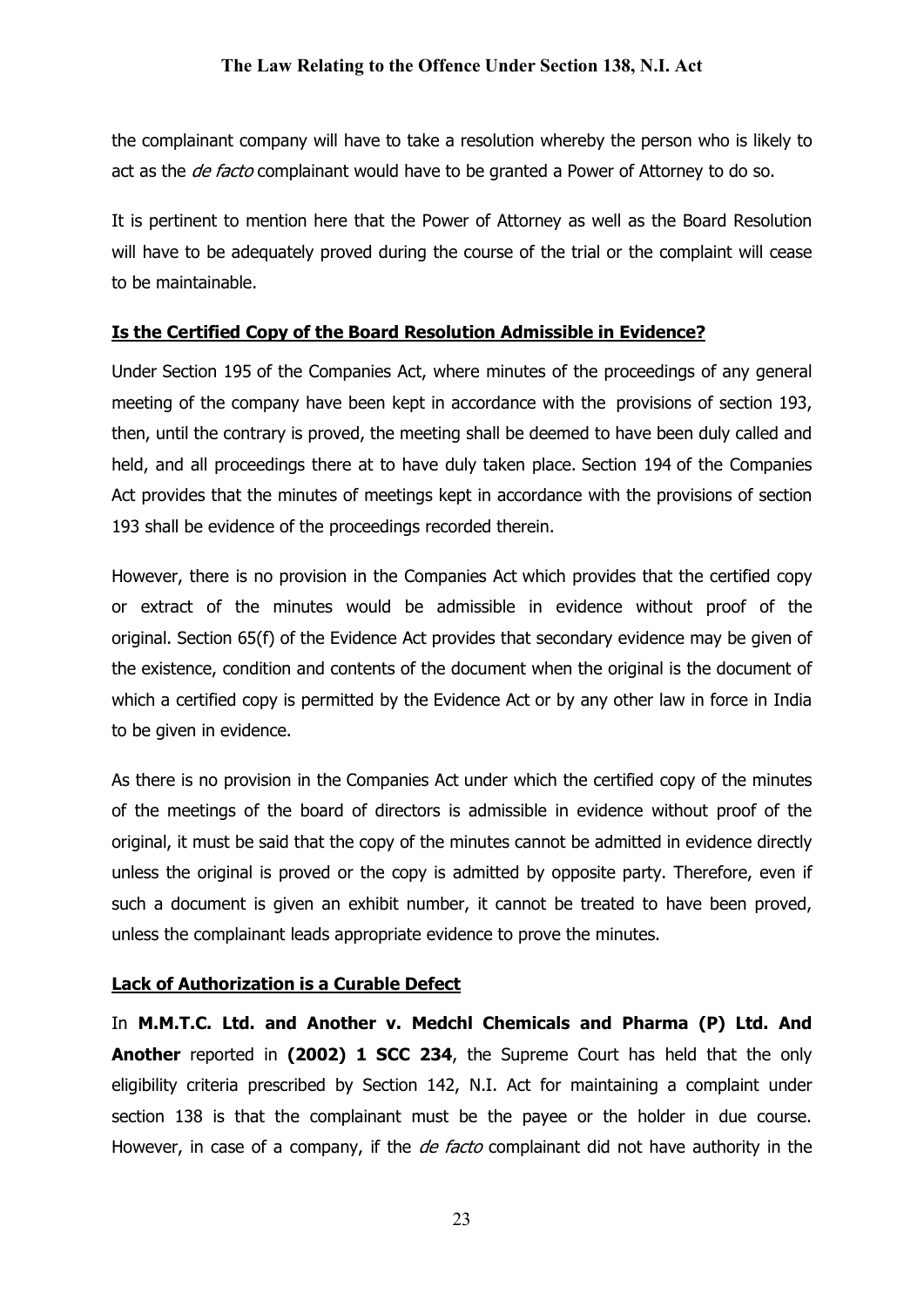initial stage, still the company can, at any stage, rectify that defect at a subsequent stage, and the company can send a person who is competent to represent it.

In Samrat Shipping Co. Pvt. Ltd. v. Dolly George reported in (2002) 9 SCC 455, the Supreme Court termed the dismissal of the complaint at the threshold by the Magistrate on the ground that the individual through whom the complaint was filed had not produced the resolution of the Board of Directors of the Company authorizing him to represent the Company before the Magistrate to be not justified and termed this exercise to be "too hasty an action". A three Judge Bench of the Supreme Court in M/S Haryana State Co.Op. Supply and Marketing Federation Ltd. v. M/S Jayam Textiles and Another reported in AIR 2014 SC 1926 held that the dismissal of the complaint for mere failure to produce authorization would not be proper and an opportunity ought to be granted to produce and prove the authorization.

## When Can the Functions of a Power of Attorney Holder be Further Delegated?

A.C. Narayanan and Anr. v. State of Maharashtra and Ors reported in AIR 2014 SC **630** has made it clear that sub delegation of functions  $vis a vis$  filing of a complaint is only permissible when the same is duly and explicitly mentioned in the authority granted to the delegator.

## Power of Attorney Holder Must Have Personal Knowledge of the Transaction

A.C. Narayanan and Anr. v. State of Maharashtra and Ors reported in AIR 2014 SC 630 has further made it clear that while it is permissible for the Power of Attorney holder or for the legal representative(s) to file a complaint and/or continue with the pending criminal complaint for and on behalf of payee or holder in due course, however, it is expected that such Power of Attorney holder or legal representative(s) should have knowledge about the transaction in question so as to able to bring on record the truth of the grievance/offence. It has been further clarified that there is no reason as to why the attorney holder cannot depose as a witness. Nevertheless, an explicit assertion as to the knowledge of the Power of Attorney holder about the transaction in question must be specified in the complaint.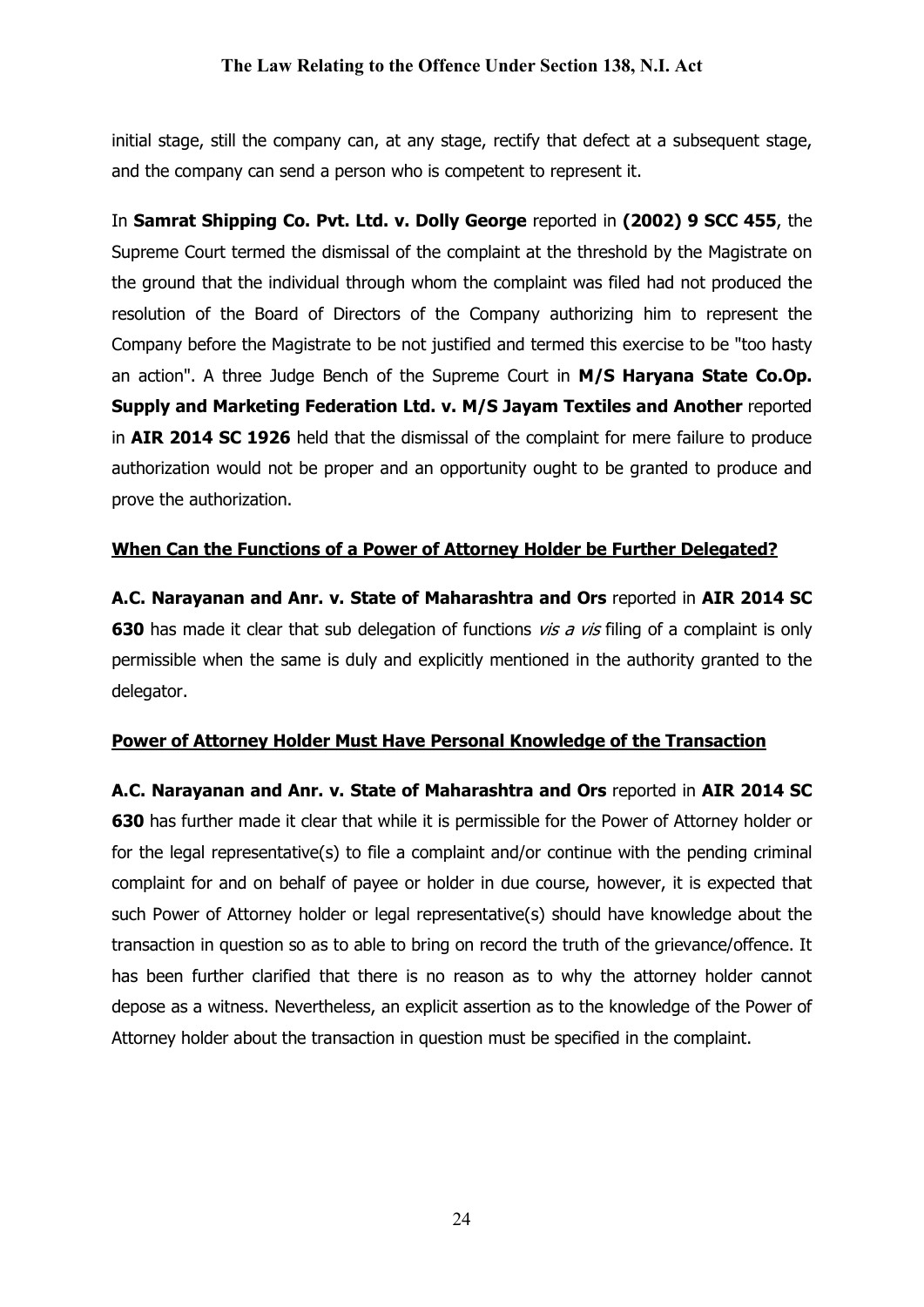## SUBSTITUTION OF COMPLAINANT

The Gauhati High Court in the case of Kushal Kumar Talukdar v. Chandra Prasad Goenka reported in 2004 (3) GLT 465 has made it clear that there is no provision for substitution of a complainant under the CrPC, but a Magistrate has the power under section 302, CrPC to permit any one to conduct the prosecution.

## DEATH OF COMPLAINANT

If in a case under Section 138, N.I. Act, the complainant dies while it is still pending in the court for adjudication, in that case, the legal heirs of the complainant can move an application under Section 302 CrPC for permission to prosecute in the case. [Chand Devi Daga & Ors. v. Manju K. Humatani & Ors., 2017 (4) RCR (741) SC]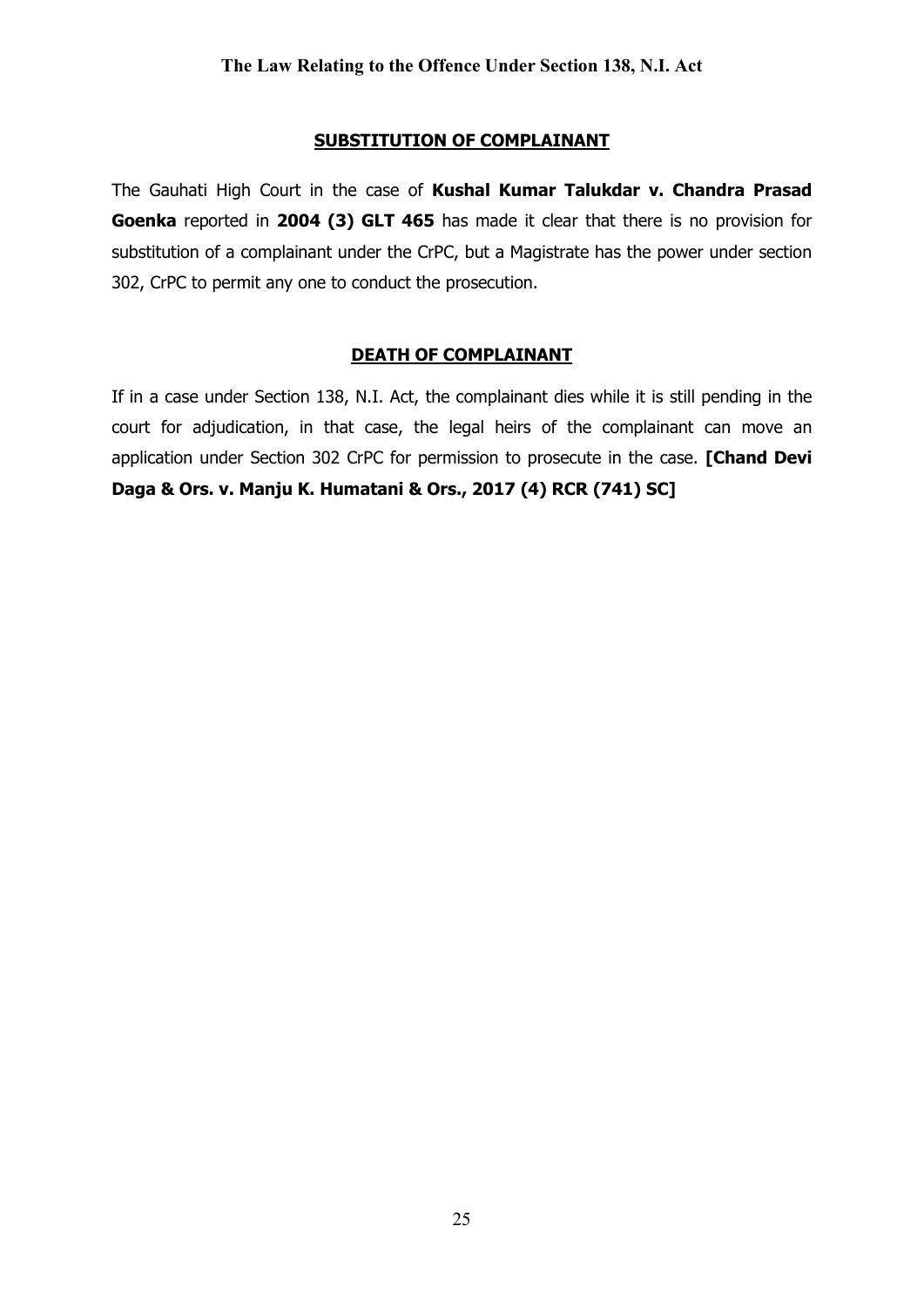## TERRITORIAL JURISDICTION

K. Bhaskaran v. Sankaran [(1999) 7 SCC 510] and later Dashrath Rupsingh Rathod v. State of Maharashtra & Anr. [AIR 2014 SC 3519] have addressed the issue of territorial jurisdiction of courts trying offences under sections 138, N.I. Act.

However, to increase the credibility of cheques as financial instruments and to clarify the issues of jurisdiction, the Parliament enacted The Negotiable Instruments (Amendment) Act, 2015. The Amendment Act of 2015 amended Section 142 to decisively lay down the territorial jurisdiction of courts deciding cases under section 138, N.I. Act.

Following the amendment, Section 142 (2), N.I. Act reads as follows:

The offence under section 138 shall be inquired into and tried only by a court within whose local jurisdiction,—

(a) if the cheque is delivered for collection through an account, the branch of the bank where the payee or holder in due course, as the case may be, maintains the account, is situated; or

(b) if the cheque is presented for payment by the payee or holder in due course, otherwise through an account, the branch of the drawee bank where the drawer maintains the account, is situated.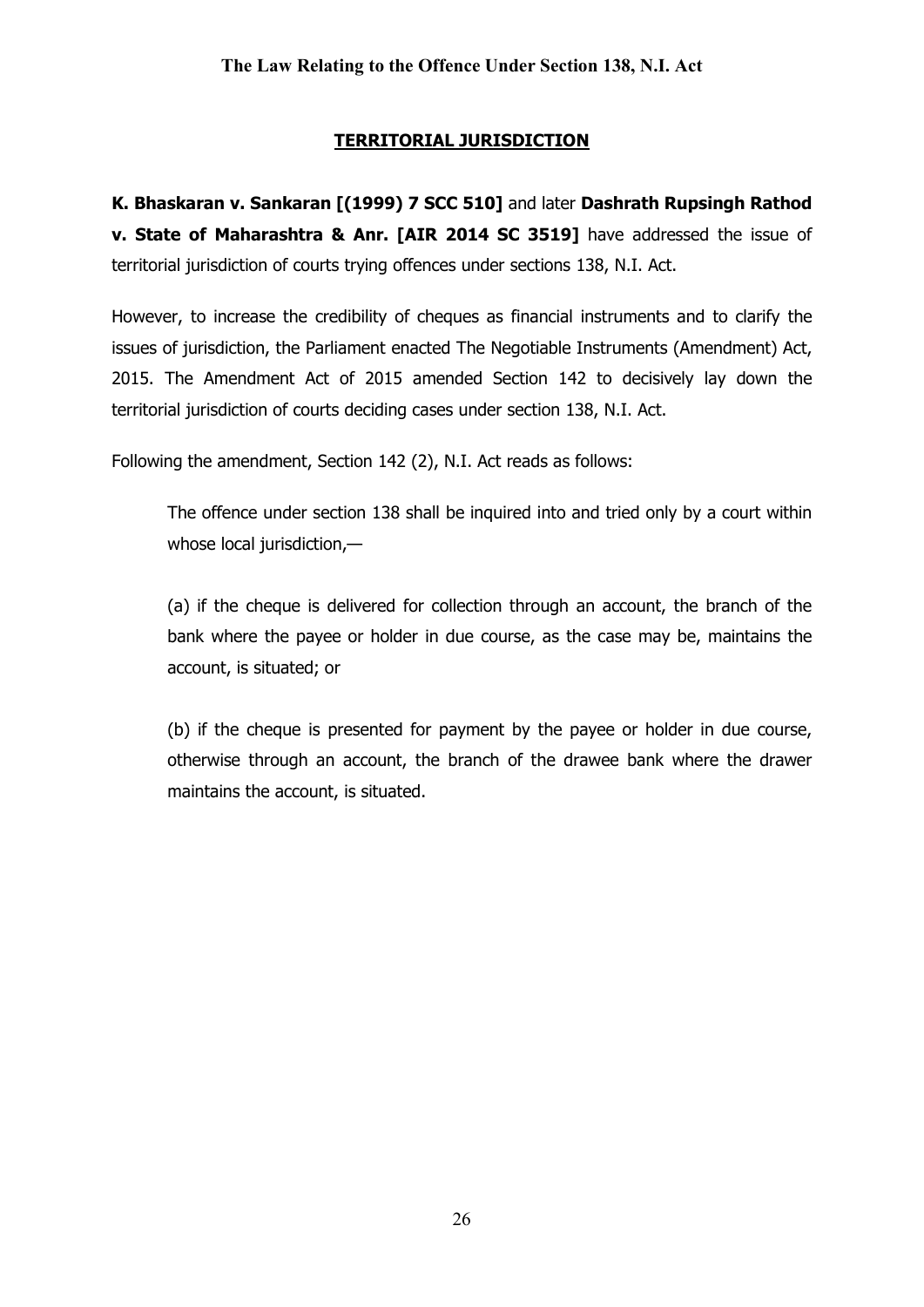## TRIAL OF CASES UNDER SECTION 138, N.I. ACT

## [In View of Indian Bank Association v. Union of India (AIR 2014 SC 2528)]

- 1. The Metropolitan Magistrate/Judicial Magistrate, on the day when the complaint under section 138 of the Act is presented, shall scrutinize the complaint and, if the complaint is accompanied by an affidavit, and the affidavit and the documents, if any, are found to be in order, take cognizance and direct issuance of summons.
- 2. Affidavit filed by the complainant along with the complaint for taking cognizance of the offence is enough to be considered in evidence, both in the pre-summoning stage and the post-summoning stage. A complainant is not required to examine himself twice.
- 3. The Metropolitan Magistrate/Judicial Magistrate should adopt a pragmatic and realistic approach while issuing summons. Summons must be properly addressed and sent by post as well as by e-mail address got from the complainant. Court, in appropriate cases, may take the assistance of the police or the nearby court to serve notice to the accused. For notice of appearance, a short date should be fixed. If the summons is received back un-served, immediate follow up action be taken.
- 4. The Court may indicate in the summons that if the accused makes an application for compounding of offences at the first hearing of the case and, if such an application is made, the Court may pass appropriate orders at the earliest.
- 5. The Court should direct the accused, when he appears to furnish a bail bond, to ensure his appearance during the trial and ask him to take notice under section 251 CrPC to enable him to enter his plea of defence and fix the case for defence evidence, unless an application is made by the accused under section 145(2), N.I. Act for recalling a witness for cross-examination.
- 6. The Court concerned must ensure that examination-in-chief, cross-examination and reexamination of the complainant must be conducted within three months of assigning the case. The Court has option of accepting affidavits of the witnesses, instead of examining them in court. Witnesses to the complaint and accused must be available for cross-examination as and when there is direction to this effect by the Court.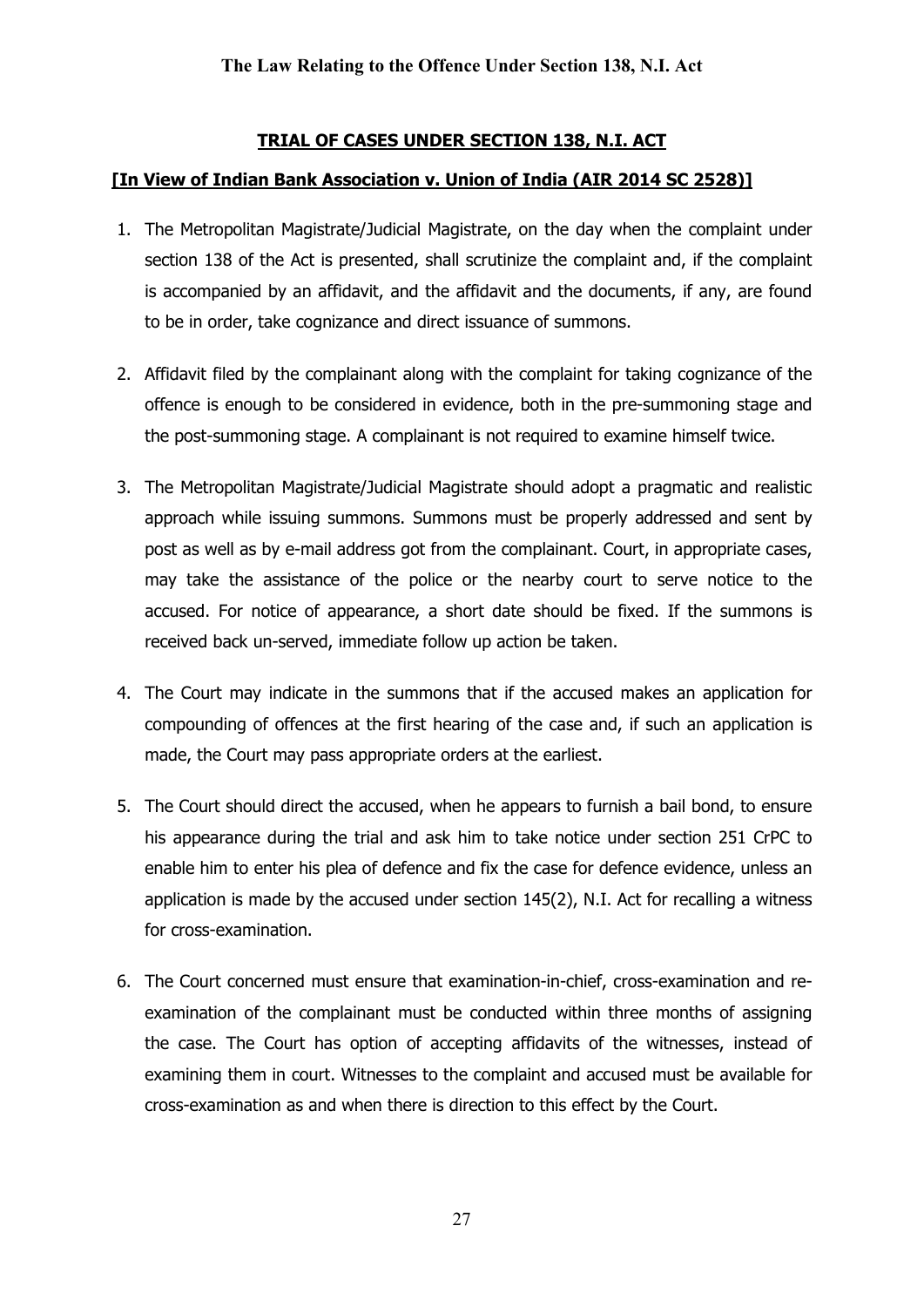#### CAN THE ACCUSED ADDUCE EVIDENCE ON AFFIDAVIT?

Section 145 of the N.I. Act provides for adducing of evidence on affidavit of the complainant. Now a question may arise as to whether the accused can also adduce evidence on affidavit? The scope of Section 145, N.I. came up for consideration before the Supreme Court in Mandvi Cooperative Bank Limited v. Nimesh B. Thakore [(2010) 3 SCC 83] and the same was explained in that judgment stating that the Legislature provided for the complainant to give his evidence on affidavit but did not provide the same for the accused. As such, the trial Magistrate cannot accord permission to the accused to adduce his evidence on affidavit.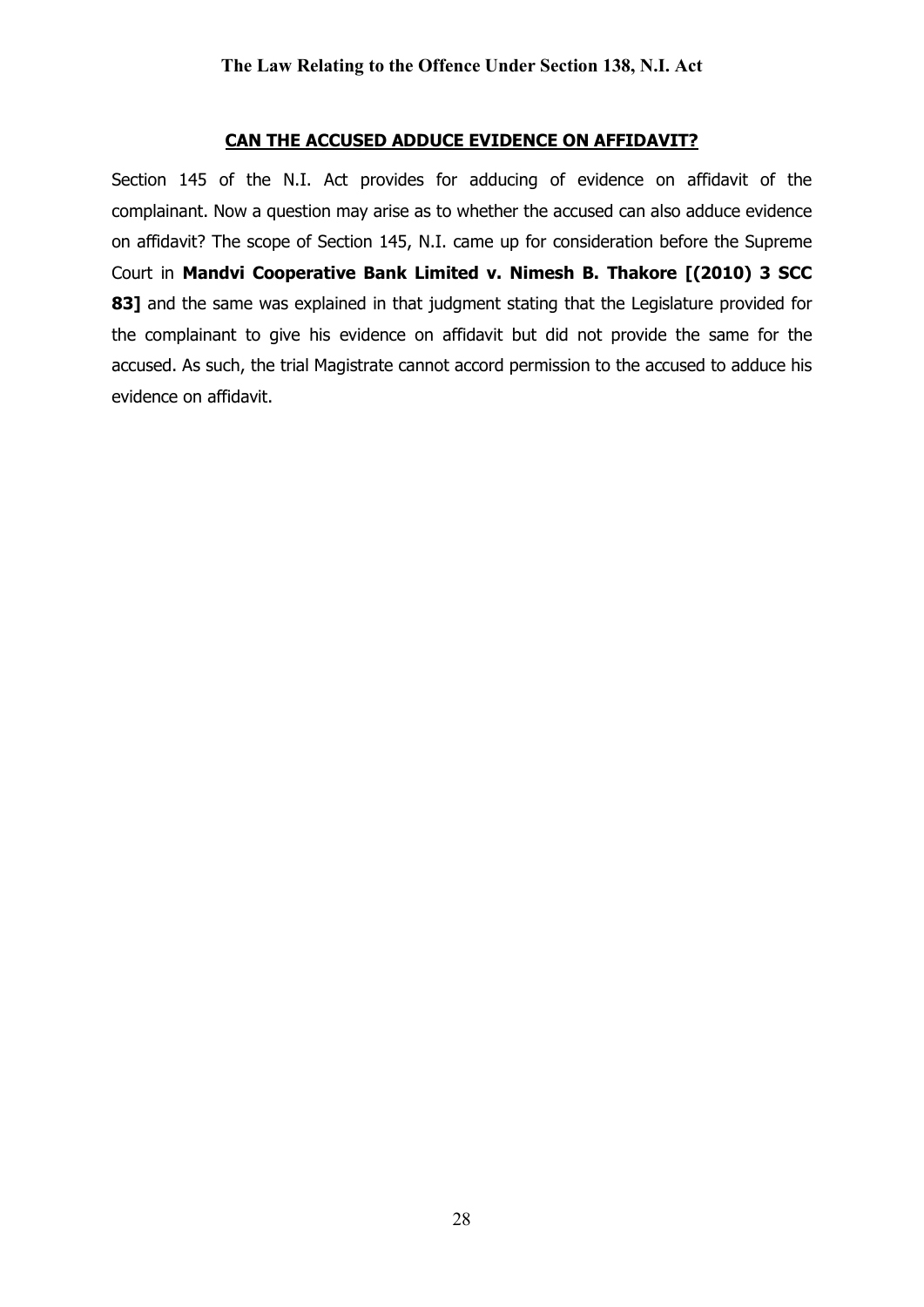## OFFENCES UNDER SECTION 138, N.I. ACT TO BE TRIED SUMMARILY

In J.V. Bahurani v. State of Gujarat reported in (2014) 10 SCC 494, it has been observed by the Supreme Court as follows:

"Sub-section (1) of Section 143 of the N.I. Act makes it clear that all offences under Chapter XVII of the N.I. Act shall be tried by the Magistrate 'summarily' applying, as far as may be, provisions of Sections 262 to 265 of Code of Criminal Procedure. It further provides that in case of conviction in a summary trial, the Magistrate may pass a sentence of imprisonment for a term not exceeding one year and a fine exceeding Rs. 5,000/-. Sub-section (1) of Section 143 of the N.I. Act further provides that during the course of a summary trial, if the Magistrate is of the opinion that the nature of the case requires a sentence for a term exceeding one year or for any other reason, it is undesirable to try the case summarily, the Magistrate shall, after hearing the parties, record an order to that effect and thereafter recall any witness whom he had examined, or proceed to rehear the case. Sub-section (2) mandates that so far as practicable, the trial has to be conducted on a day to day basis until its conclusion.

An analysis of Section 143 brings out that the Magistrate, initially, should try the case 'summarily' if he is of the opinion that he is not going to pass sentence of imprisonment not exceeding one year and fine of Rs. 5,000/- In case during the course of trial, if the Magistrate forms a different opinion that in the circumstances of the case, he may order a sentence of a term exceeding one year, or for any other reason it is undesirable to try the case summarily, he must record the reasons for doing so and go for a 'regular trial'. Thereafter, the Magistrate can also recall any witness who has been examined and proceed to hear or rehear the case. So, the second proviso to sub-section (1) of Section 143 gives discretion to the Magistrate to conduct the case other than in summary manner."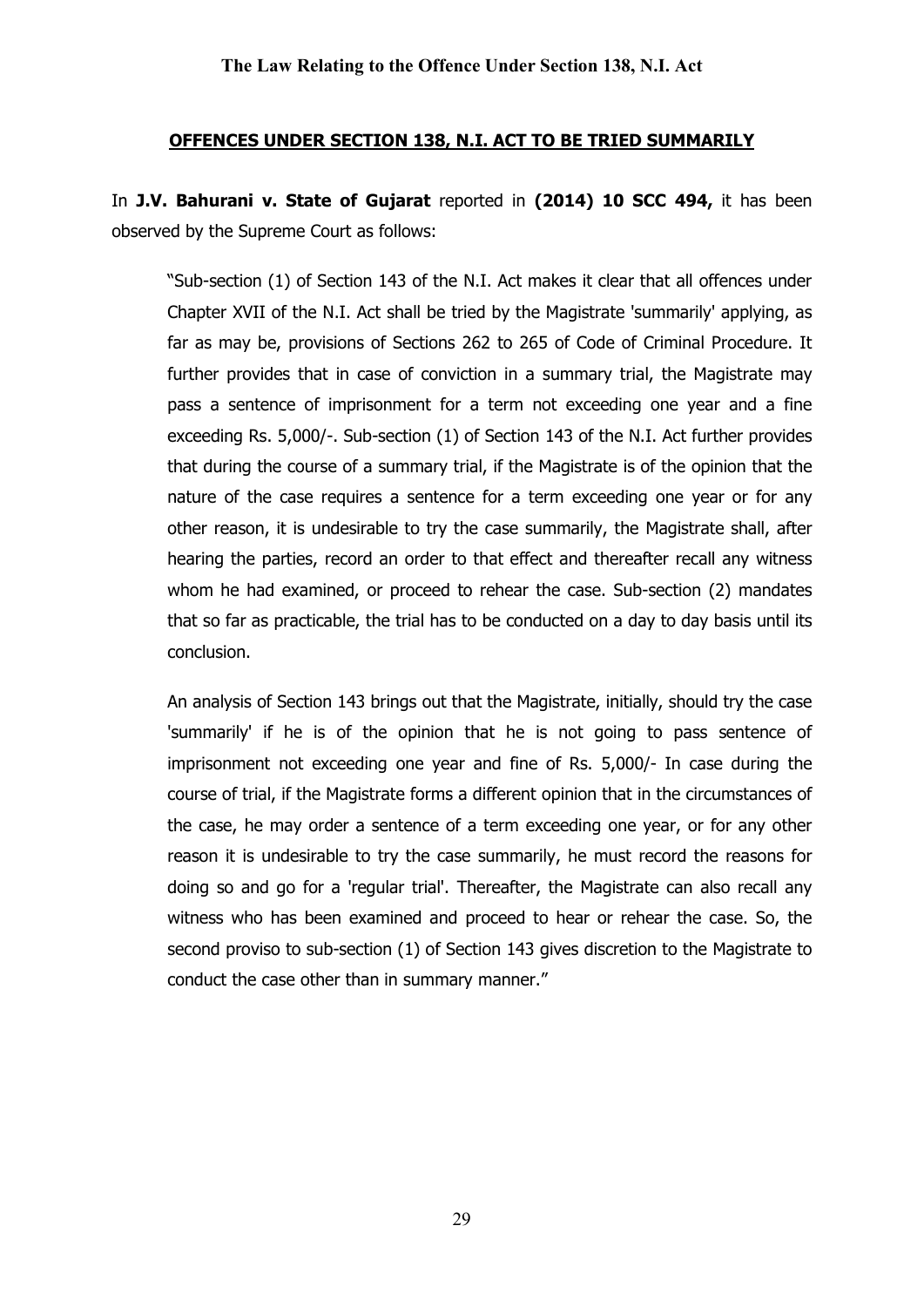#### GUIDELINES AS TO COMPOUNDING OF OFFENCES

Sec. 147, N.I. Act has made the offence under section 138 compoudable. The Supreme Court of India has laid down certain guidelines as to compounding of offences in the case of Damodar S. Prabhu v. Sayed Babalal H. reported in AIR 2010 SC 1907.

- a. The Writ of Summons should be suitably modified making it clear to the accused that he could make an application for compounding of the offences at the first or second hearing of the case and that if such an application is made, compounding may be allowed by the court without imposing any costs on the accused.
- b. If the accused does not make an application for compounding as aforesaid, then if an application for compounding is made before the Magistrate at a subsequent stage, compounding can be allowed subject to the condition that the accused will be required to pay 10% of the cheque amount to be deposited as a condition for compounding with the Legal Services Authority, or such authority as the Court deems fit.
- c. Similarly, if the application for compounding is made before the Sessions Court or a High Court in revision or appeal, such compounding may be allowed on the condition that the accused pays 15% of the cheque amount by way of costs.
- d. Finally, if the application for compounding is made before the Supreme Court, the figure would increase to 20% of the cheque amount.

It is pertinent to mention here that compounding is entirely the prerogative of the complainant. However, if during the course of the trial, the accused comes forward and wants to pay the cheque amount and the complainant is not desirous of either compounding the offence under section 147, N.I. Act or withdrawing the complaint under section 257, CrPC, what happens then?

The Supreme Court of India is M/S. Meters and Instruments Pvt. Ltd. & ANR. Vs. Kanchan Mehta. [Criminal Appeal No. 1731 of 2017] has laid down the following principles in regards to the aforesaid scenario wherein the accused comes forward to pay the cheque amount.

i) The offence under section 138 of the Act is primarily a civil wrong. Burden of proof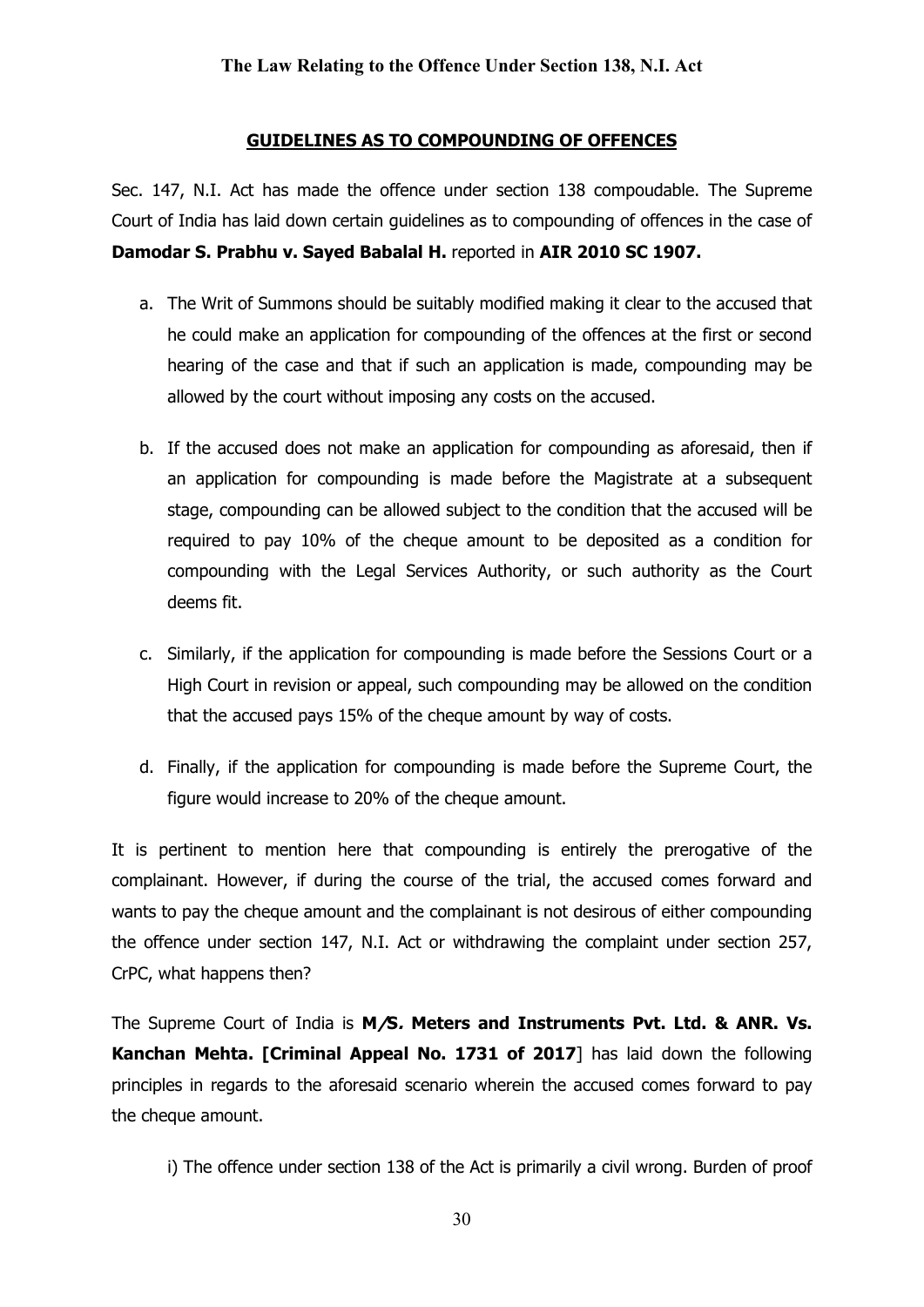is on accused in view of the presumption under section 139 but the standard of such proof is "preponderance of probabilities". The same has to be normally tried summarily as per provisions of summary trial under the Cr.P.C. but with such variation as may be appropriate to proceedings under Chapter XVII of the Act. Thus read, principle of Section 258 Cr.P.C. will apply and the Court can close the proceedings and discharge the accused on satisfaction that the cheque amount with assessed costs and interest is paid and there is no reason to proceed with the punitive aspect.

ii) The object of the provision being primarily compensatory, punitive element being mainly with the object of enforcing the compensatory element, compounding at the initial stage has to be encouraged but is not debarred at a later stage subject to appropriate compensation as may be found acceptable to the parties or the Court.

iii) Though compounding requires consent of both parties, even in absence of such consent, the Court, in the interests of justice, on being satisfied that the complainant has been duly compensated, can in its discretion close the proceedings and discharge the accused.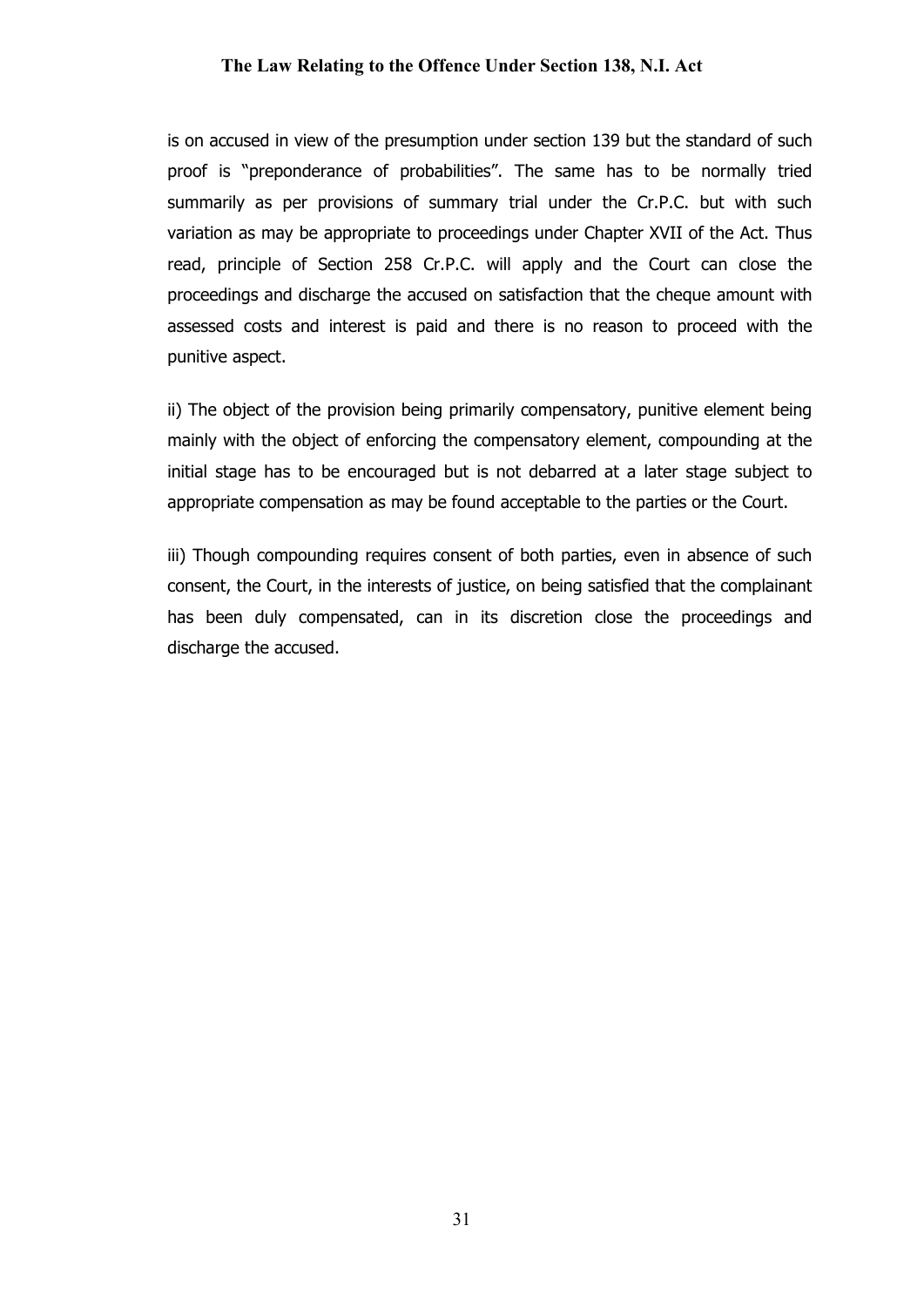## MODE OF SERVICE OF SUMMONS ON ACCUSED (SECTION 144, N.I. ACT)

- (1) Notwithstanding anything contained in the Code of Criminal Procedure and for the purposes of this Chapter, a Magistrate issuing a summon to an accused or a witness may direct a copy of summons to be served at the place where such accused or witness ordinary resides or carries on business or personally works; for gain by speed post or by such courier services as are approved by a Court of Session.
- (2) Where an acknowledgement purporting to be signed by the accused or the witness or an endorsement purported to be made by any person authorized by the postal department or the courier services that the accused or witness refused to take delivery of summons has been received, the Court issuing the summons may declare that the summons has been duly served.

**Note :** For the service of notice of summons on the accused person, summons should be sent through speed post/ registered post/ courier and its receipts should be attached to the Case Record. By resorting to the amended provision in this regard, the greatest hurdle to service of notice of summons on the accused persons may be removed. It enables the Magistrate to discard the elaborate procedure for serving summons as required by CrPC. This provision is analogous to the principle incorporated in Section 27 of the General Clauses Act, 1897. Where the sender has dispatched the summons by registered post with correct address written on it, then it can be deemed to have been served on the accused unless he proves that it was really not served.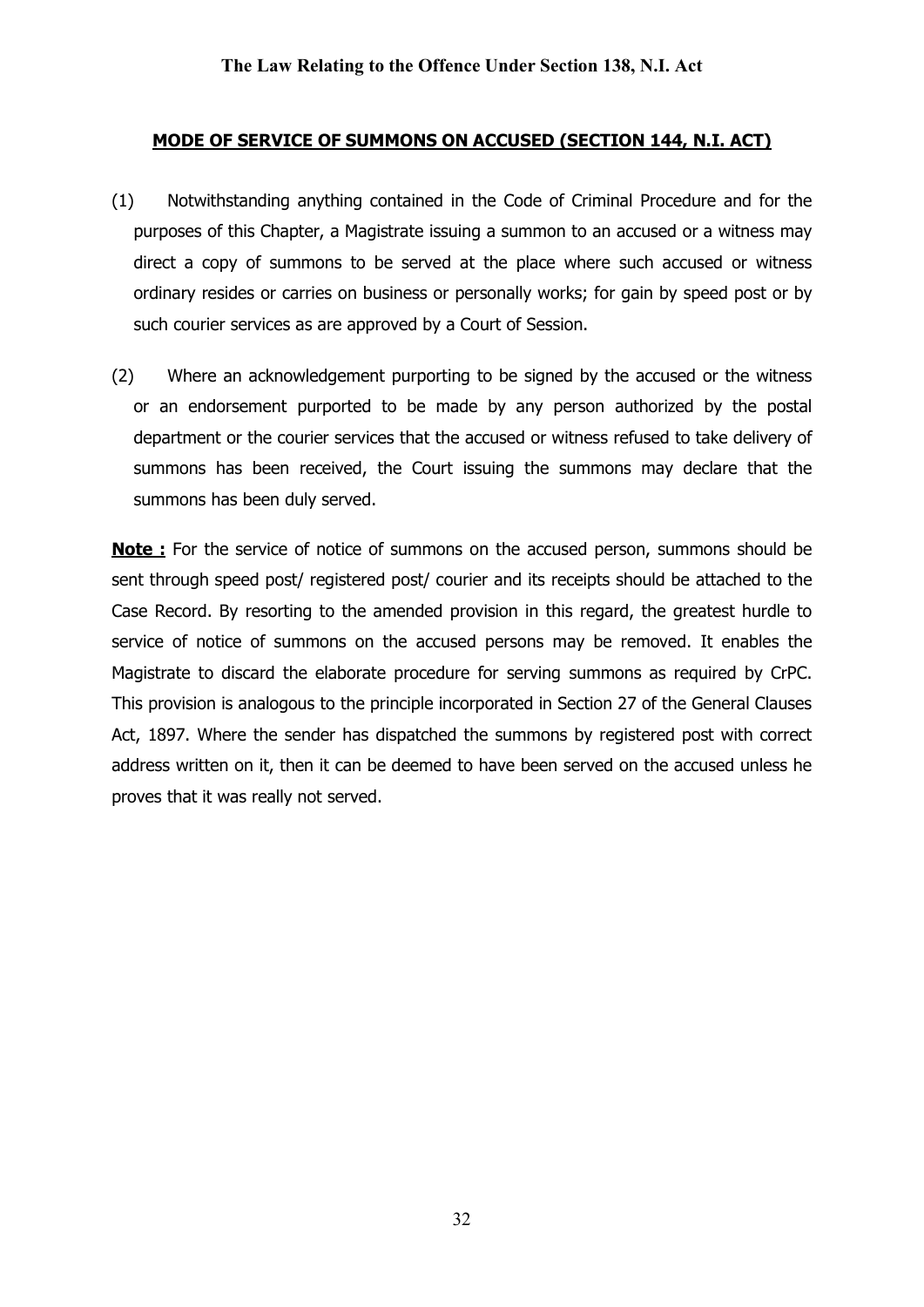## STATUS OF ACCUSED

## Only the Drawer is Liable under section 138, N.I. Act

It is only the drawer of the dishonoured cheque who can be prosecuted under section 138, N.I. Act and no one else.

So what happens if the dishonoured cheque has been issued out of a joint account and only one of the account holders has signed it. The answer is found in the case of **Aparna A.** Shah v. Sheth Developers Private Limited and Another reported in (2013) 8 SCC 71, wherein the Supreme Court has held that each and every joint account holder cannot be prosecuted unless he has signed the cheque.

## Liability of Guarantor under section 138, N.I. Act

What happens if a guarantor issues a cheque on behalf of the principal debtor and the same gets dishonoured? Will the guarantor be liable for prosecution under section 138, N.I. Act. The answer will have to be in the affirmative. Let me enunciate why.

Section 138, N.I. Act penalizes the dishonour of any cheque which has been issued in the discharge of the whole or part of "any debt or other liability". And the liability of the guarantor and principal debtor is co-extensive. Hence, the guarantor cannot escape liability under section 138, N.I. Act if he has issued a cheque for the discharge of the liability of the principal debtor.

The matter came up for consideration before the Gauhati High Court in the case of Don Ayengia v. State of Assam & Another (Cri. Apl. No. 10 of 2012). The Gauhati High Court answered the question "*Whether a person indemnifying the holder of a cheque can be* said to have legally enforceable debt or other liability towards the holder of the cheque when the payer defaults in payment of the cheque amount under section 138, N.I. Act?' in the negative. The High Court held that no person can be convicted or prosecuted in a proceeding under Section 138 of the N.I. Act, who indemnifies the principal debtor for his liability towards the complainant unless such guarantor enters into an agreement with the holder of the cheque.

However, an appeal was preferred against this judgment before the Supreme Court of India and the judgment and order of the Gauhati High Court was set aside.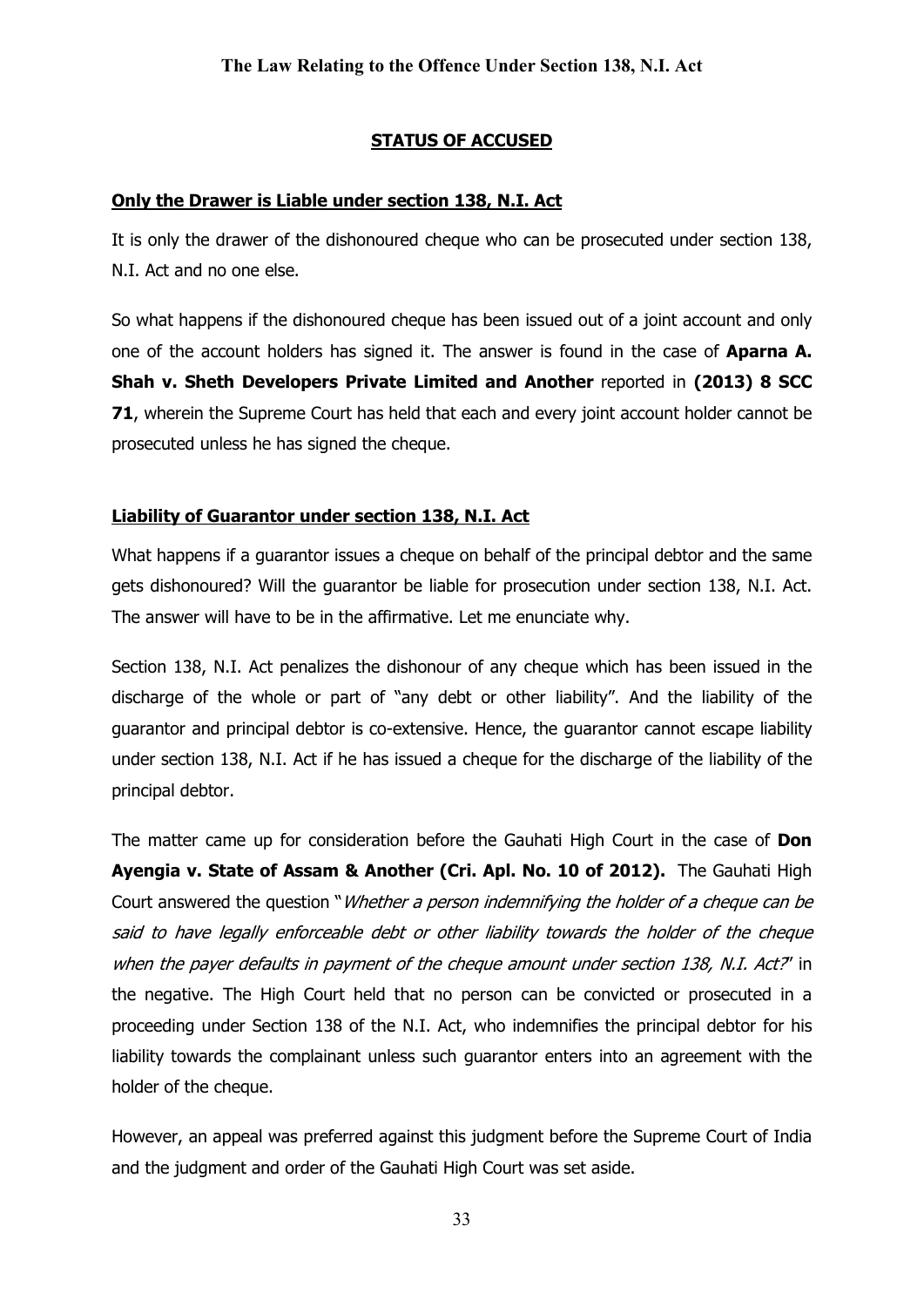The matter gets cleared up once and for all if we consider the judgment of **I.C.D.S. Ltd. v.** Beena Shabbir & Anr. reported in AIR 2002 SC 3014. The Supreme Court held therein

"The language of the Statute depicts the intent of the law-makers to the effect that wherever there is a default on the part of one in favour of another and in the event a cheque is issued in discharge of any debt or other liability, there cannot be any restriction or embargo in the matter of application of the provisions of Section 138 of the Act. 'Any cheque' and 'other liability' are the two key expressions which stand as clarifying the legislative intent so as to bring the factual context within the ambit of the provisions of the Statute. Any contra interpretation would defeat the intent of the Legislature. The High Court, it seems, got carried away by the issue of guarantee and guarantor's liability and thus has overlooked the true intent and purport of Section 138 of the Act."

## Offences by Companies

Sub-section (1) of Section 141 of the N.I. Act provides that if a person committing an offence under the section is a company, every person who, at the time offence was committed, was in charge of, and was responsible to, the company for the conduct of the business of the company, as well as the company shall be deemed to be guilty of the offence and shall be liable to be proceeded against and punished accordingly.

Sub-section (2) of Section 141 of the N.I. Act further provides that where any offence under the N.I. Act has been committed by a company and it is proved that the offence has been committed with the consent or connivance of, or is attributable to, any neglect on the part of, any director, manager, secretary or other officer of the company, such director, manager, secretary or other officer shall also be deemed to be guilty of that offence and shall be liable to be proceeded against and punished accordingly.

The offender in section 138 of the N.I. Act is the drawer of the cheque. He alone would have been the offender thereunder if the Act did not contain other provisions. It is because of section 141 of the N.I. Act that penal liability under section 138 is cast on other persons connected with the company.

Three categories of persons can be discerned from the said provision who are brought within the purview of the penal liability through the legal fiction envisaged in the section.

34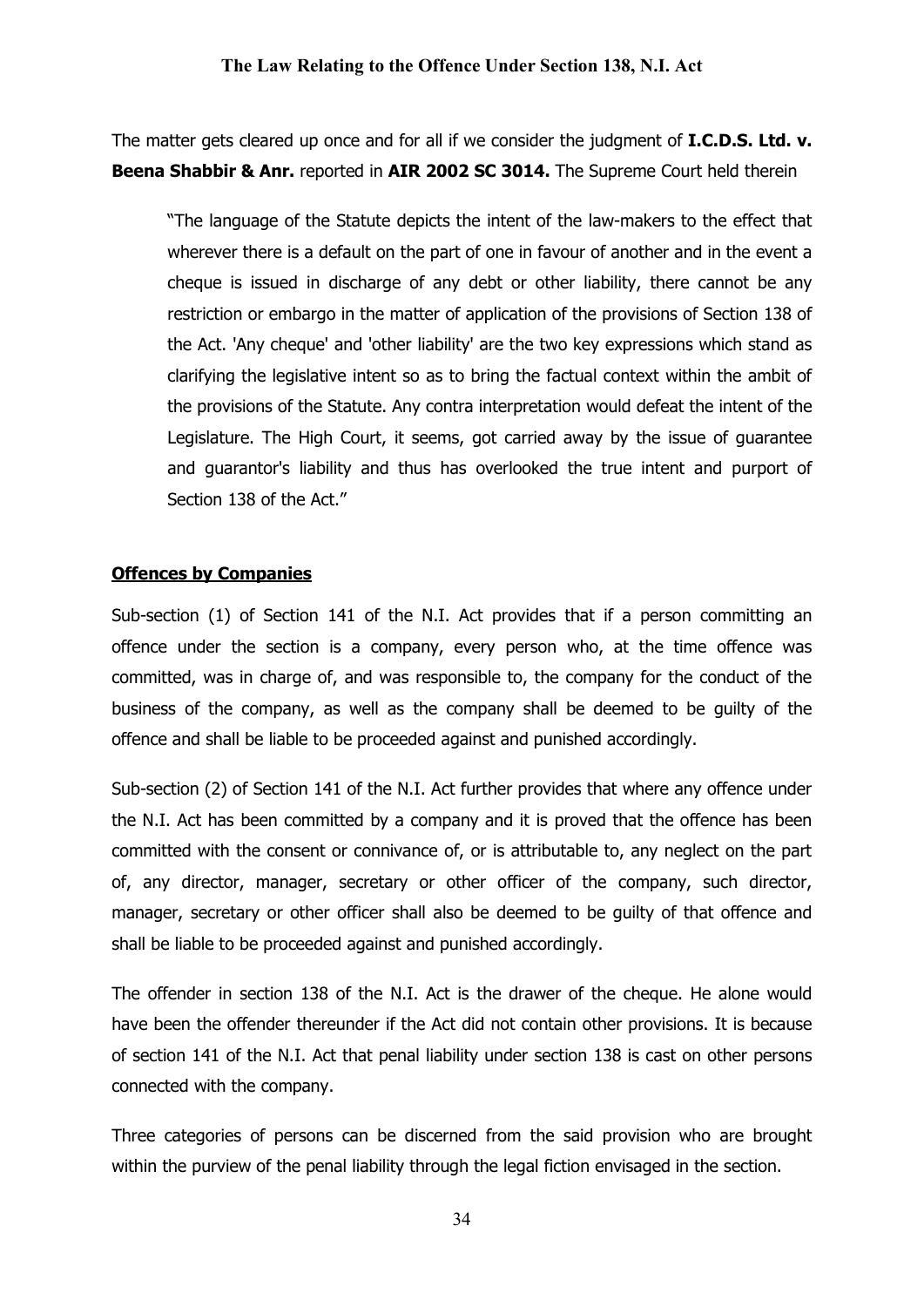- 1. The company,
- 2. Everyone who was in charge of and was responsible for the business of the company,
- 3. Any other person who is a director or a manager or a secretary or officer of the company, with whose connivance or due to whose neglect the company has committed the offence.

The Legislature has thought fit to provide an Explanation to Section 141 of the N.I. Act and the plain reading of the expression "company" as used in sub clause (a) of the Explanation appended to Section 141 of the N.I. Act shows that it is inclusive of any body corporate, firm or "other association of individuals".

Though the heading of Section 141 of the N.I. Act reads "offences by companies" but according to the Explanation to that Section, "company" means "any body corporate and includes a firm or other association of individuals and "director", in relation to a firm means "a partner in the firm".

It is only the drawer of the cheque, who can be held responsible for an offence under Section 138 of the N.I. Act. Section 141, however, provides for constructive liability. It postulates that a person, in charge of and responsible to the company, in the context of the business of the company, shall also be deemed guilty of the offence.

The drawer can be a company, a firm or an association of individuals, but only those directors, partners, or officers can be held responsible for the offence punishable under Section 138 of the N.I. Act who are responsible for the conduct of its business.

I want to add here that that the prosecution launched against the directors without joining the company (or against the partners of the partnership firm, without joining the partnership firm) cannot be maintainable. Aneeta Hada v. Godfather Travels & Tours Private Limited  $[(2012) 5 5CC 661]$  is unequivocally clear on this point.

In Gunamala Sales Pvt. Ltd. v. Anu Mehta reported in AIR 2015 SC 1072, it was held that it is necessary to aver in the complaint filed under section 138 read with sec. 141, N.I. Act that at the relevant time when the offence was committed, the directors were in charge and were responsible for the conduct of the business of the company.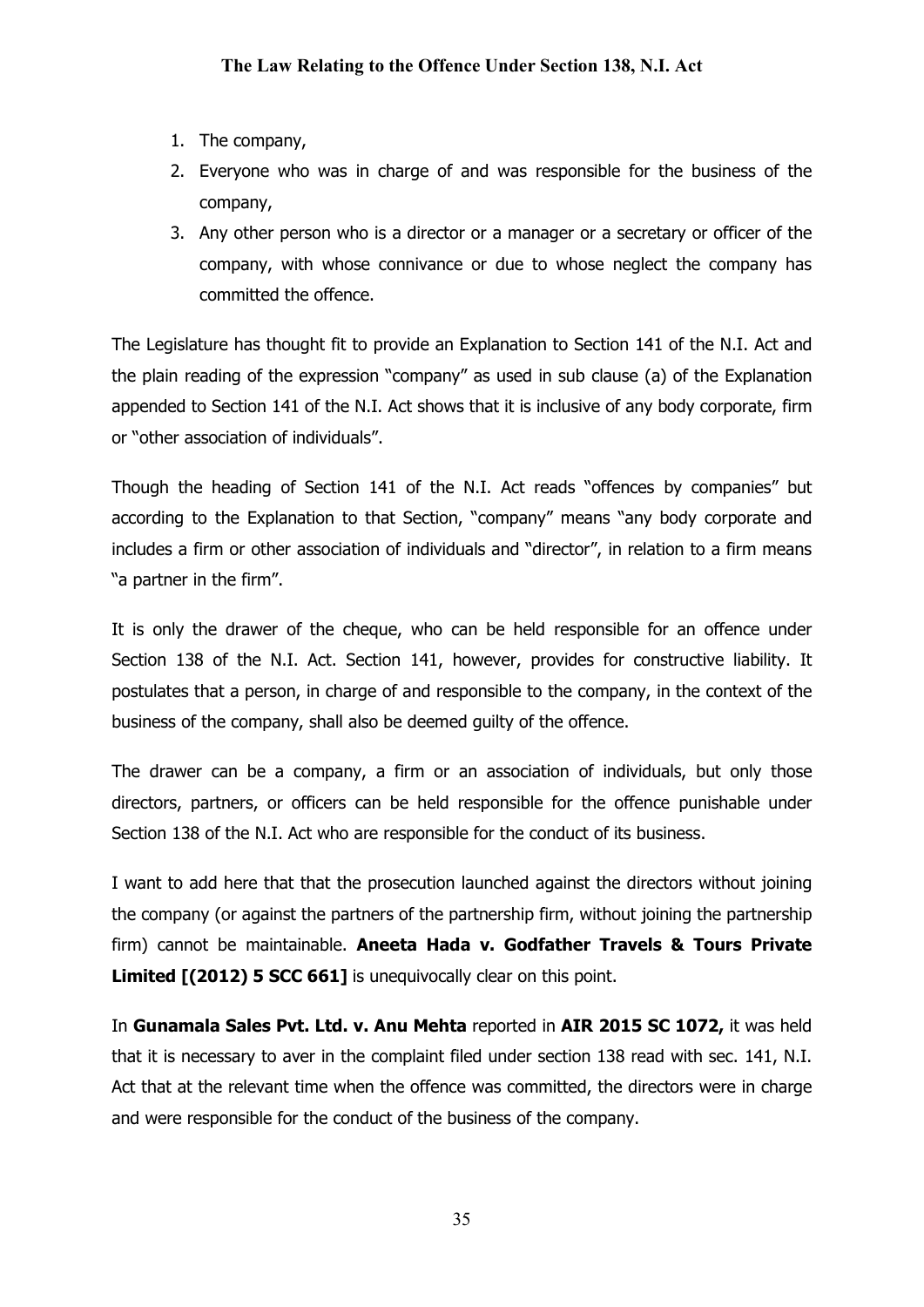## Status of Nominated Directors

A question may arise as to the culpability of nominated directors of a company.

The second proviso appended to Section 141, N.I. Act provides the answer in this regard.

"where a person is nominated as a Director of a Company by virtue of his holding any office or employment in the Central Government or State Government or a financial corporation owned or controlled by the Central Government or the State Government, as the case may be, he shall not be liable for prosecution under this Chapter."

# Liability of a Company in respect of which Winding Up Proceedings have been Initiated

In Kusum Ingots and Alloys Ltd. - Vs- Penner Peterson Securities Ltd. reported in (2000) 2 SCC 745, the Apex Court observed, that if the ingredients of Sec. 138 N. I. Act are satisfied, there is no bar for initiating criminal proceeding against the company and its directors, on a complaint made by the payee under N. I. Act. Even in cases where winding up petitions have been instituted against a company, it cannot escape the penal liability for dishonour of cheque under section 138, N.I. Act on the ground that the payment of the cheque pursuant to issuance of notice would amount to disposition of property of company and, hence, void under section 536 (2) of the Companies Act.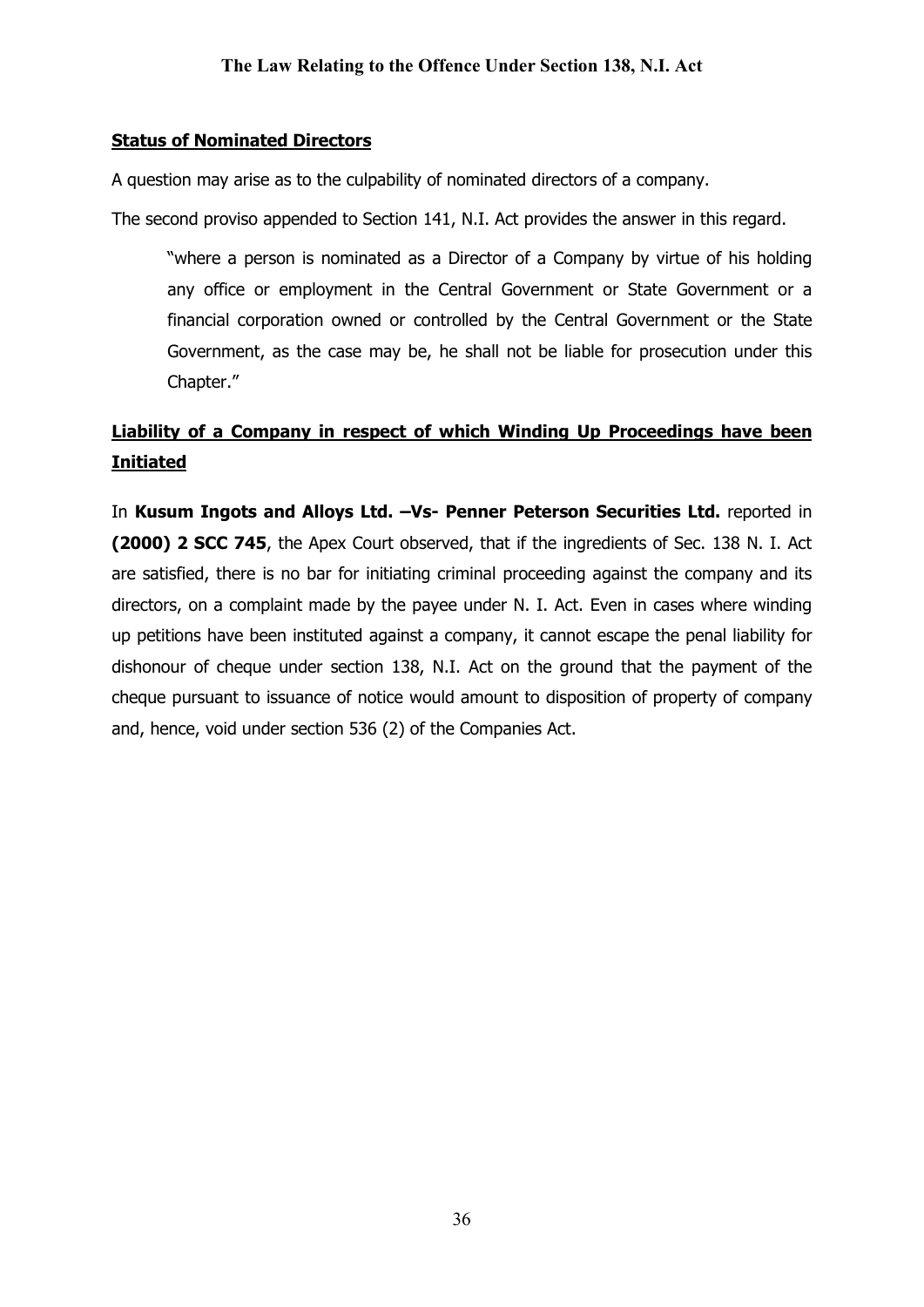## BURDEN OF PROOF VIS A VIS OFFENCE UNDER SECTION 138, N.I. ACT

It is a cardinal principle of criminal jurisprudence that it is the burden of the prosecution to prove the guilt of the accused beyond reasonable doubt. Statutory presumptions, wherever available, create an exception to this cardinal principle by shifting the burden of proof to the opposite party.

Among the notable presumptions available under the scheme of the N.I. Act, two are essential when it comes to the proof of the offence under section 138. They are available under sections 118(a) and 139 of the Act.

Section 139 of the N.I. Act has clearly spelled out a presumption as to the existence of a debt or liability in favour of the holder of a cheque.

## Sec. 139: Presumption in favour of holder

It shall be presumed, unless the contrary is proved, that the holder of a cheque received the cheque of the nature referred to in section 138 for the discharge, in whole or in part, of any debt or other liability.

Similarly, Section 118 (a), N.I. Act provides as follows:

## Presumptions as to Negotiable Instruments. —

Until the contrary is proved, the following presumption shall be made:—

(a) of consideration —that every negotiable instrument was made or drawn for consideration, and that every such instrument, when it has been accepted, indorsed, negotiated or transferred, was accepted, indorsed, negotiated or transferred for consideration;

However, there has been some amount of dispute as to when the presumption under section 118 (a) and especially the one under section 139, N.I. Act start to run.

In the case of Angelus Topno v. Shree Kanta Sharma reported in (2016) 5 GLR 242, the Gauhati High Court has held that the presumption is not for a legally enforceable debt or liability and the burden for proof of the same lies on the complainant.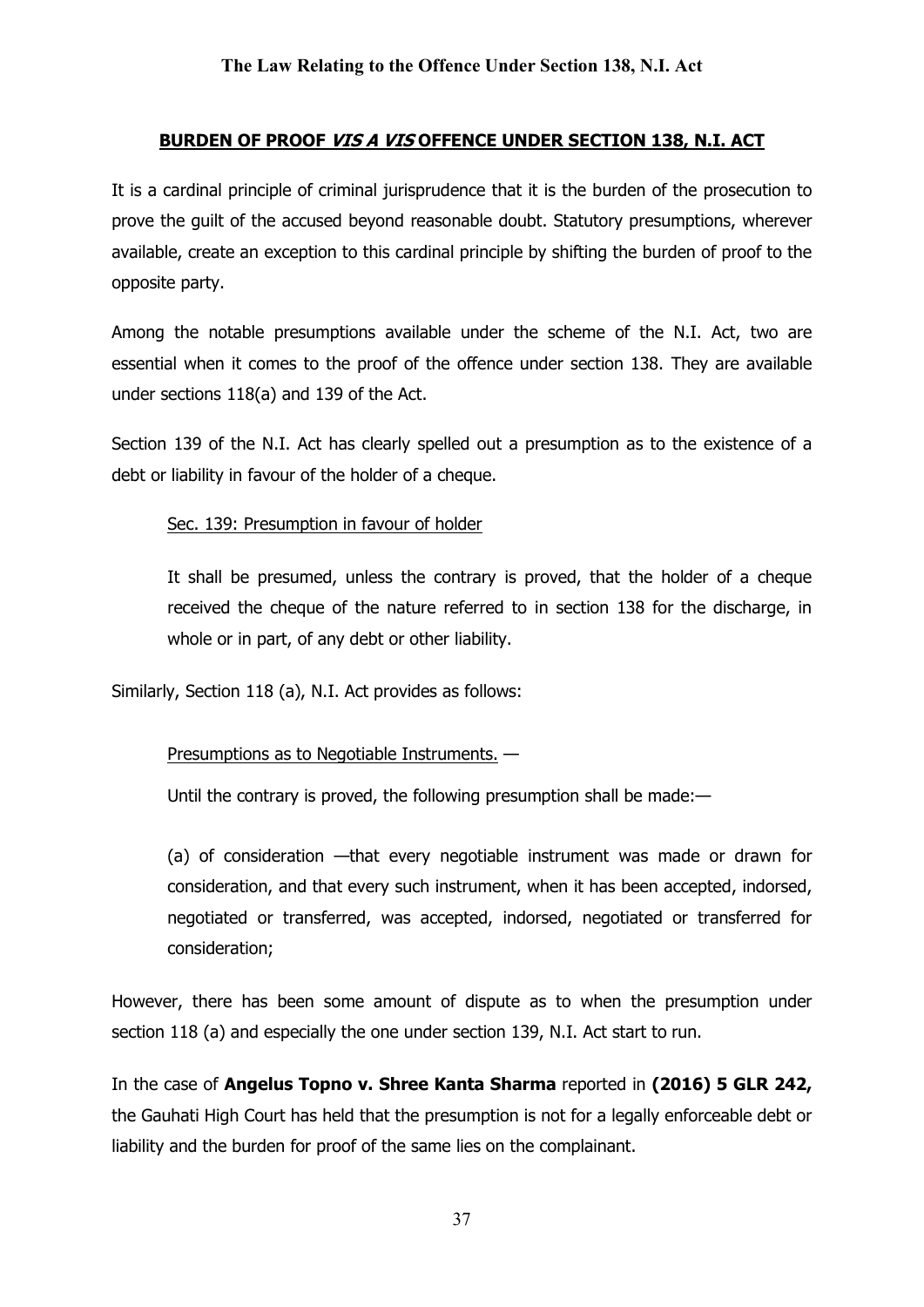However, in **Angelus Topno (supra)**, the Gauhati High Court has relied on the judgment of the Supreme Court in the case of Krishna Janardhan Bhat v. Dattatraya G. Hegde reported in (2008) 4 SCC 54.

But the Supreme Court in the case of Rangappa v. Sri Mohan reported in (2010) 11 SCC 441 has made it clear that

"…the presumption mandated by Section 139 of the Act does indeed include the existence of a legally enforceable debt or liability. To that extent, the impugned observations in Krishna Janardhan Bhat (supra) may not be correct."

Thus, it is clear that the presumption under section 139 of the Act covers a legally enforceable debt or liability.

The law as it stands now after **Rangappa (supra)** is that once the issuance of the cheque is admitted or proved, the trial court is duty bound to raise the presumption that the dishonoured cheque placed before it was indeed issued in discharge of a legally enforceable debt or liability of the amount mentioned therein.

That being said, let me also point out that the presumption is a rebuttable one; it is up to the accused to prove that the cheque in question had not been issued in discharge of a legally enforceable debt or liability.

Now, the question arises as to how the accused shall discharge this burden.

It has been held in Hiten P Dalal v. Bratindranath Banerjee reported in (2001) 6 SCC 16 that a mere plausible explanation given by the accused is not enough to rebut the presumption and the accused has to necessarily disprove the prosecution case by leading cogent evidence that he had no debt or liability to issue the said cheque.

The Supreme Court in the case of **Rangappa (supra)** has further clarified the issues in the following terms:

"Section 139 of the Act is an example of a reverse onus clause that has been included in furtherance of the legislative objective of improving the credibility of negotiable instruments. While Section 138 of the Act specifies a strong criminal remedy in relation to the dishonour of cheques, the rebuttable presumption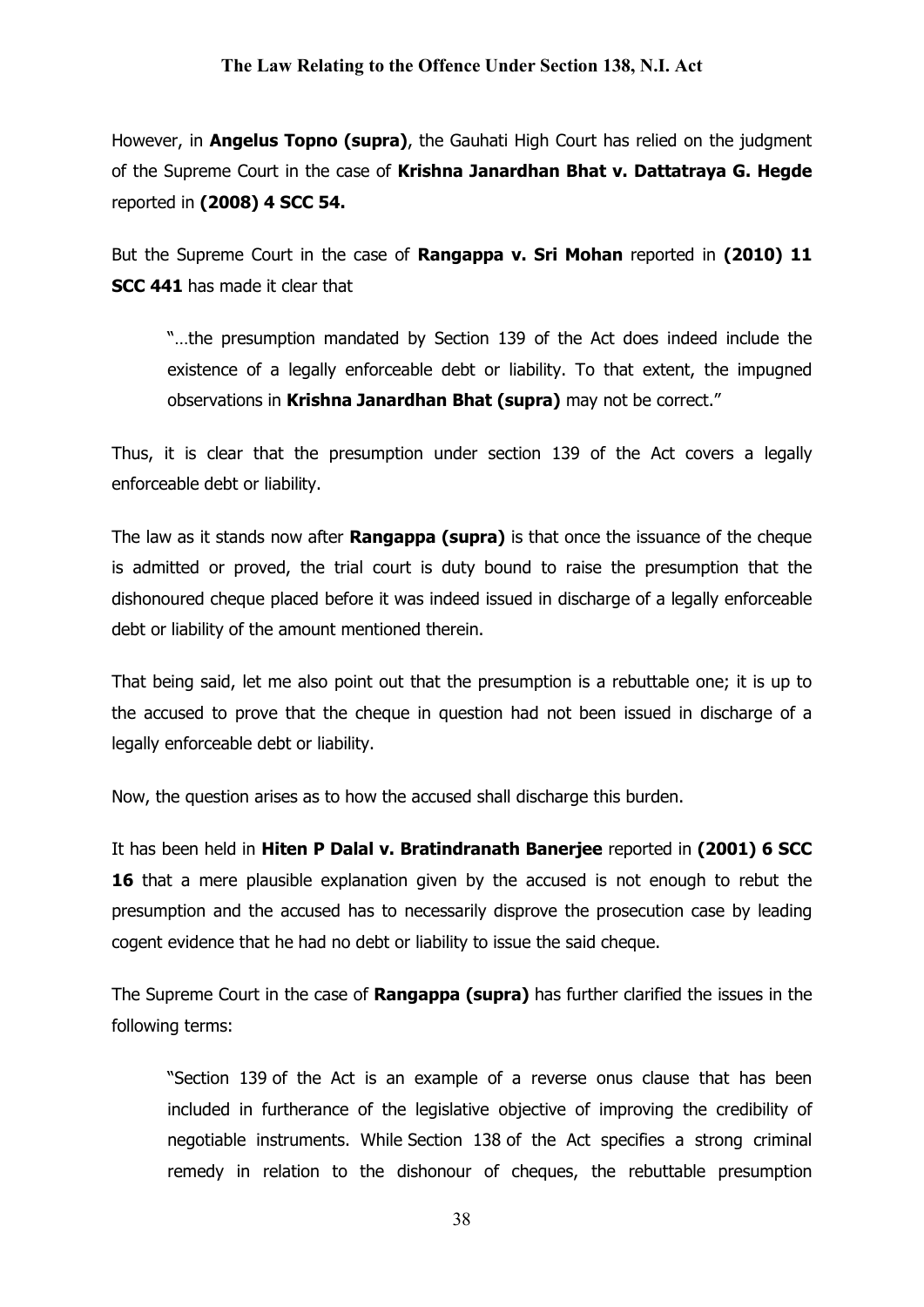under Section 139 is a device to prevent undue delay in the course of litigation. However, it must be remembered that the offence made punishable by Section 138 can be better described as a regulatory offence since the bouncing of a cheque is largely in the nature of a civil wrong whose impact is usually confined to the private parties involved in commercial transactions. In such a scenario, the test of proportionality should guide the construction and interpretation of reverse onus clauses and the accused/defendant cannot be expected to discharge an unduly high standard of proof. In the absence of compelling justifications, reverse onus clauses usually impose an evidentiary burden and not a persuasive burden. Keeping this in view, it is a settled position that when an accused has to rebut the presumption under Section 139, the standard of proof for doing so is that of `preponderance of probabilities'. Therefore, if the accused is able to raise a probable defence which creates doubts about the existence of a legally enforceable debt or liability, the prosecution can fail. As clarified in the citations, the accused can rely on the materials submitted by the complainant in order to raise such a defence and it is conceivable that in some cases the accused may not need to adduce evidence of his/her own.

Thus, it appears that the prosecution can fail if the accused is able to raise a probable defence which creates doubts about the existence of a legally enforceable debt or liability. And it is not necessary for the accused to take the witness stand in his favour. He can rely upon the prosecution evidence in order to raise his defence.

I want to add here that the accused is not expected to rebut the presumption beyond all reasonable doubt. The standard of disproof is only on the level of preponderance of probabilities. The nature of burden of proof has been succinctly laid down by the Supreme Court in M.S. Narayana Menon v. State of Kerala and Another reported in AIR 2006 SC 3366, wherein the Supreme Court held that the initial burden is upon the accused to rebut the presumption under section 139 of the Act. Only in the event of discharging the said initial burden, the onus shifts to the complainant.

#### The Issue of Financial Competence of Complainant

In John K. Abraham v. Simon C. Abraham & Anr. reported in (2014) 2 SCC 236, the Supreme Court has observed in Paragraph 9 that in order to draw the presumption under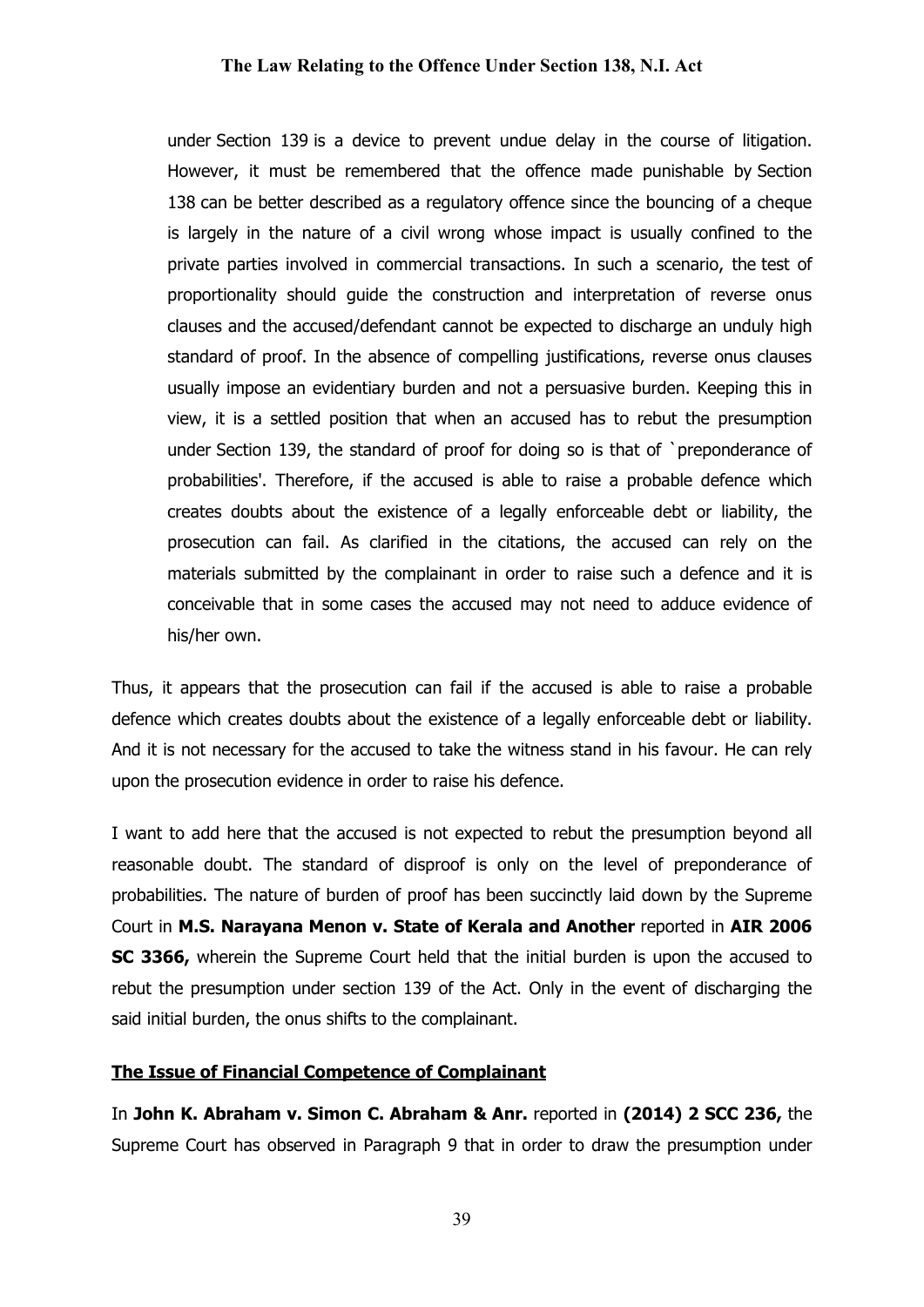sections 118 and 139 of the Act, the burden is cast heavily upon the complainant to show that he had the requisite funds for advancing the money to the accused.

In Basalingappa vs. Muudibasappa (Criminal Appeal No. 636 of 2019), the Supreme Court observed that a complainant in a cheque bounce case is bound to explain his financial capacity, when the same is questioned by the accused, by leading evidence to that effect.

However, Rangappa (supra) would prevail over both John K. Abraham (supra) and **Basalingappa (supra)** in so much so that it as it has been decided by a full bench as opposed to John K. Abraham (supra) and Basalingappa (supra) which have been decided by division benches. Moreover, Rangappa (supra) has extensively discussed the issues of presumption and how it comes to play vis a vis a dishonoured cheque.

Furthermore, the observations in John K. Abraham (supra) and Basalingappa (supra) are more in the domain of *obiter* being guided by the peculiar factual matrices of those cases.

> [In John K. Abraham (supra), it was the claim of the complainant that the source for advancing the sum of Rs.1,50,000/- to the accused was from the sale of his portion of his family property and a loan taken from the cooperative society. The complainant also told the trial court that he would be able to produce the documents in support of his stand but he failed to do so. There were also contradictory pleas as to who wrote the contents of the cheque. It was only on consideration of such factual lacunae in the case of the complainant that the Supreme Court set aside the judgment of the High Court and upheld the one of the trial court.

> In the case of **Basalingappa (supra)**, apart from loan of Rs.6,00,000/given to the accused, within 2 years, an amount of Rs.18,00,000/- had been given out by the complainant to different persons. His financial capacity was directly questioned by the defence in his cross-examination (as he was retired State Govt. employee who had enchased only Rs. 8,00,000/- in post retirement benefits) and he failed to give a satisfactory answer to it . So it was held that it was incumbent on the complainant to have explained his financial capacity.]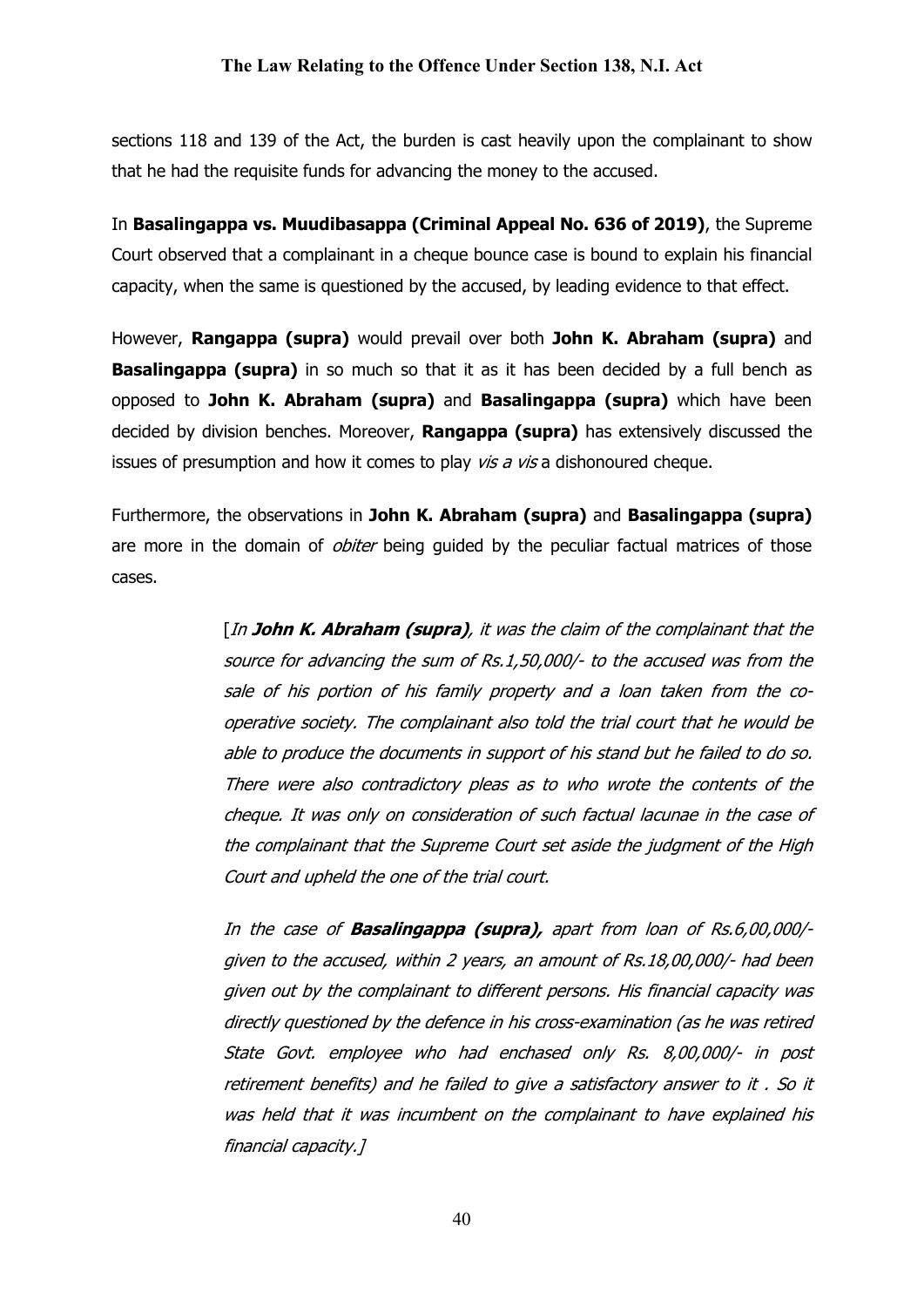Thus, if all the aforementioned judgments cited above are read conjointly, a clearer picture emerges. If the defence brings on record credible material challenging the financial competence of the complainant, only then the complainant would have to discharge the burden of proving his financial competence else the presumption under section 139 will fail.

Otherwise, a mere suggestion or question on the financial competence of the complainant will not suffice in rebutting the presumption under section 139, the burden of which remains on the defence.

Before concluding, I find it relevant to cite the case of **Rohitbhai Jivanlal Patel v. State** of Gujarat reported in 2019 (5) SCALE 138 In this case, even after purportedly drawing the presumption under Section 139 of the N.I. Act, the trial court proceeded to question the want of evidence on the part of the complainant as regards the source of funds for advancing loan to the accused and want of examination of relevant witnesses who allegedly extended him money for advancing it to the accused. The Supreme Court observed that this approach of the trial court had been at variance with the principles of presumption in law. After such presumption, the onus shifted to the accused and unless the accused had discharged the onus by bringing on record such facts and circumstances as to show the preponderance of probabilities tilting in his favour, any doubt on the complainant's case could not have been raised for want of evidence regarding the source of funds for advancing loan to the accused-appellant.

# Another issue that requires clarity is whether the complainant has to specify that the accused had a legally enforceable debt or liability towards him. In other words, does the failure of the complainant to mention the existence of a legally enforceable debt or liability vitiate the case of the prosecution?

In the case of Ghanashyam Das v. Madhab Ch. Das & Anr. reported in (2018) 3 GLR 664, the Gauhati High Court had held therein that presumption under section 139 of the Act does not come into the picture if the complainant does not mention that the dishonoured cheque had been issued in the discharge of a legally enforceable debt or liability. However, in the case of M.M.T.C. Ltd. & Anr. v Medchl Chemicals and Pharma (P) Ltd. & Anr. reported in (2002) 1 SCC 234, the Supreme Court has already held that there is no requirement under the law that the complainant must specifically allege in the complaint that there was a subsisting liability. The burden of proving that there was no existing debt or liability is on the accused.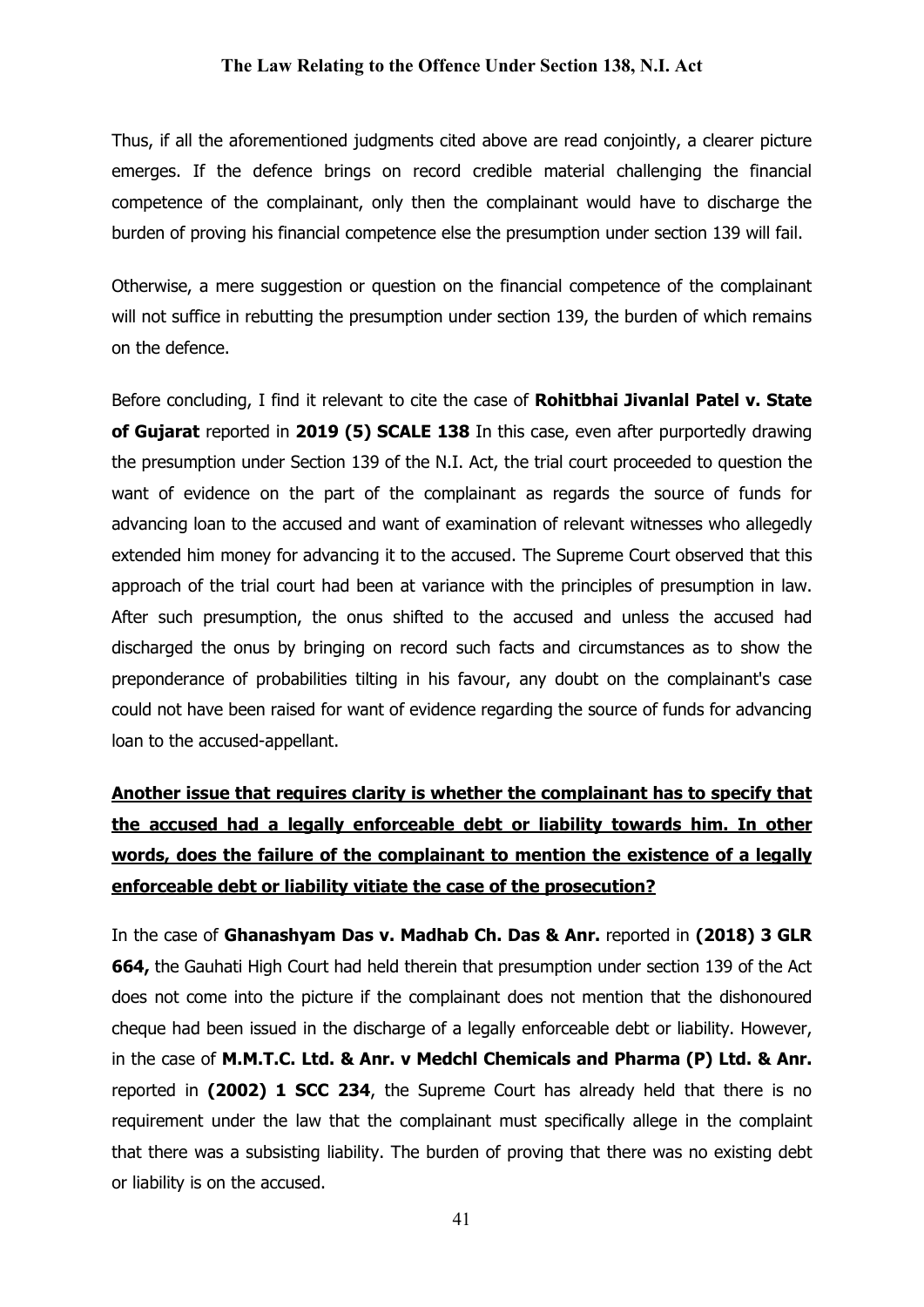## The Plea of Security Cheque

It is a common plea in most cheque dishonour cases that the cheque in question was issued as a security cheque. However, let me point out that the words "security cheque" do not necessarily disprove the case against the accused. The expression "security cheque" is not a statutorily defined expression in the Act. Moreover, the Act does not per se carve out an exception in respect of a "security cheque".

In the case of I.C.D.S. Ltd. v. Beena Shabbir & Anr. reported in AIR 2002 SC 3014, the Supreme Court has observed as follows.

"…..The commencement of the Section stands with the words "where any cheque". The above noted three words are of extreme significance, in particular, by reason of the user of the word "any" the first three words suggest that in fact for whatever reason if a cheque is drawn on an account maintained by him with a banker in favour of another person for the discharge of any debt or other liability, the highlighted words if read with the first three words at the commencement of Section 138, leave no manner of doubt that for whatever reason it may be, the liability under this provision cannot be avoided in the event the same stands returned by the banker unpaid. The legislature has been careful enough to record not only discharge in whole or in part of any debt but the same includes other liability as well…."

Thus, even if the dishonoured cheque in question was issued as a security cheque, it will still come under the ambit of Section 138 of the Act. The only condition is that the cheque must be backed by some form of legally enforceable debt or liability towards the holder.

Moreover, unless and until, the defence is able to prove that the cheque was never meant to be presented for encashment, a mere claim to that effect does not rebut the presumption under section 118 (a) of the Act that every negotiable instrument is made or drawn for consideration.

#### Issuance of a Blank Cheque and its Repercussions

What happens when the drawer of the cheque takes the plea that he had only issued a blank cheque and it was the complainant who filled up the contents thereof?

It is pertinent to mention here that each case has to be adjudicated upon in the light of the facts and circumstances peculiar to it. There is no hard and fast generic rule that can be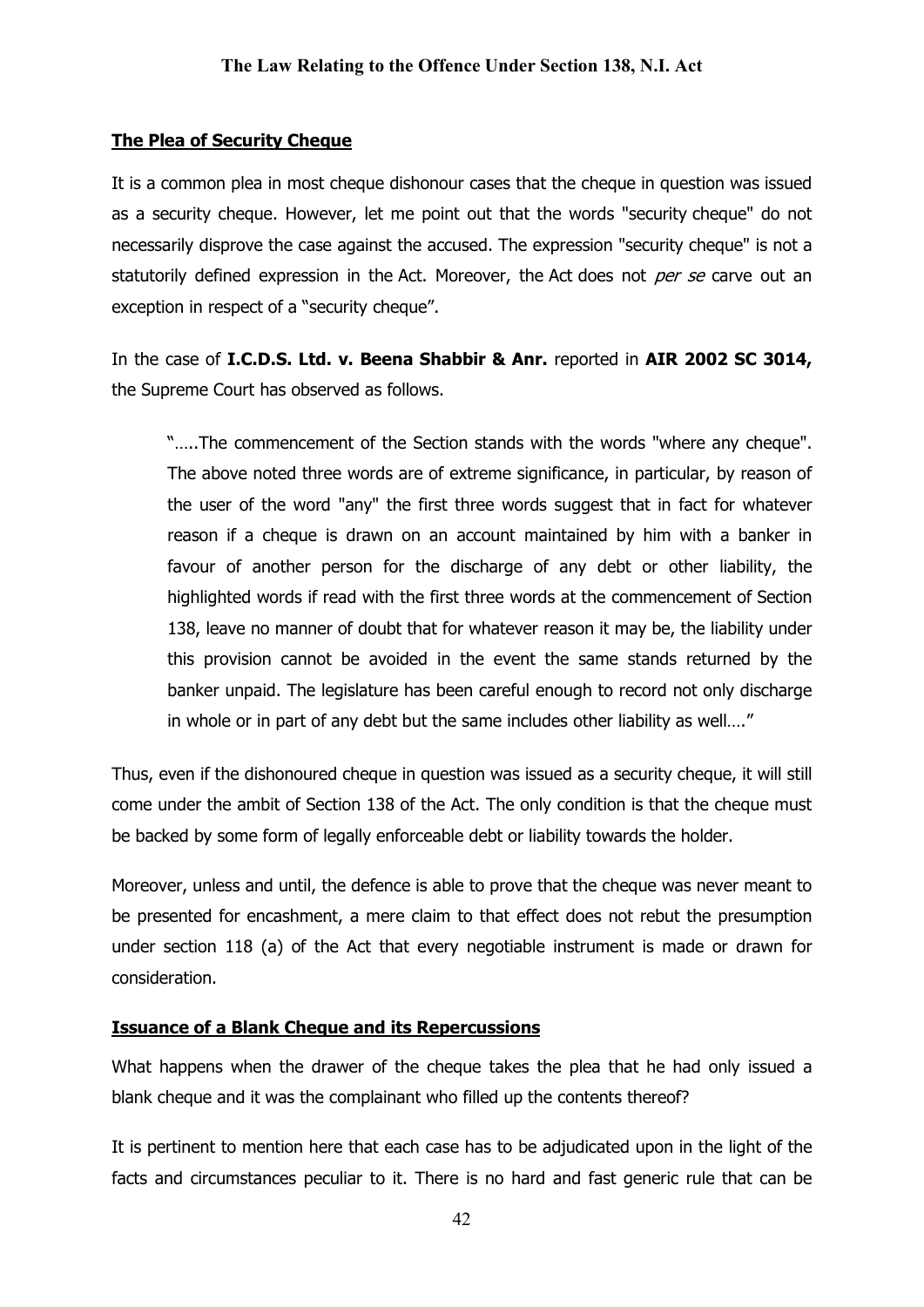ascribed to the dishonour of such blank cheques. However, let me point out here that under section 20 of the N.I. Act, it is perfectly possible for the drawer of a cheque to give a blank cheque signed by him to the payee and consent either impliedly or expressly to the said cheque being filled up at a subsequent point in time and presented for payment by the payee. Therefore, as long as the cheque has been signed by the drawer, the fact that the name and figures are written or the date filled up by the complainant is not a material alteration for the purposes of section 87 of the Act. The only requirement is that the cheque must be backed by a legally enforceable debt or liability.

The issue has since been given the status of law by the Supreme Court of India in the case of Bir Singh vs. Mukesh Kumar (Criminal Appeal No. 230-231 of 2019). The Supreme Court has held as follows.

> "If a signed blank cheque is voluntarily presented to a payee, towards some payment, the payee may fill up the amount and other particulars. This in itself would not invalidate the cheque. The onus would still be on the accused to prove that the cheque was not in discharge of a debt or liability by adducing evidence. A meaningful reading of the provisions of the Negotiable Instruments Act including, in particular, Sections 20, 87 and 139, makes it amply clear that a person who signs a cheque and makes it over to the payee remains liable unless he adduces evidence to rebut the presumption that the cheque had been issued for payment of a debt or in discharge of a liability. It is immaterial that the cheque may have been filled in by any person other than the drawer, if the cheque is duly signed by the drawer. If the cheque is otherwise valid, the penal provisions of Section 138 would be attracted."

# Cheque Issued as Advance Payment Will Not Attract Culpability under section 138, N.I. Act

In Indus Airways Pvt. Ltd & Ors v. Magnum Aviation Pvt. Ltd & Anr reported in 2014 (2) Crimes (SC) 105, the Supreme Court has held that where payment was made by cheque in the nature of advance payment, it indicates that at the time of drawal of cheque, there was no existing liability and as such no offence was made out. In a recent judgment [Sampelly Satyanarayana Rao v. Indian Renewable Energy Development Agency Limited reported in (2016) 10 SCC 458], the Supreme Court has had the

43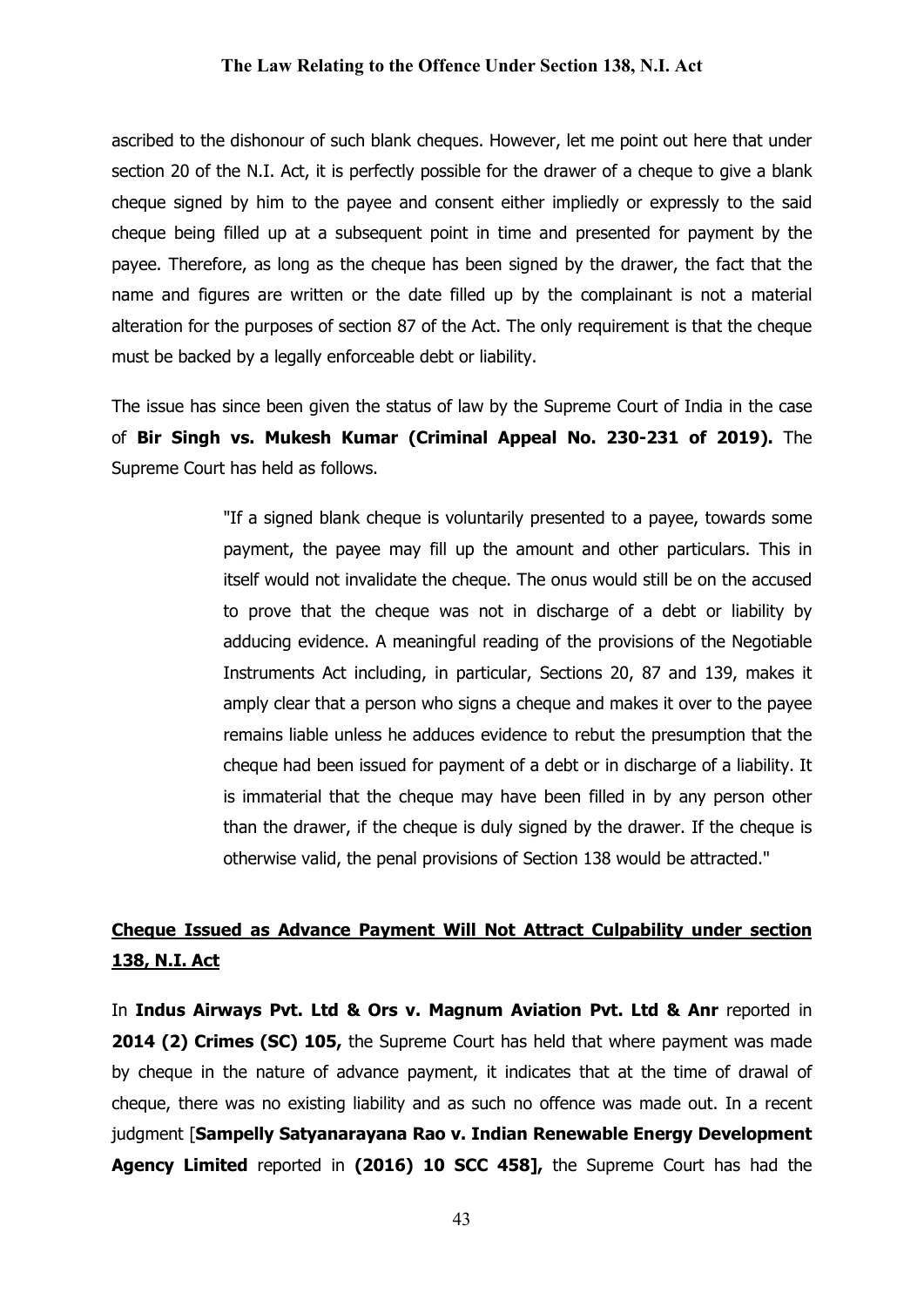occasion to analyze the judgment of Indus Airways (supra). The Supreme Court has made it abundantly clear that the culpability under section 138 of the Act is extinguished only when the dishonoured cheque was issued for the purpose of an advance payment.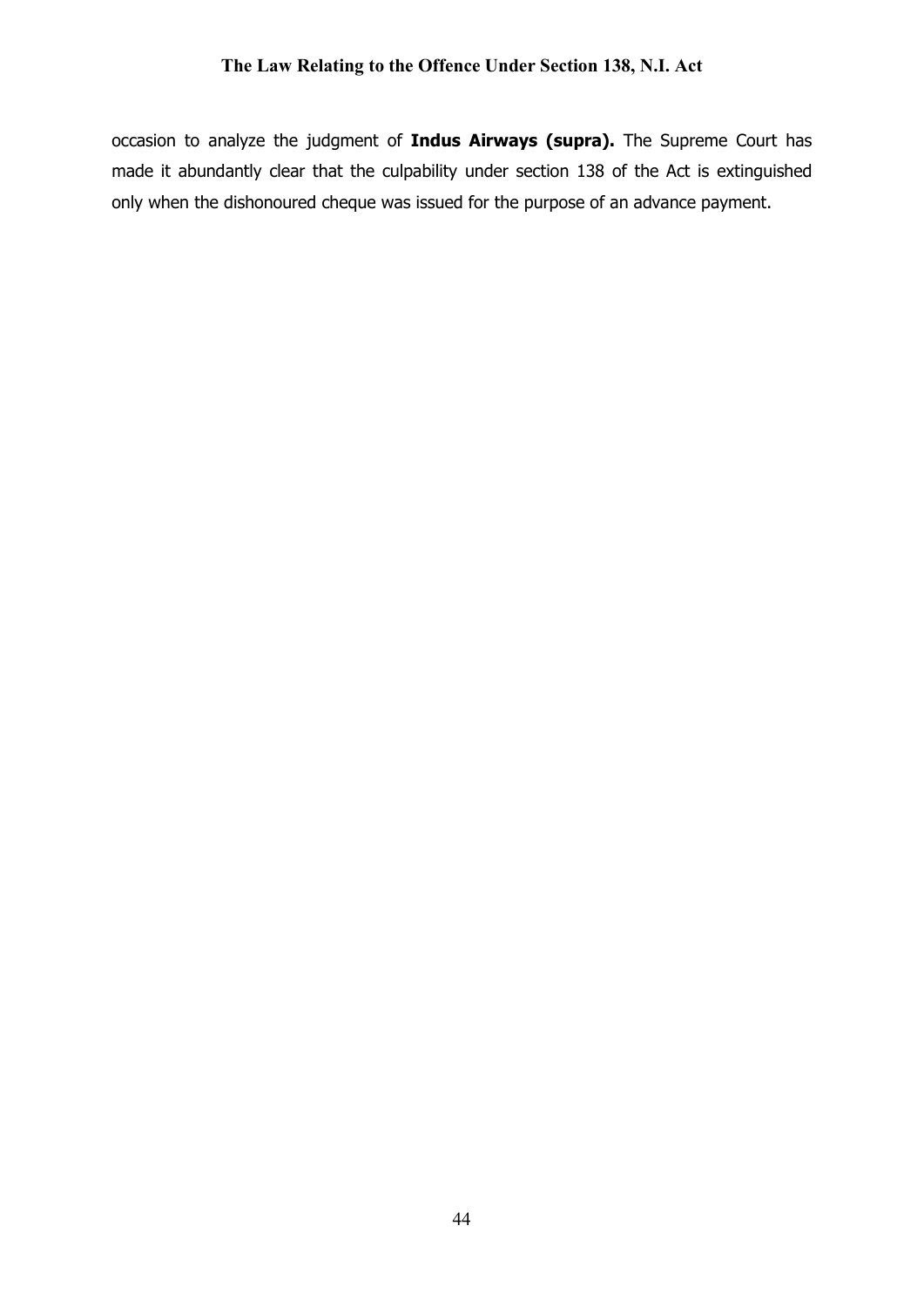# INSUFFICIENCY OF FUNDS- NOT THE ONLY GROUND OF DISHONOUR COVERED **BY SEC. 138**

The Supreme Court of India has in the case of Laxmi Dychem v. State of Gujarat and Ors. reported in (2012) 13 SCC 375 made it categorically clear that the expression "amount of money...........is insufficient" appearing in Section 138, N.I. Act is a genus and dishonour for reasons such as "account closed", "payment stopped", "referred to the drawer" are only species of that genus and would attract penal liability under section 138, N.I. Act.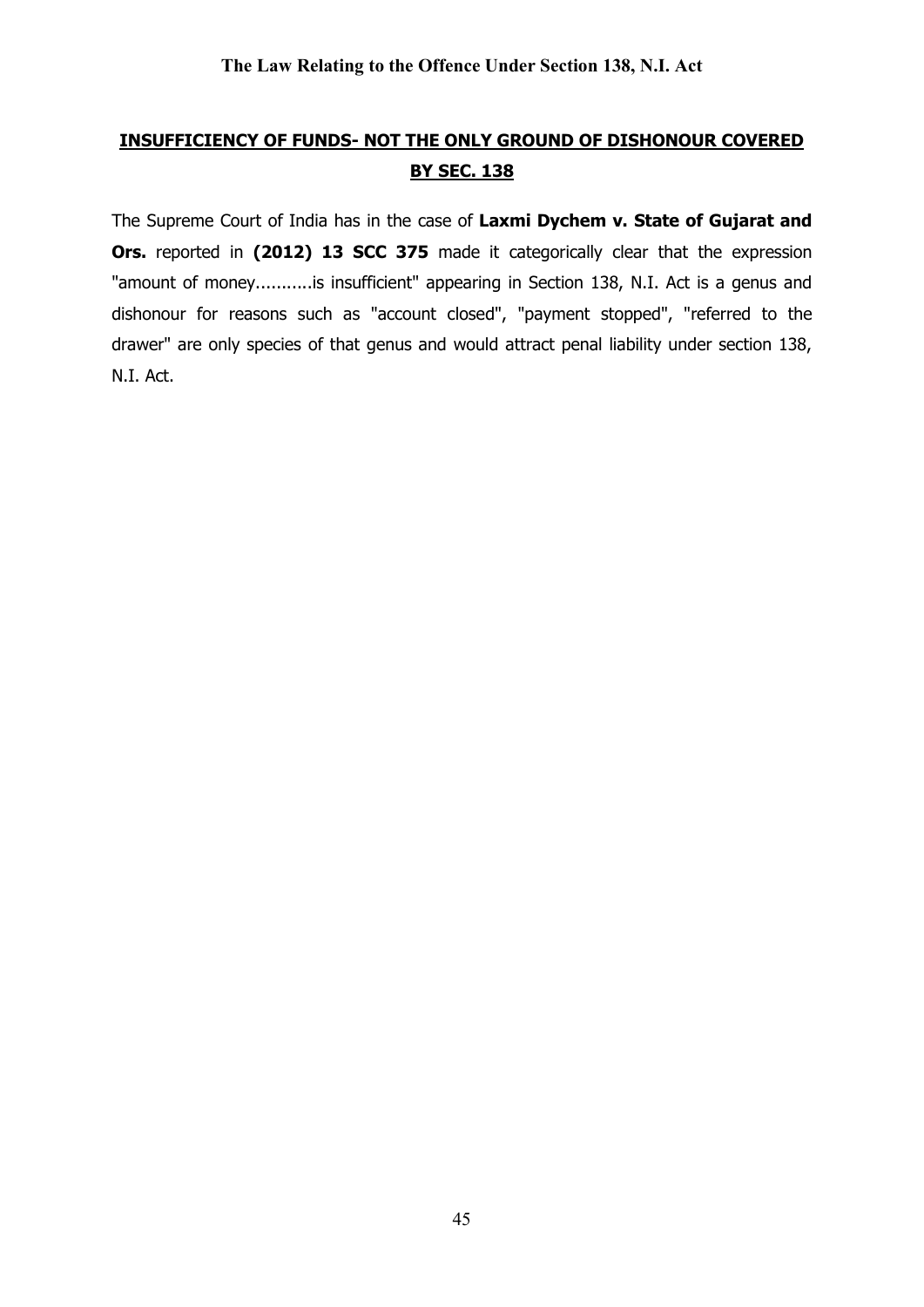## BANK SLIPS AND MEMO PRIMA FACIE EVIDENCE

In light of Section 146, N.I. Act, a trial court shall presume the fact of dishonour of a cheque on the grounds mentioned in the bank slip or return memo having official marks on production of the same.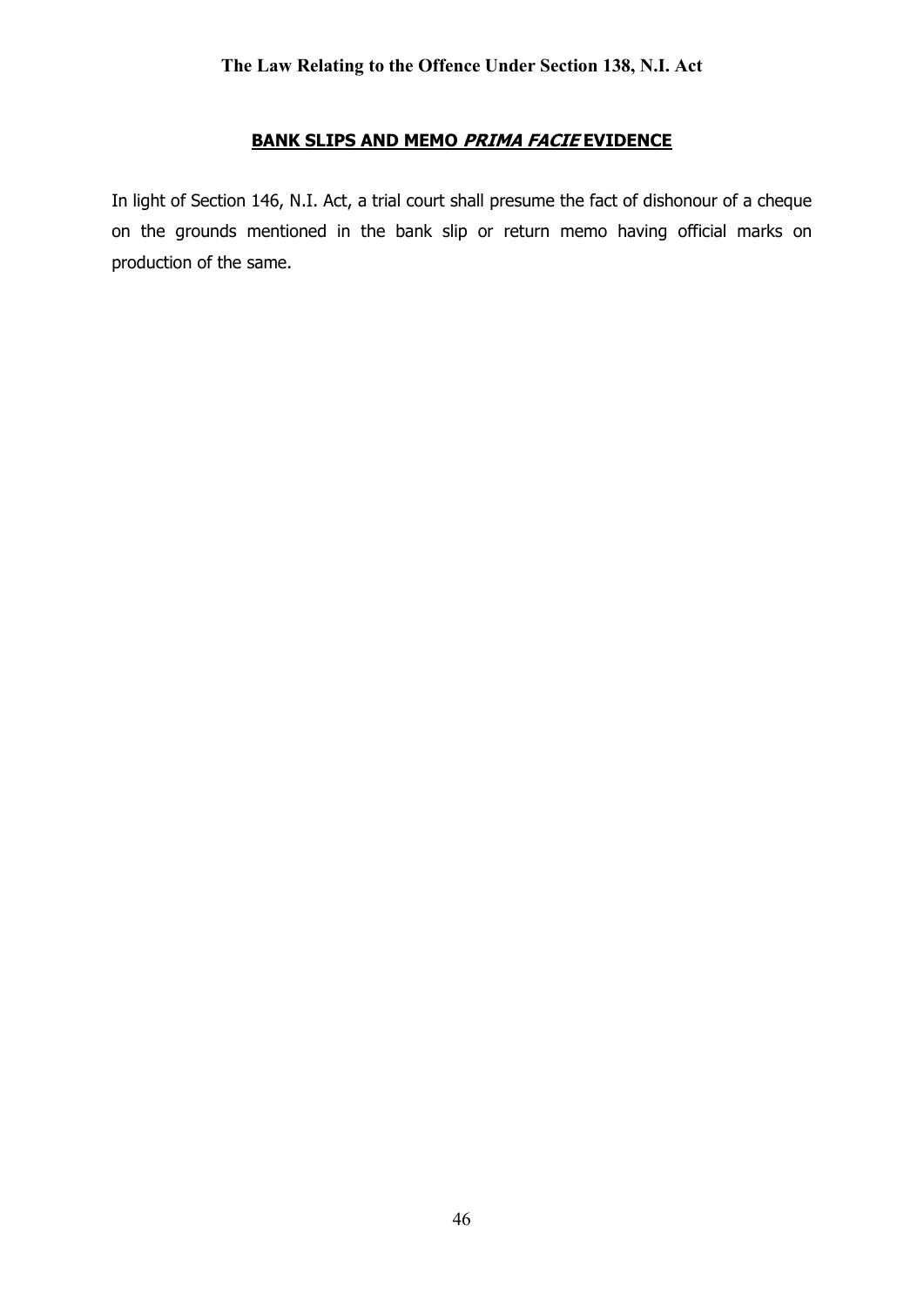# CHEQUE HAS TO BE PRESENTED IN THE DRAWEE BANK WITHIN THE PRESCRIBED PERIOD

## Shri Ishar Alloy Steels Ltd. v. Jayaswals NECO Ltd. [AIR 2001 SC 1161]

The payee of the cheque has the option to present the cheque in any bank including the collecting bank where he has his account but to attract the criminal liability of the drawer of the cheque such collecting bank is obliged to present the cheque in the drawee bank on which the cheque is drawn within the period of six months (now it is three months) from the date on which it is shown to have been issued.

The non presentation of the cheque to the drawee bank within the period specified in the section would absolve the person issuing the cheque of his criminal liability under section 138 of the N.I. Act.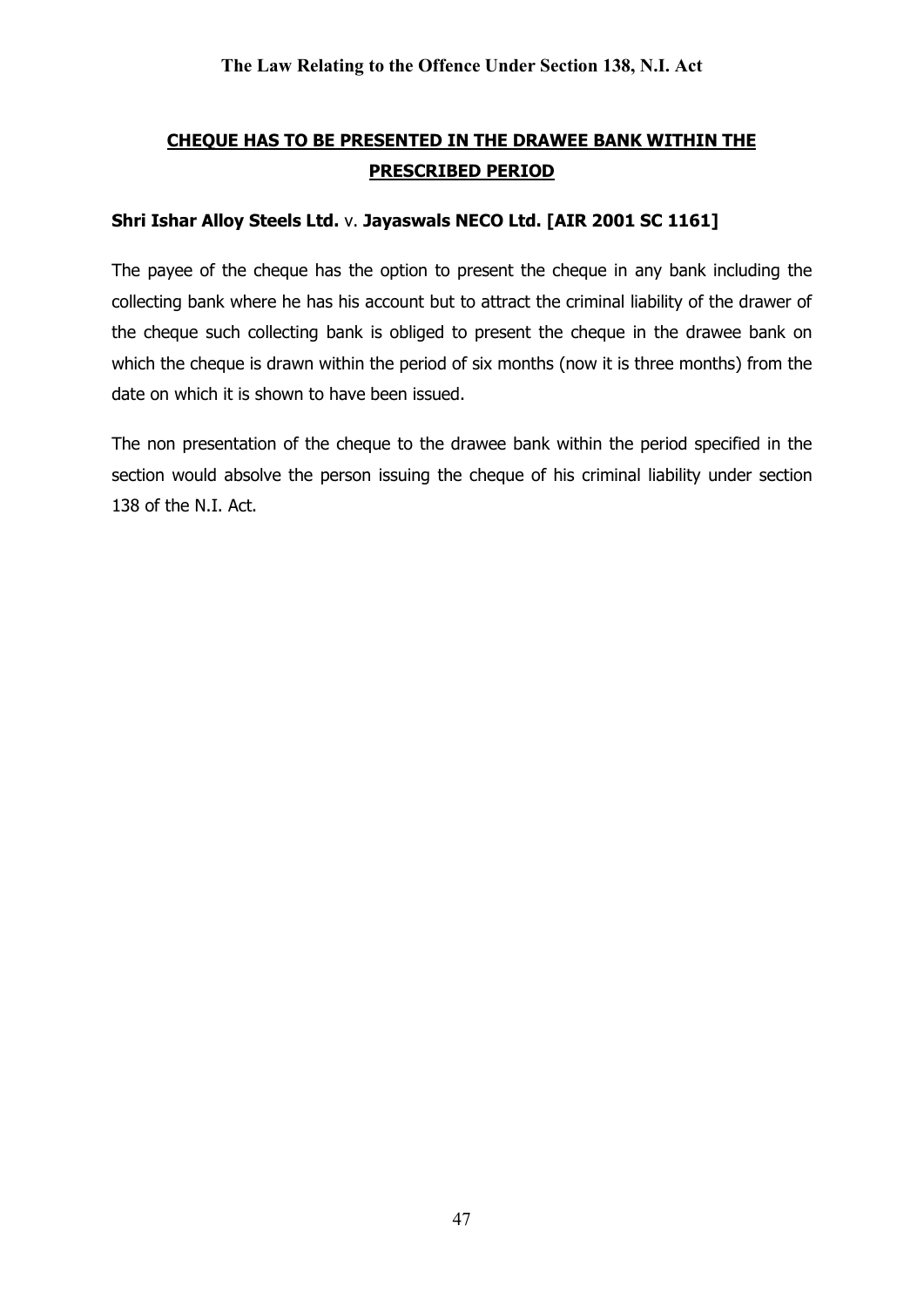# WHETHER CONVICTION UNDER SECTION 138 N. I. ACT ABSOLVES DRAWER OF CHEQUE FROM CIVIL LIABILITY?

It is the settled position of law that if an act of a person accrues to him both criminal and civil liability, he would be liable for both. Liability in one cannot absolve him of liability from the other. Therefore, conviction in the criminal proceeding under section 138 N. I. Act will have no bearing on the decree which may be passed in the civil suit.

In the case of Golden Menthol Export Pvt. Ltd. v. Sheba Wheels (P) Ltd. reported in 2007 (2) GLJ 211, the Gauhati High Court has observed in Para 9 that a proceeding under section 138 N. I. Act cannot be construed to be an alternative to a civil suit or any other proceeding for realization of the amount remaining unpaid as a debt following the dishonour of a cheque by the debtor.

Thus, taking the spirit of the aforesaid observation made by Gauhati High Court, it can be safely concluded that a conviction under section 138 N. I. Act will never absolve the drawer of the cheque from civil liability.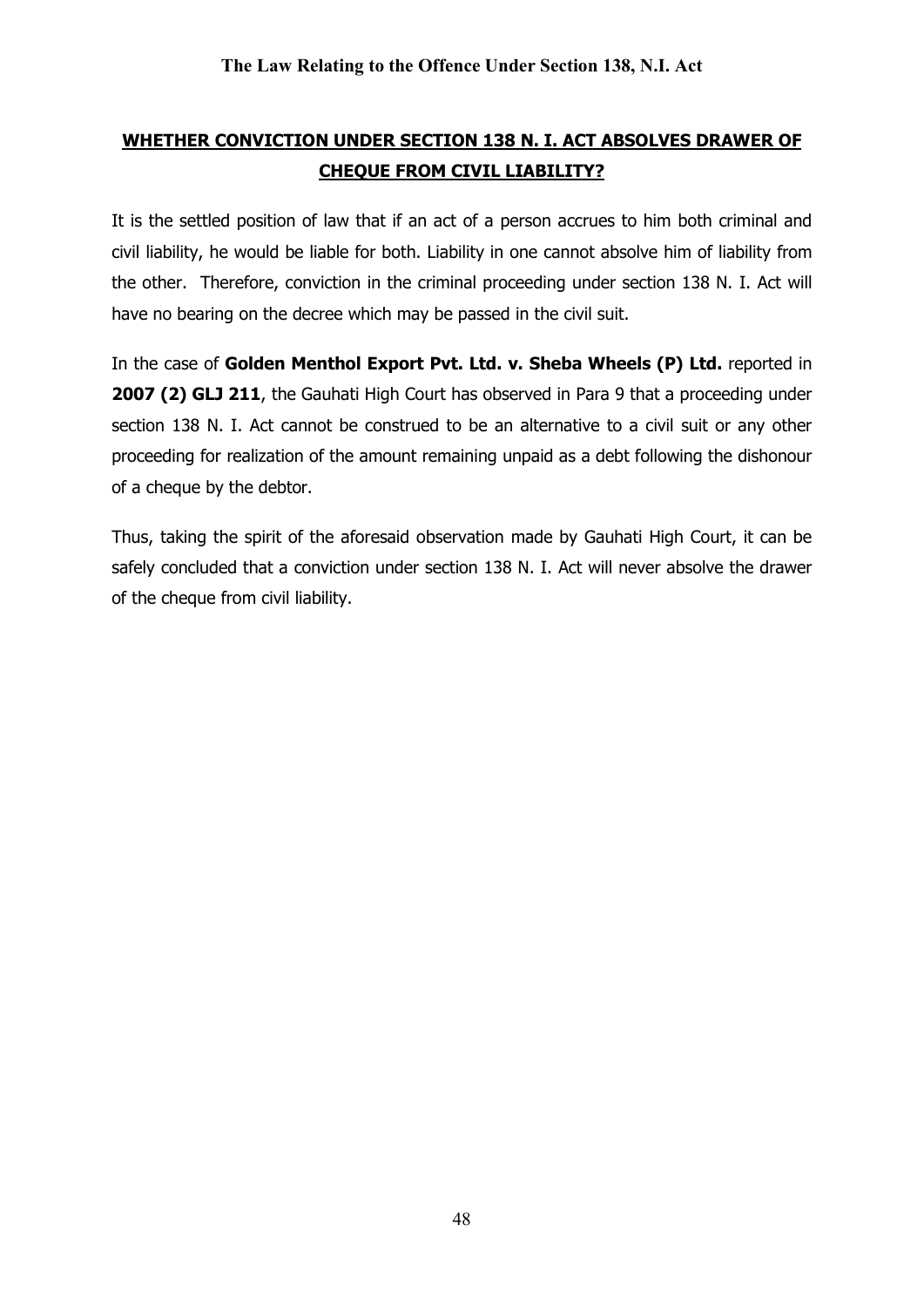# APPLICABILITY OF SECTION 319, CRPC VIS A VISTHE OFFENCE UNDER SECTION 138, N.I. ACT

Section 319, CrPC empowers a trial court to proceed against such person or persons for the offence which he or they appears or appear to have committed and issue process for the purpose.

At the outset, I would like to make it clear that there is no exception per se when it comes to the applicability of section 319, CrPC when it comes to the offence under section 138, N.I. Act.

That being said, I believe a recent reportable judgment of the Supreme Court in the case of N. Harihara Krishnan v. J. Thomas (Criminal Appeal No. 1534 of 2017) would be apposite here. The relevant portion of the judgment is reproduced below.

"By the nature of the offence under Section 138, of The Act, the first ingredient constituting the offence is the fact that a person drew a cheque. The identity of the drawer of the cheque is necessarily required to be known to the complainant (payee) and needs investigation and would not normally be in dispute unless the person who is alleged to have drawn a cheque disputes that very fact. The other facts required to be proved for securing the punishment of the person who drew a cheque that eventually got dishonoured is that the payee of the cheque did in fact comply with each one of the steps contemplated under Section 138 of The Act before initiating prosecution. Because it is already held by this Court that failure to comply with any one of the steps contemplated under Section 138 would not provide "cause of action for prosecution". Therefore, in the context of a prosecution under Section 138, the concept of taking cognizance of the offence but not the offender is not appropriate. Unless the complaint contains all the necessary factual allegations constituting each of the ingredients of the offence under Section 138, the Court cannot take cognizance of the offence. Disclosure of the name of the person drawing the cheque is one of the factual allegations which a complaint is required to contain. Otherwise in the absence of any authority of law to investigate the offence under Section 138, there would be no person against whom a Court can proceed. There cannot be a prosecution without an accused. The offence under Section 138 is person specific. Therefore, the Parliament declared under Section 142 that the provisions dealing with taking cognizance contained in the CrPC should give way to the procedure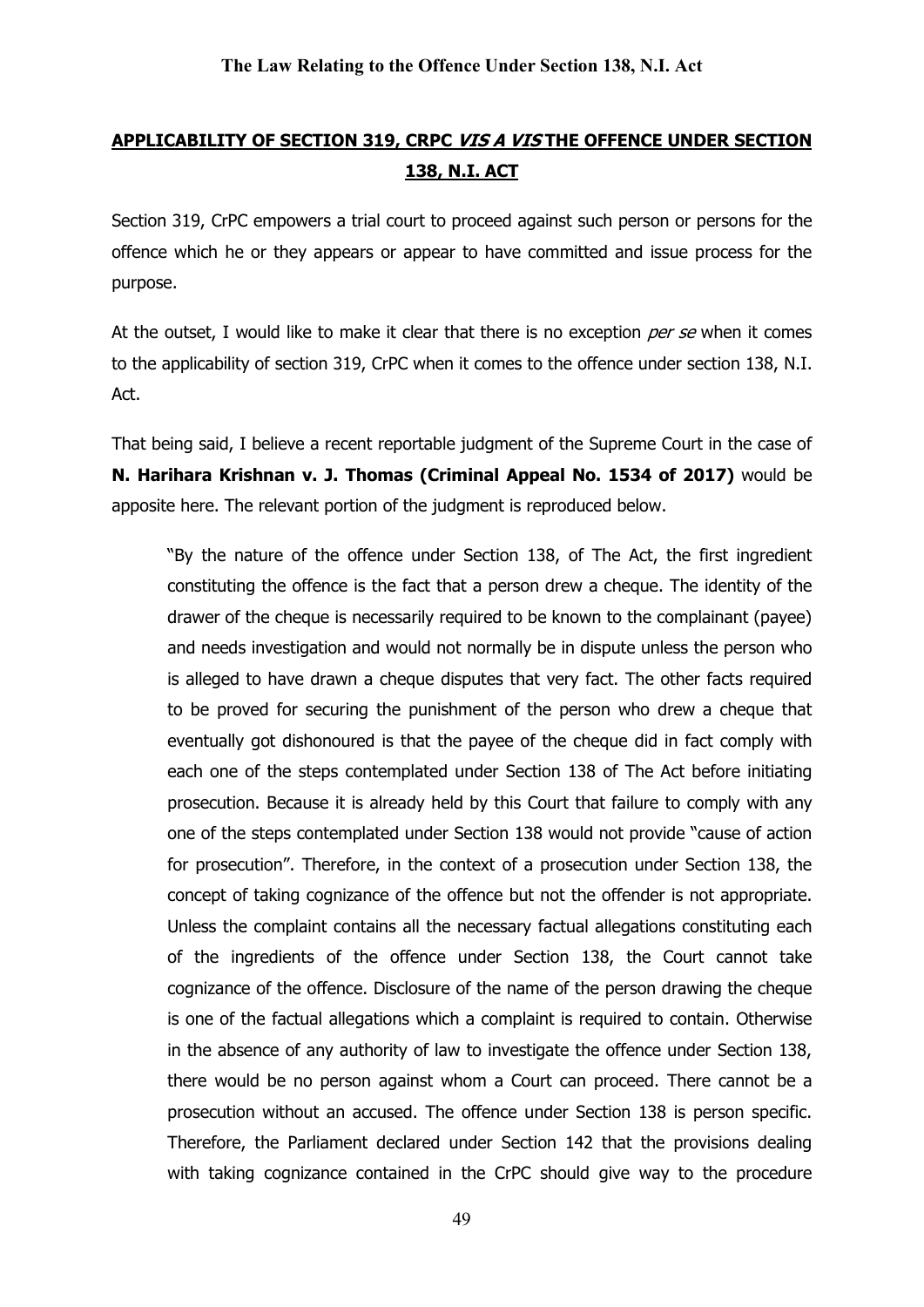prescribed under Section 142. Hence the opening of non-obstante clause under Section 142."

It is worth understanding here that Section 319, CrPC is only a device through which the trial court is empowered to take cognizance against a person who has not yet been prosecuted. Now, cognizance against the newly to be added accused has to be taken in the same manner in which cognizance was first taken of the offence against the earlier accused.

Thus, it is incumbent upon the complainant to fulfill the conditions laid down in the proviso to Section 138 N.I. Act for the new to be added accused as well prior to initiating his prosecution. The rigours of Section 138, N.I. Act cannot be bypassed to initiate prosecution. Unless and until they are fully complied with in spirit, section 319, CrPC cannot be invoked to arraign a drawer of a cheque as an accused.

Let me illustrate. A files a complaint against  $B$  (a firm) and  $C$  (one of the partners) for dishonour of a cheque. The cheque was signed by  $C$  as well as  $D$  (the other partner). D was initially not made an accused in the case. Subsequently, during trial, A files a petition under section 319, CrPC for impleading D as an accused in the case. The petition is liable to be rejected despite the fact that **D** was also a drawer of the dishonoured cheque. This is because no notice was issued to D and hence no cause of action arose against him.

As held in N. Harihara Krishnan v. J. Thomas (supra), the offence under section 138, N.I. Act is person specific. Hence, all the rigours laid down in the proviso to Section 138 must be fulfilled for each individual person.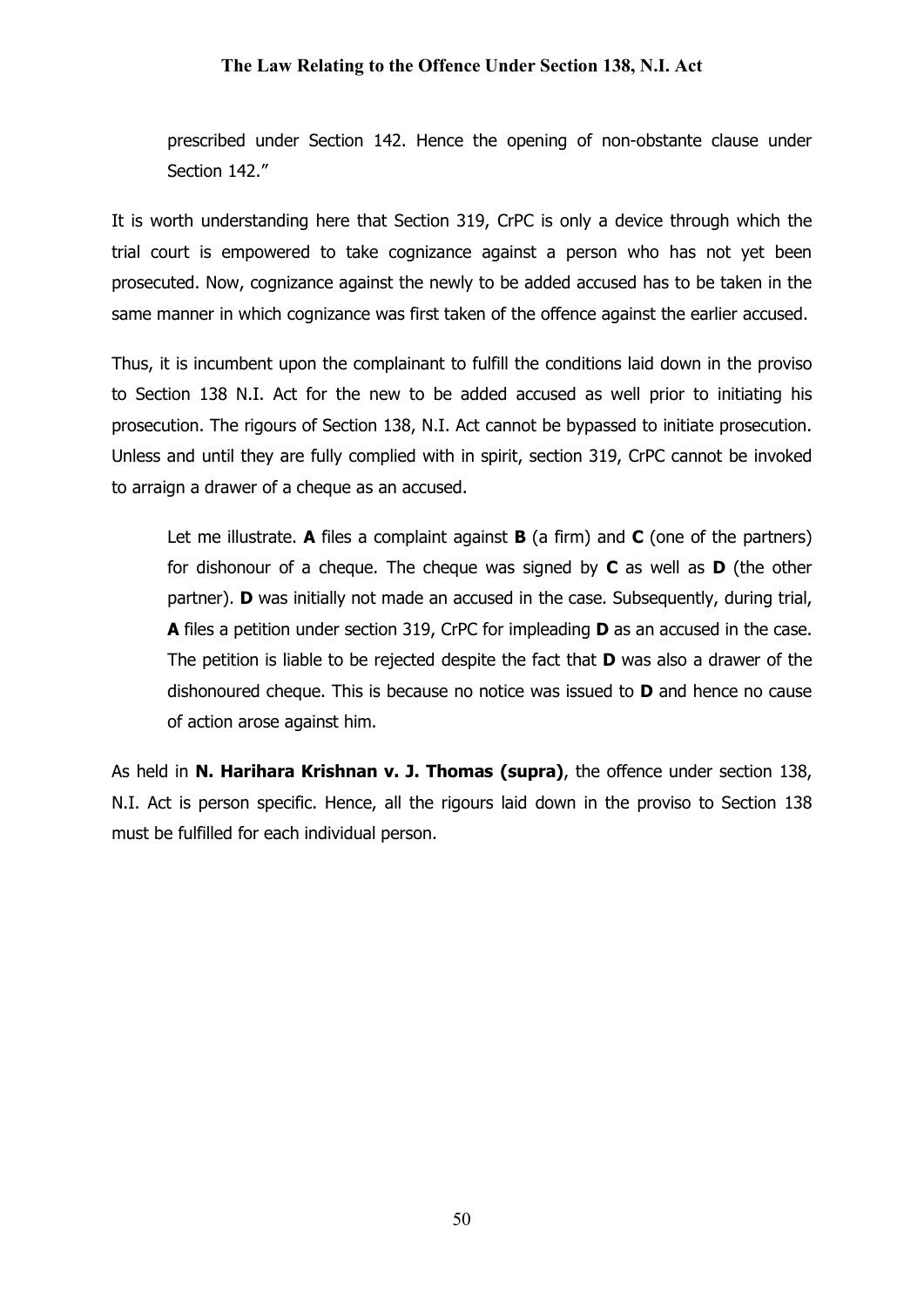## LIABILITY UNDER SECTION 138, N.I. ACT FOR A TIME BARRED DEBT

Prosecution under section 138, N.I. Act is only maintainable against a legally enforceable debt. A time barred debt, however, is a not a legally enforceable debt.

In Girdhari Lal Rathi v. P.T.V. Ramanujachari [1997 (2) Crimes 658], the Andhra Pradesh High Court clearly held that if a cheque is issued for a time barred debt and it is dishonoured, the accused cannot be convicted under section 138 of the N.I. Act simply on the ground that the debt is not legally recoverable.

The same ratio has also been laid down by the Bombay High Court in Ashwini Satish Bhat reported in (1999)1 Goa L.T. 408 and Narendra V. Kanekar reported in 2006 Cri.L.J. 3111 and by a single judge of the Kerala High Court in the case of Sasserivil Joseph reported in 2001 Cri.L.J 24.

Interestingly, a division bench of the Kerala High Court in **Ramakrishnan** v.Parthasaradhy reported in 2003(2) Ker L.T 613, a single judge of the Kerala High Court in Ramakrishnan v. Gangadharan Nair reported in 2007 Cri.L.J. 1486 and the Karnataka High Court in H. Narasimha Rao v. Vebkataram R. reported in 2007 CRI.L.J. **583** have held to the contrary.

That being said, **Sasserivil Joseph (supra)** reached the Supreme Court and the judgment was affirmed by the Apex Court. This vindicates the stand that a criminal prosecution under section 138, N.I. Act is not maintainable in respect of a time barred debt. Ramakrishnan v.Parthasaradhy (supra), Ramakrishnan v. Gangadharan Nair (supra) and H. Narasimha Rao v. Vebkataram R. (supra) do not lay down the correct law being in the teeth of the Supreme Court affirmation of Sasseriyil Joseph (supra).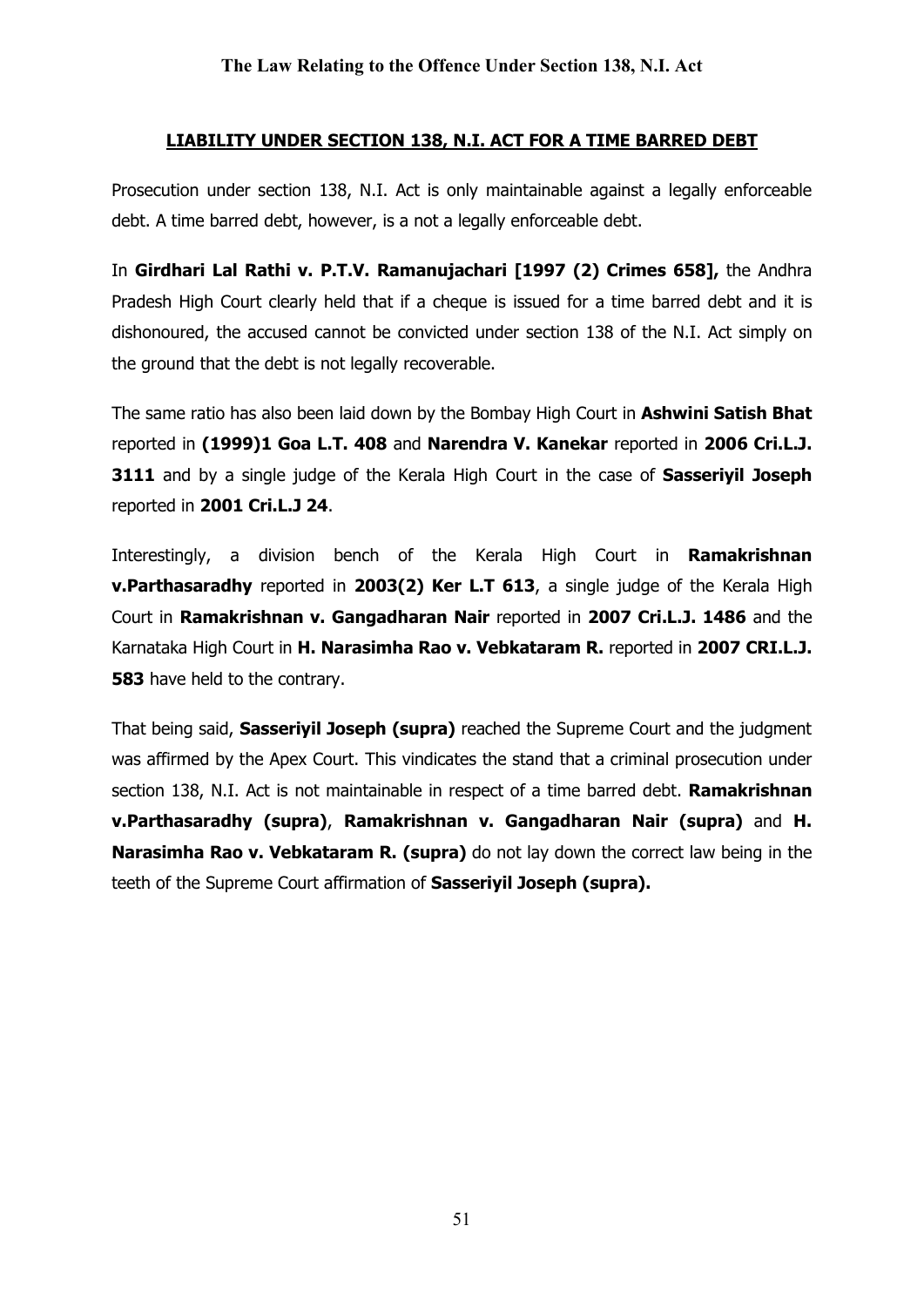## PROBATION VIS A VISTHE OFFENCE UNDER SECTION 138, N.I. ACT

At the outset, let me point out here that there is no exception created for the offence under section 138, N.I. Act when it comes to extending the benefits of probation.

However, it must be remembered that the offence made punishable by Section 138 can be better described as a regulatory offence since the bouncing of a cheque is largely in the nature of a civil wrong whose impact is usually confined to the private parties involved in commercial transactions.

It has been authoritatively held by Kerala High Court, after referring to the objects of Probations of Offenders Act and to the objects of 138 of the N.I. Act, in a judgment dated 30.01.2009 reported as M.V. Nalinakshan V. M. Rameshan [2009 Cri. L.J 1703] as follows:

"In my view, having regard to the object of introducing Section 138 of the Act and the nature of that offence, there is little scope for reforming a person who is proved to have committed the offence punishable under Section 138 of the Act and directing him to execute bond and in the meantime be of good behaviour and keep peace in the locality for any period whatsoever. As such it is not expedient to release a person convicted of the offence under Section 138 of the Act on probation under Section 4(1) of the PO Act. Learned Magistrate was not correct in invoking Section 4(1) of the PO Act. The part of the judgment therefore, is liable to be set aside and, I do so."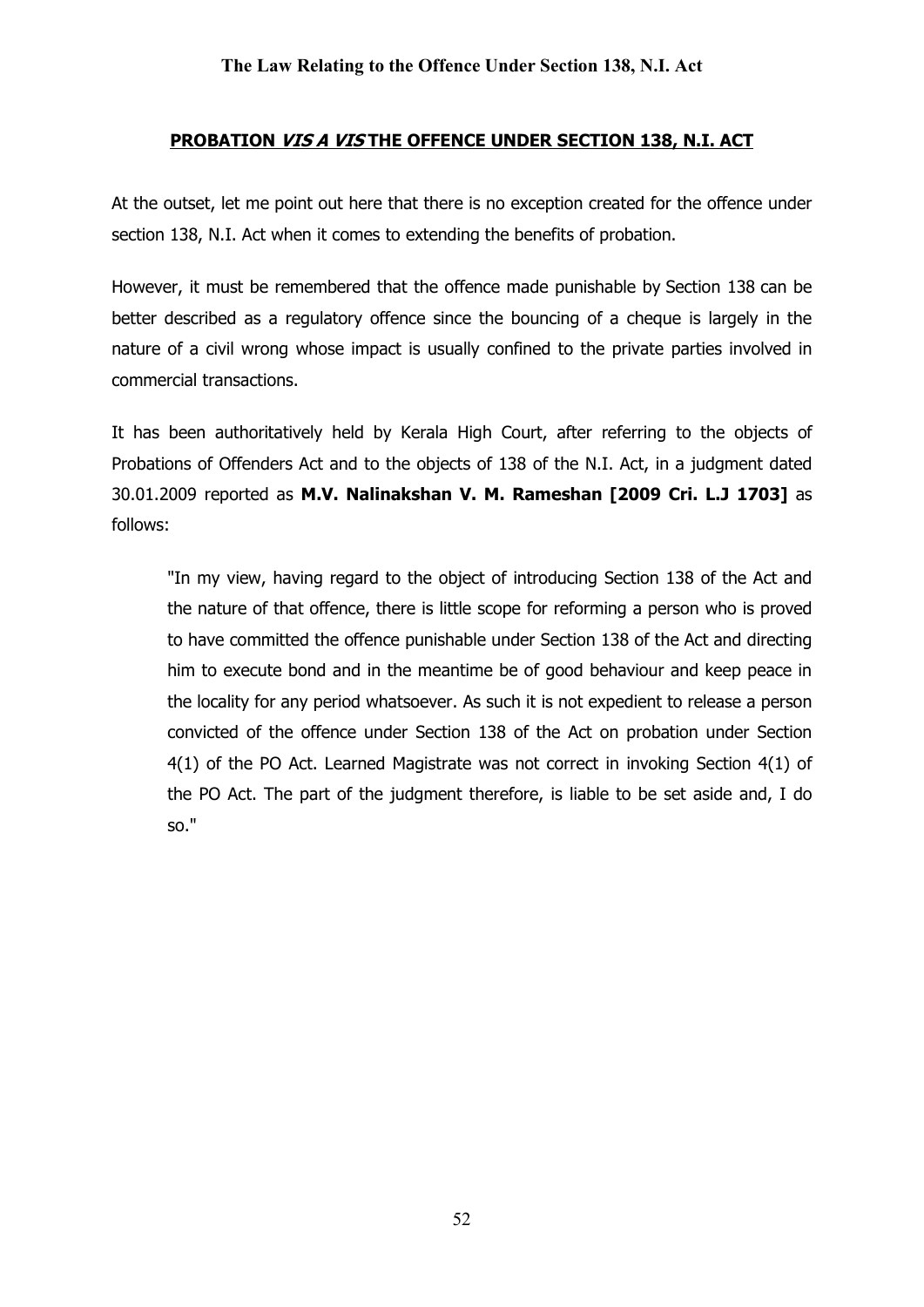#### SENTENCE UNDER SECTION 138, N.I. ACT

A person convicted under section 138, N.I. Act may be punished with imprisonment for a term which may be extended to two years, or with fine which may extend to twice the amount of the cheque, or with both.

It is worth pointing out here that Section 29, CrPC deals with the sentences which Magistrates may pass. The Chief Judicial Magistrate is empowered to pass any sentence authorized by law (except sentence of death or imprisonment for life or imprisonment for a term exceeding seven years). On the other hand, sub-section (2) of Section 29 empowers a court of a Magistrate of First Class to pass a sentence of imprisonment for a term not exceeding three years or fine not exceeding Rs.10,000/- or of both . Prior to 23-06-2006, (at the relevant point of time), the maximum fine that the First Class Magistrate could impose was Rs.5,000/-.

Thus, it would seem that a Magistrate of First Class would not be able to impose a fine more than Rs.10,000/-.

The difficulty caused by the ceiling imposed by section 29(2), CrPC has been subsequently solved by insertion of section 143 in the N.I. Act (by Amendment Act No.55 of 2002) with effect from 6.2.2003. Section 143(1) provides that notwithstanding anything contained in the Code, all offences under Chapter XVII of the Act should be tried by a Judicial Magistrate of the First Class or by a Metropolitan Magistrate and the provisions of sections 262 to 265 of the Code (relating to summary trials) shall, as far as may be, apply to such trials. The proviso thereto provides that it shall be lawful for the Magistrate to pass a sentence of imprisonment for a term not exceeding one year and an amount of fine exceeding Rs.5,000/- (now, Rs.10,000/-), in case of conviction even in a summary trial under that section. In view of conferment of such special power and jurisdiction upon the First Class Magistrate, the ceiling as to the amount of fine stipulated in section 29(2), CrPC is removed. Consequently, in regard to any prosecution for offences punishable under section 138 of the N.I. Act, a First Class Magistrate may impose a fine exceeding Rs.5000/- (now, Rs.10,000/-), the ceiling being twice the amount of the cheque.

Moving on, if the Magistrate sentences the convict to pay fine, then the whole or any part of the fine may be awarded as compensation under section 357(1), CrPC to the complainant.

53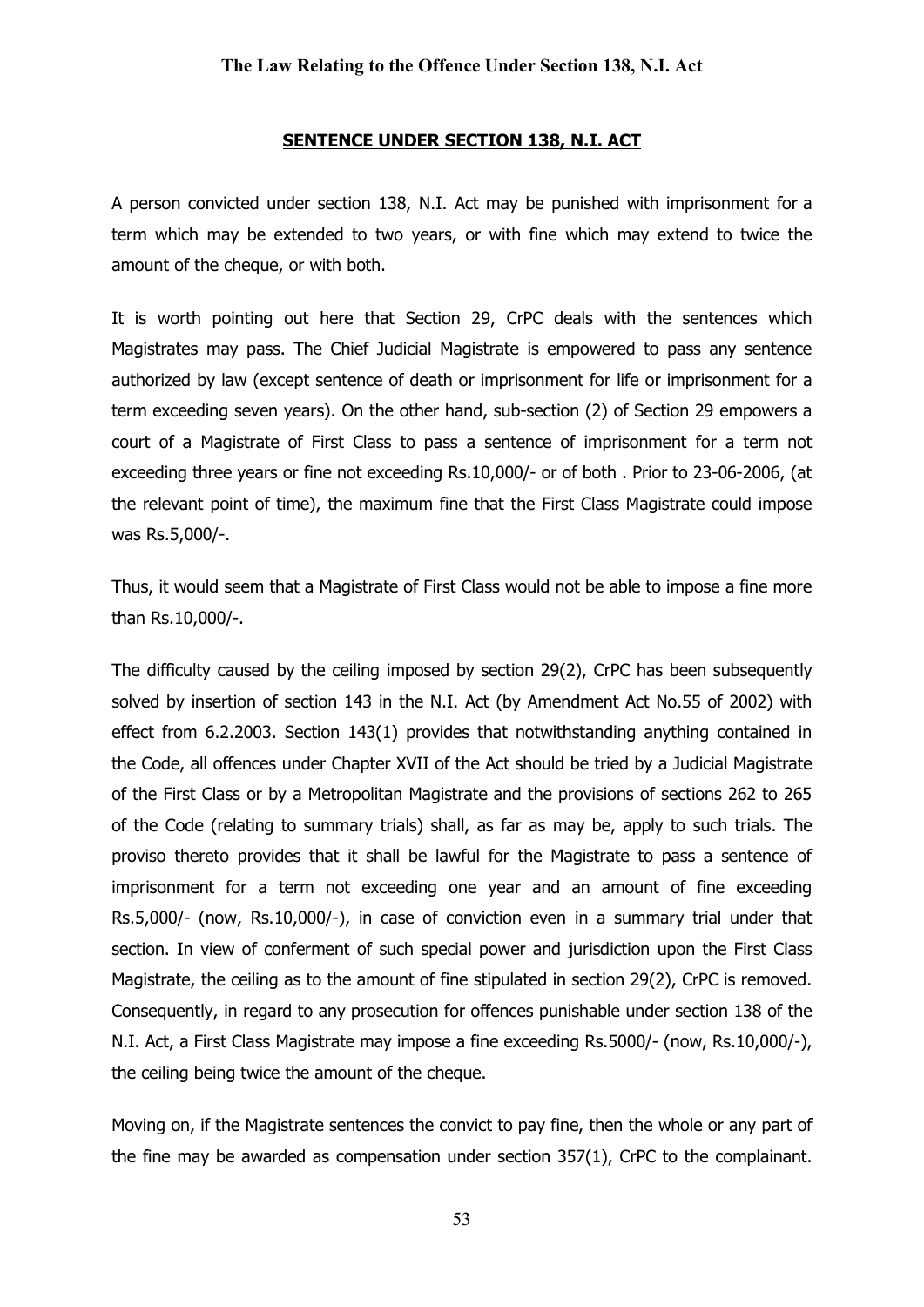However, if the Magistrate chooses not to impose fine and confines the sentence to imprisonment, he can award compensation under section 357(3), CrPC.

Sub-section (3) of section 357, CrPC is categorically clear that compensation can be awarded only where fine does not form part of the sentence. Section 357(3) has been the subject-matter of judicial interpretation by the Supreme Court in several decisions. In **State** of Punjab vs. Gurmej, the Apex Court held:

"A reading of sub-section (3) of Section 357 would show that the question of award of compensation would arise where the court imposes a sentence of which fine does not form a part."

#### In Sivasurivan versus Thangavelu [2004 (13) SCC 7951, the Supreme Court held:

"In view of the submissions made, the only question that arises for consideration is whether the court can direct payment of compensation in exercise of power under sub- section (3) of Section 357 in a case where fine already forms a part of the sentence. Apart from sub-section (3) of Section 357 there is no other provision under the Code whereunder the court can exercise such power:"

After extracting section 357(3) of the Code, the Court proceeded to hold thus:

"On a plain reading of the aforesaid provision, it is crystal clear that the power can be exercised only when the court imposes sentence by which fine does not form a part."

#### Compensation Awarded under section 138, N.I. Act Recoverable as a Fine

According to Section 431, CrPC, any money (other than a fine) payable by virtue of any order made under this Code, and the method of recovery of which is not otherwise expressly provided for, shall be recoverable as if it were a fine.

Section 431 makes it clear that any money other than a fine payable on account of an order passed under the Criminal Procedure Code shall be recoverable as if it were a fine.

This takes us to Section 64 IPC. Section 64, IPC makes it clear that while imposing a sentence of fine, the court would be competent to include a default sentence to ensure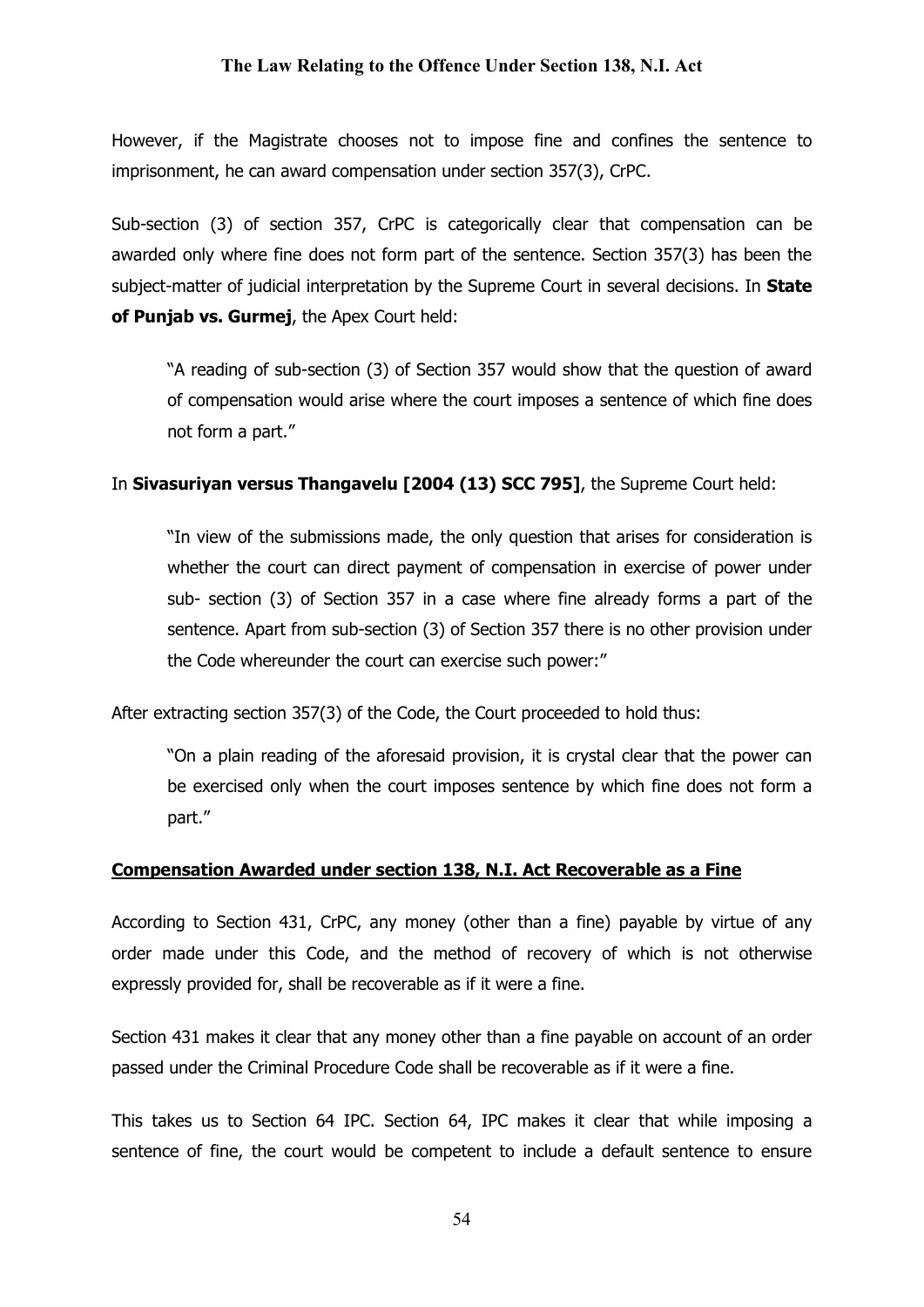payment of the same. [Kumaran v. State of Kerala 2017 (7) SCC 471], [R. Mohan v. A.K. Vijaya Kumar, (2012) 8 SCC 721]

# Is the Compensation Payable by the Convict Recoverable if He Undergoes the Default Sentence?

When an order has been passed for payment of compensation or fine, recovery of the same should be pursued, and in such cases, the fact that the sentence of imprisonment in default has been fully undergone should not be a bar to the issue of a warrant for levy of the fine.

At this juncture, it is important to note that in Vijayan v. Sadanandan K. reported om (2009) 6 SCC 652, the Supreme Court held:

"29. To appreciate the said legal position, the provisions of Section 431 are set out hereinbelow:

"431. Money ordered to be paid recoverable as fine.- Any money (other than a fine) payable by virtue of any order made under this Code, and the method of recovery of which is not otherwise expressly provided for, shall be recoverable as if it were a fine: Provided that Section 421 shall, in its application to an order under Section 359, by virtue of this section, be construed as if in the proviso to sub-section (1) of Section 421, after the words and figures 'under Section 357', the words and figures 'or an order for payment of costs under Section 359' had been inserted."

Section 431 makes it clear that any money other than a fine payable on account of an order passed under the Code shall be recoverable as if it were a fine which takes us to Section 64 IPC. 30. Section 64 IPC makes it clear that while imposing a sentence of fine, the court would be competent to include a default sentence to ensure payment of the same. For the sake of reference, Section 64 IPC is set out hereinbelow:

"64. Sentence of imprisonment for non-payment of fine.- In every case of an offence punishable with imprisonment as well as fine, in which the offender is sentenced to a fine, whether with or without imprisonment, and in every case of an offence punishable with imprisonment or fine, or with fine only, in which the offender is sentenced to a fine, it shall be competent to the court which sentences such offender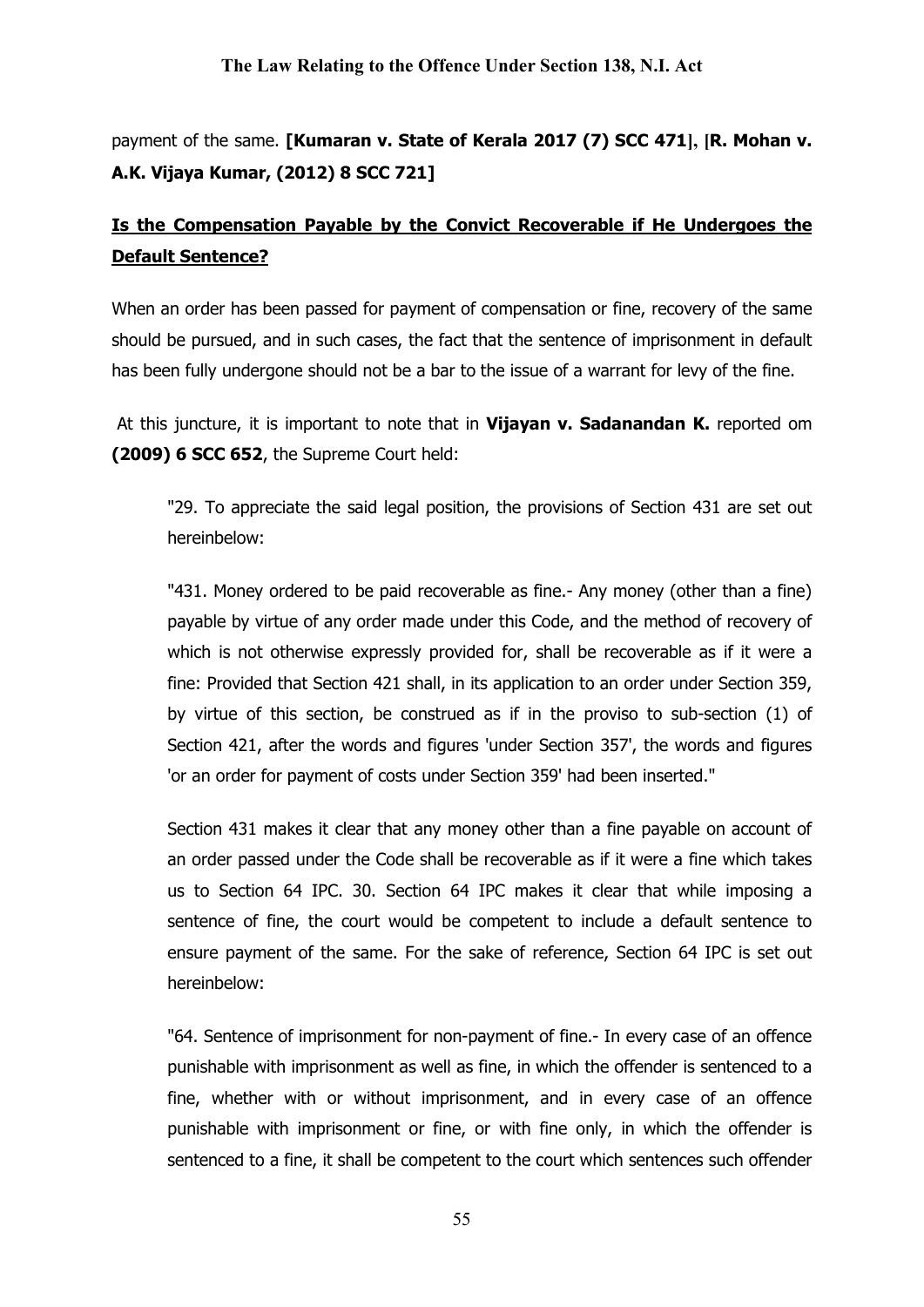to direct by the sentence that, in default of payment of the fine, the offender shall suffer imprisonment for a certain term, which imprisonment shall be in excess of any other imprisonment to which he may have been sentenced or to which he may be liable under a commutation of a sentence."

31. The provisions of Sections 357(3) and 431 CrPC, when read with Section 64 IPC, empower the court, while making an order for payment of compensation, to also include a default sentence in case of non-payment of the same."

This statement of the law was reiterated in R. Mohan v. A.K. Vijaya Kumar, (2012) 8 **SCC 721** (see paras 26 to 29).

"27. These two judgments make it clear that the deeming fiction of Section 431 Cr.P.C. extends not only to Section 421, but also to Section 64 of the Indian Penal Code. This being the case, Section 70 IPC, which is the last in the group of Sections dealing with sentence of imprisonment for non- payment of fine must also be included as applying directly to compensation under Section 357(3) as well. The position in law now becomes clear."

The deeming provision in Section 431 will apply to Section 421(1) as well, despite the fact that the last part of the proviso to Section  $421(1)$  makes a reference only to an order for payment of expenses or compensation out of a fine, which would necessarily refer only to Section 357(1) and not 357(3). Despite this being so, so long as compensation has been directed to be paid, albeit under Section 357(3), Section 431, Section 70 IPC and Section 421(1) proviso would make it clear that by a legal fiction, even though a default sentence has been suffered, yet, compensation would be recoverable in the manner provided under Section 421(1). This would, however, be without the necessity for recording any special reasons. [Kumaran v. State of Kerala (2017) 7 SCC 471]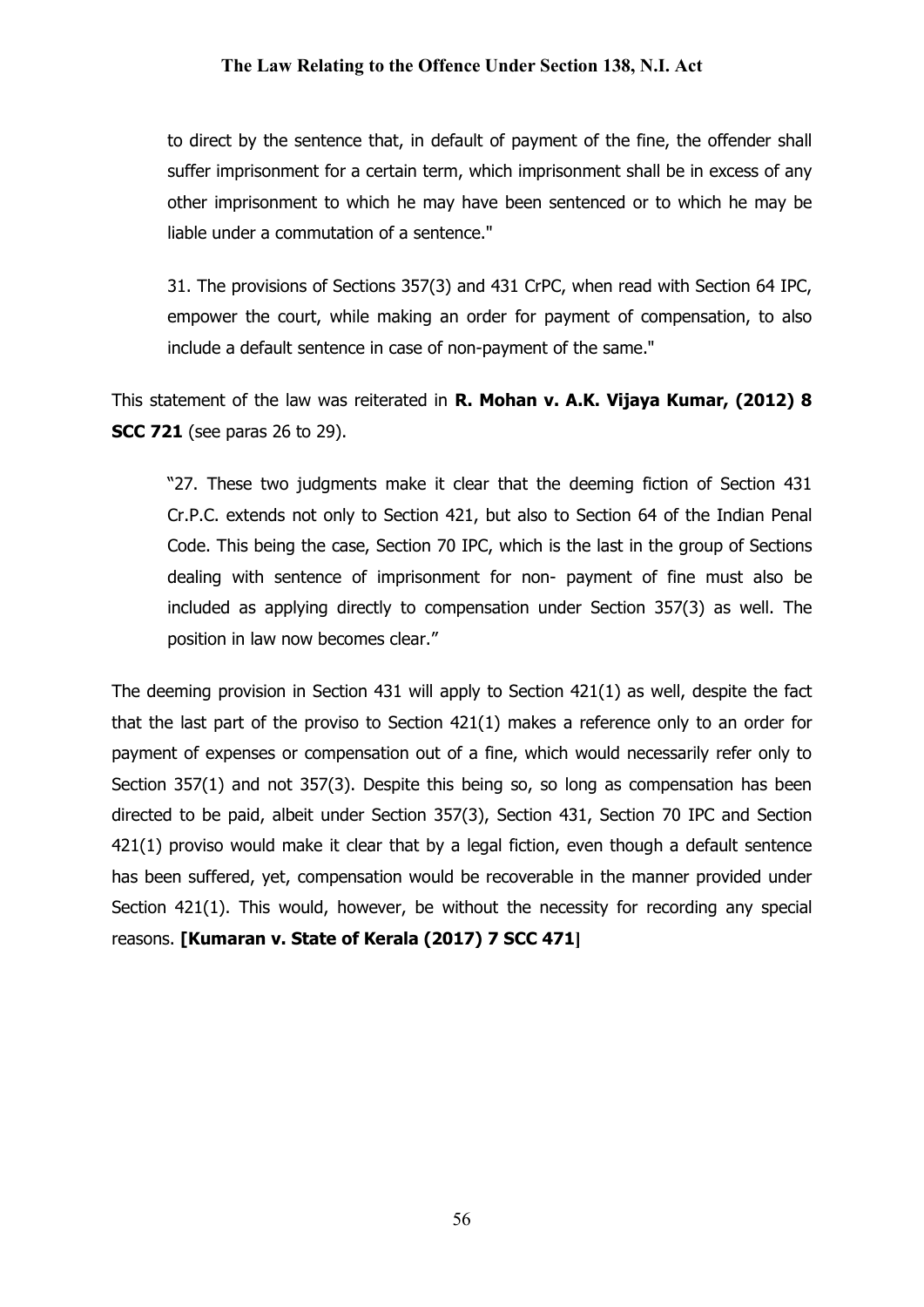#### REFERRAL OF A CASE UNDER SECTION 138, N.I. ACT TO MEDIATION

No discussion on the N.I. Act would be complete without mentioning the remarkable judgment of the Delhi High Court in the case of Dayawati v. Yogesh Kr. Gosain 243 (2017) Delhi Law Times 117 (DB). The Delhi High Court took on a reference on a multitude of questions therein and answered them as follows.

**Question I:** What is the legality of referral of a criminal compoundable case (such as on under Section 138 of the N.I. Act) to mediation?

Ans. It is legal to refer a criminal compoundable case as one under Section 138 of the N.I. Act to mediation.

**Question II:** Can the Mediation and Conciliation Rules, 2004 formulated in exercise of powers under the CPC, be imported and applied in criminal cases? If not, how to fill the legal vacuum? Is there a need for separate rules framed in this regard (possibly under Section 477 of the Cr.P.C.)?

Ans. The Delhi Mediation and Conciliation Rules, 2004 issued in exercise of the rule making power under Part-10 and Clause (d) of Sub-section (ii) of Section 89 as well as all other powers enabling the High Court of Delhi to make such rules, applies to mediation arising out of civil as well as criminal cases.

**Question III:** In cases where the dispute has already been referred to mediation – What is the procedure to be followed thereafter? Is the matter to be disposed of taking the very mediated settlement agreement to be evidence of compounding of the case and dispose of the case, or the same is to be kept pending, awaiting compliance thereof (for example, when the payments are spread over a long period of time, as is usually the case in such settlement agreements)?

Ans. The Delhi High Court in the case also enumerated the procedure that is to be followed for Mediation for offences under Section 138 of NI Act.

57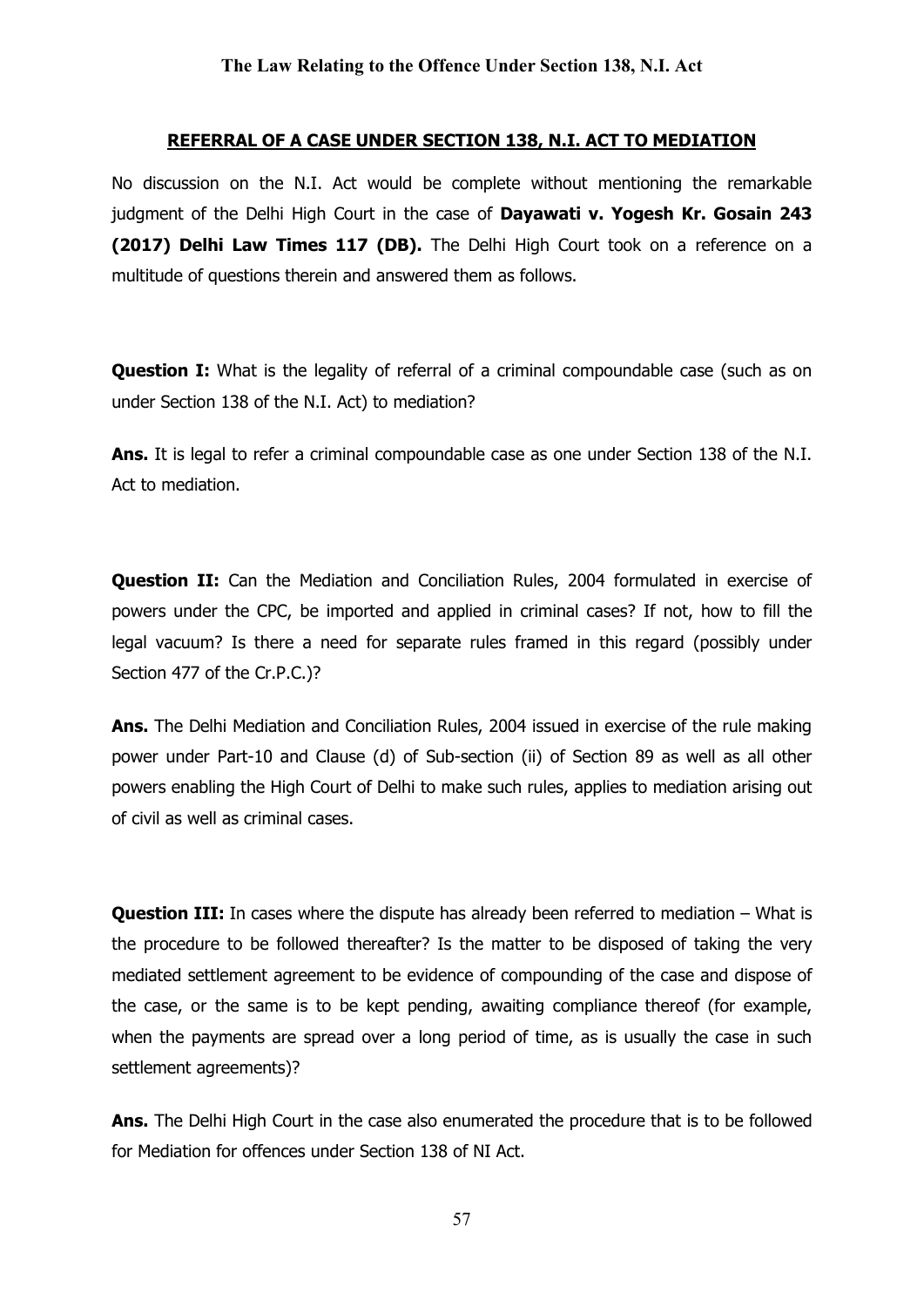# Procedure for Settlement of Offence through Mediation under section 138 of NI Act

- 1. When the respondent first enters appearance in a complaint under Section 138 of the N.I. Act, before proceeding further with the case, the Magistrate may proceed to record admission and denial of documents in accordance with Section 294 of the Cr.P.C., and if satisfied, at any stage before the complaint is taken up for hearing, there exist elements of settlement, the magistrate shall inquire from the parties if they are open to exploring possibility of an amicable resolution of the disputes.
- 2. If the parties are so inclined, they should be informed by the Court of the various mechanisms available to them by which they can arrive at such settlement including out of Court settlement; referral to Lok Adalat under the Legal Services Authorities Act, 1987; referral to the Court annexed mediation centre; as well as conciliation under the Arbitration and Conciliation Act, 1996.
	- Once the parties have chosen the appropriate mechanism which they would be willing to use to resolve their disputes, the Court should refer the parties to such forum while stipulating the prescribed time period, within which the matter should be negotiated (ideally a period of six weeks) and the next date of hearing when the case should be again placed before the concerned Court to enable it to monitor the progress and outcome of such negotiations.
		- 1. In the event that the parties seek reference to mediation, the Court should list the matter before the concerned mediation centre/mediator on a fixed date directing the presence of the parties/authorized representatives before the mediator on the said date.
		- 2. If referred to mediation, the Courts, as well as the mediators, should encourage parties to resolve their overall disputes, not confined to the case in which the reference is made or the subject matter of the criminal complaint which relates only to dishonouring of a particular cheque.
		- 3. The parties should endeavour to interact/discuss their individual resolutions/proposals with each other as well and facilitate as many interactions necessary for efficient resolution within the period granted by the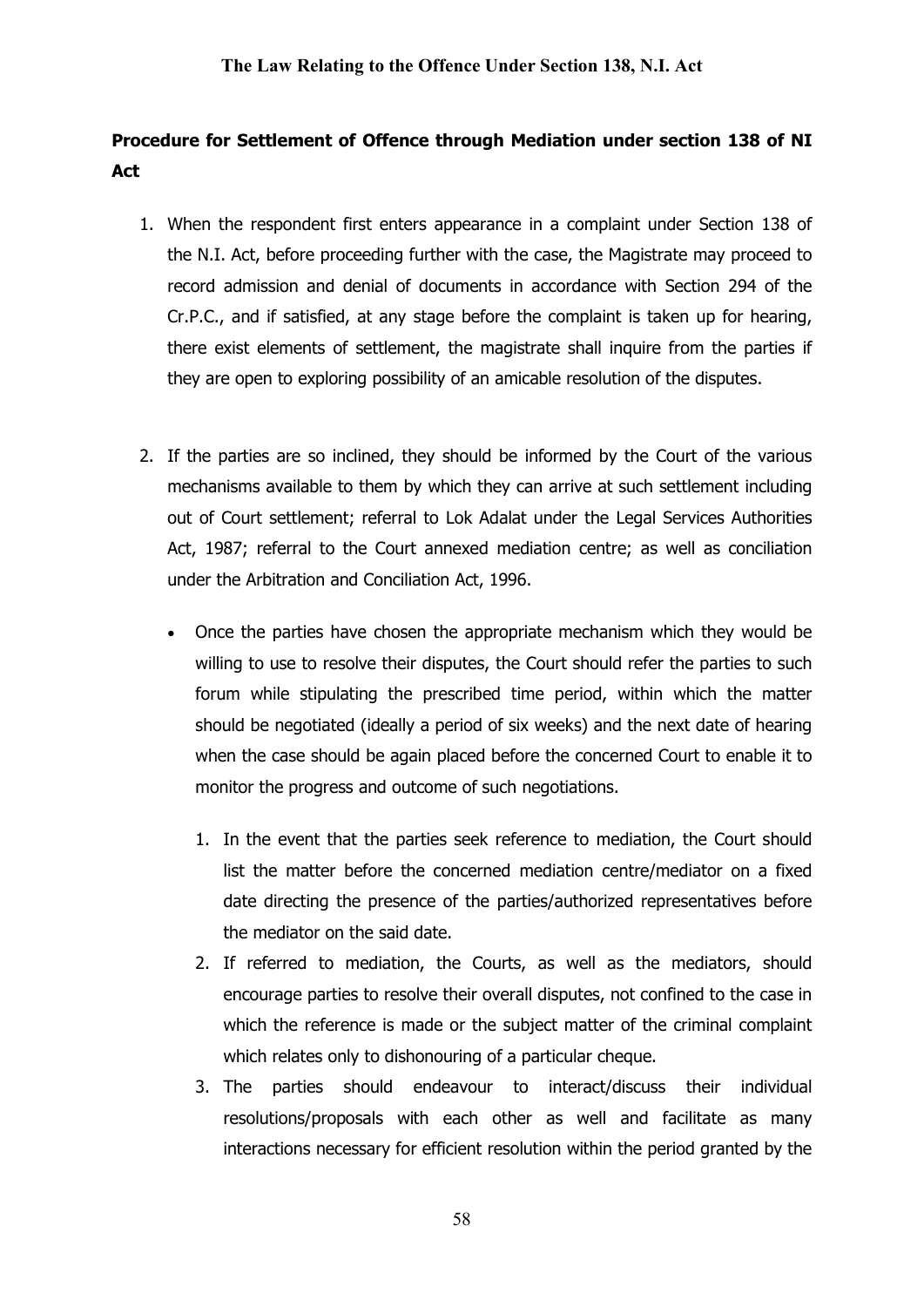Court. The parties shall be directed to appear before the mediator in a time bound manner keeping in view the time period fixed by the magistrate.

• In the event that all parties seek extension of time beyond the initial six week period, the magistrate may, after considering the progress of the mediation proceedings, in the interest of justice, grant extension of time to the parties for facilitating the settlement.

## Contents of the Settlement

If a settlement is reached during the mediation, the settlement agreement which is drawnup must incorporate:

- a. a clear stipulation as to the amount which is agreed to be paid by the party;
- b. a clear and simple mechanism/method of payment and the manner and mode of payment;
- c. undertakings of all parties to abide and be bound by the terms of the settlement must be contained in the agreement to ensure that the parties comply with the terms agreed upon;
- d. a clear stipulation, if agreed upon, of the penalty which would ensure to the party if a default of the agreed terms is committed in addition to the consequences of the breach of the terms of the settlement;
- e. an unequivocal declaration that both parties have executed the agreement after understanding the terms of the settlement agreement as well as of the consequences of its breach;
- f. a stipulation regarding the voluntariness of the settlement and declaration that the executors of the settlement agreement were executing and signing the same without any kind of force, pressure and undue influence.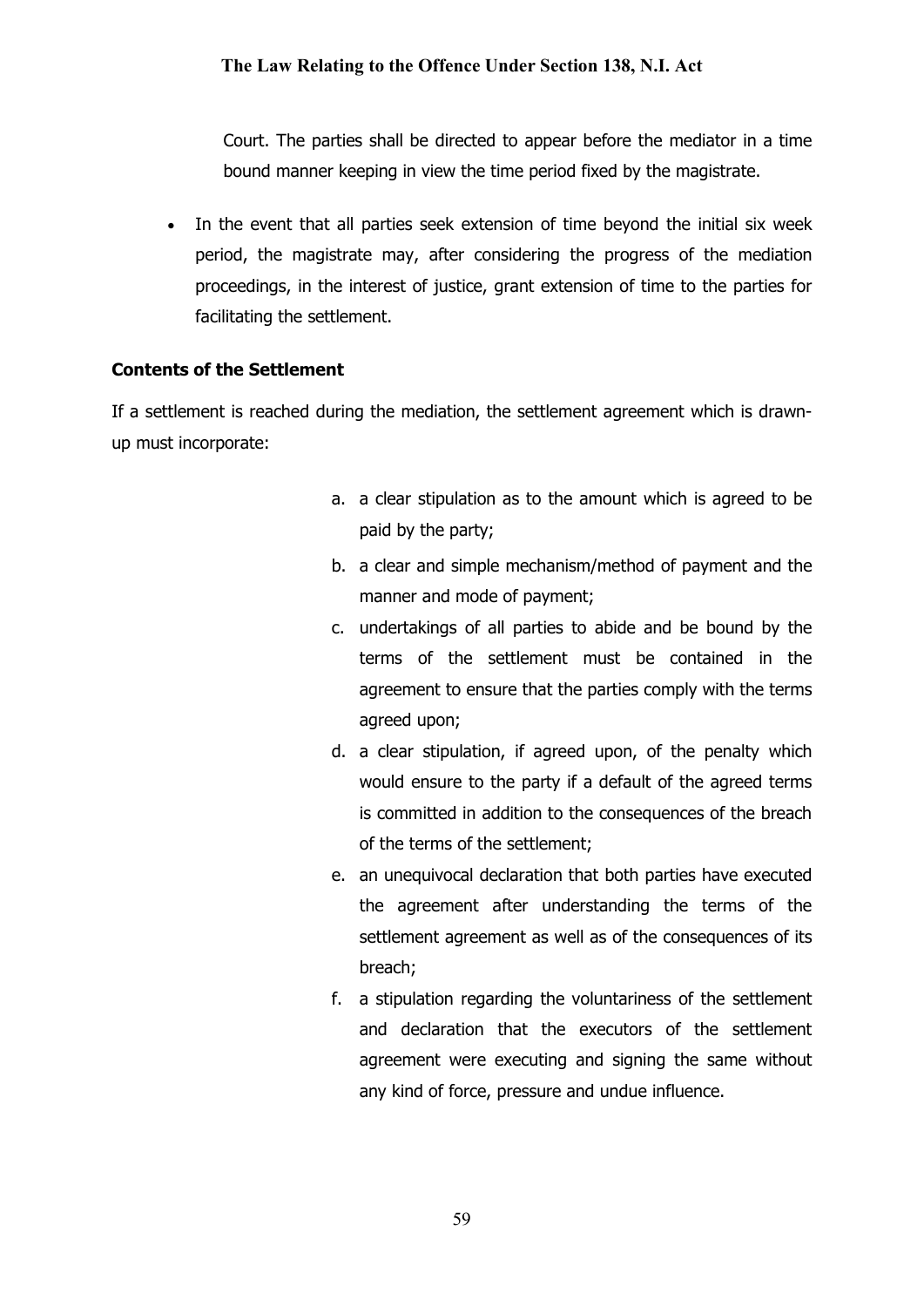Thereafter, the mediator should forward a carefully executed settlement agreement duly signed by both parties along with his report to the Court on the date fixed, when the parties or their authorized representatives would appear before the Court.

## Proceedings before the Court

The Magistrate would adopt a procedure akin to that followed by the civil court under Order XXIII of the C.P.C. The Magistrate should record a statement on oath of the parties affirming the terms of the settlement; that it was entered into voluntarily, of the free will of the parties, after fully understanding the contents and implications thereof, affirming the contents of the agreement placed before the Court; confirming their signatures thereon. A clear undertaking to abide by the terms of the settlement should also be recorded as a matter of abundant caution.

A statement to the above effect may be obtained on affidavit. However, the Magistrate must record a statement of the parties proving the affidavit and the settlement agreement on court record.

The Magistrate should independently apply his judicial mind and satisfy himself that the settlement agreement is genuine, equitable, lawful, not opposed to public policy, voluntary and that there is no legal impediment in accepting the same.

Pursuant to recording of the statement of the parties, the Mgistrate should specifically accept the statement of the parties as well as their undertakings and hold them bound by the terms of the settlement terms entered into by and between them.

Upon receiving a request from the complainant, that on account of the compromise vide the settlement agreement, it is withdrawing himself from prosecution, the matter has to be compounded. Such prayer of the complainant has to be accepted in keeping with the scheme of Section 147 of the N.I. Act.

At this point, the trial Court should discharge/acquit the accused person, depending on the stage of the case. This procedure should be followed even where the settlement terms require implementation of the terms and payment over a period of time.

In the event that after various rounds of mediation, the parties conclude that the matter cannot be amicably resolved or settled, information to this effect should be placed before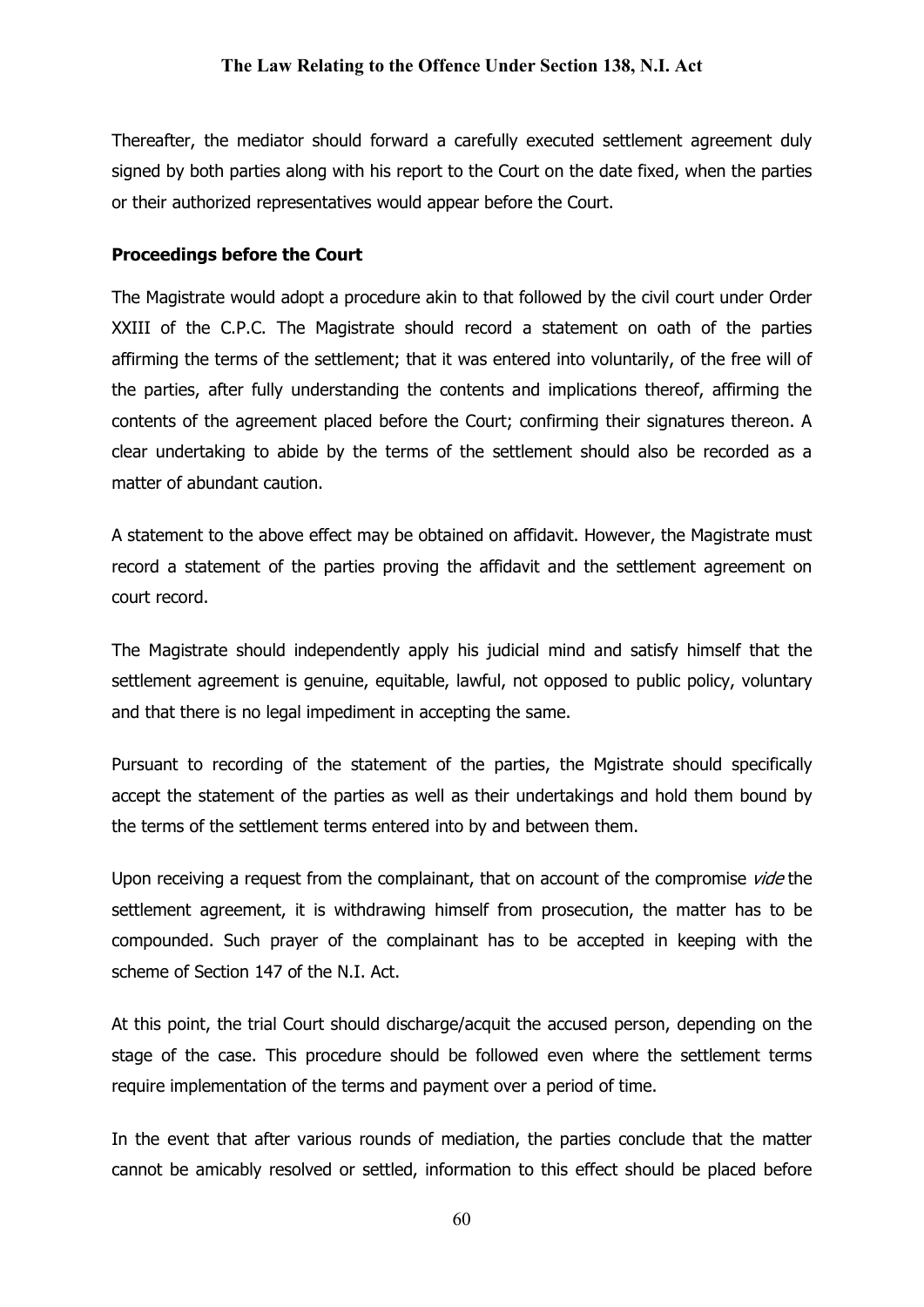the Magistrate who should proceed in that complaint on merits, as per the procedure prescribed by law.

Question IV: If the settlement in Mediation is not complied with - is the court required to proceed with the case for a trial on merits, or hold such a settlement agreement to be executable as a decree?

- Ans. In case the mediation settlement accepted by the court as above is not complied with, the following procedure is required to be followed:
	- i. In the event of default or non-compliance or breach of the settlement agreement by the accused person, the magistrate would pass an order under Section 431 read with Section 421 of the Cr.P.C. to recover the amount agreed to be paid by the accused in the same manner as a fine would be recovered.
	- ii. Additionally, for breach of the undertaking given to the magistrate/court, the court would take appropriate action permissible in law to enforce compliance with the undertaking as well as the orders of the court based thereon, including proceeding under Section 2(b) of the Contempt of Courts Act, 1971 for violation thereof.

**Question V:** If the Mediated Settlement Agreement, by itself, is taken to be tantamount to a decree, then, how the same is to be executed? Is the complainant to be relegated to file an application for execution in a civil court? And if yes, what should be the appropriate orders with respect to the criminal complaint case at hand. What would be the effect of such a mediated settlement vis-a-vis the complaint case?

Ans. The settlement reached in mediation arising out of a criminal case does not tantamount to a decree by a civil Court and cannot be executed in a civil Court. However, a settlement in mediation arising out of referral in a civil case by a civil court can result in a decree upon compliance with the procedure under Order 23 of the C.P.C. This can never be so in a mediation settlement arising out of a criminal case.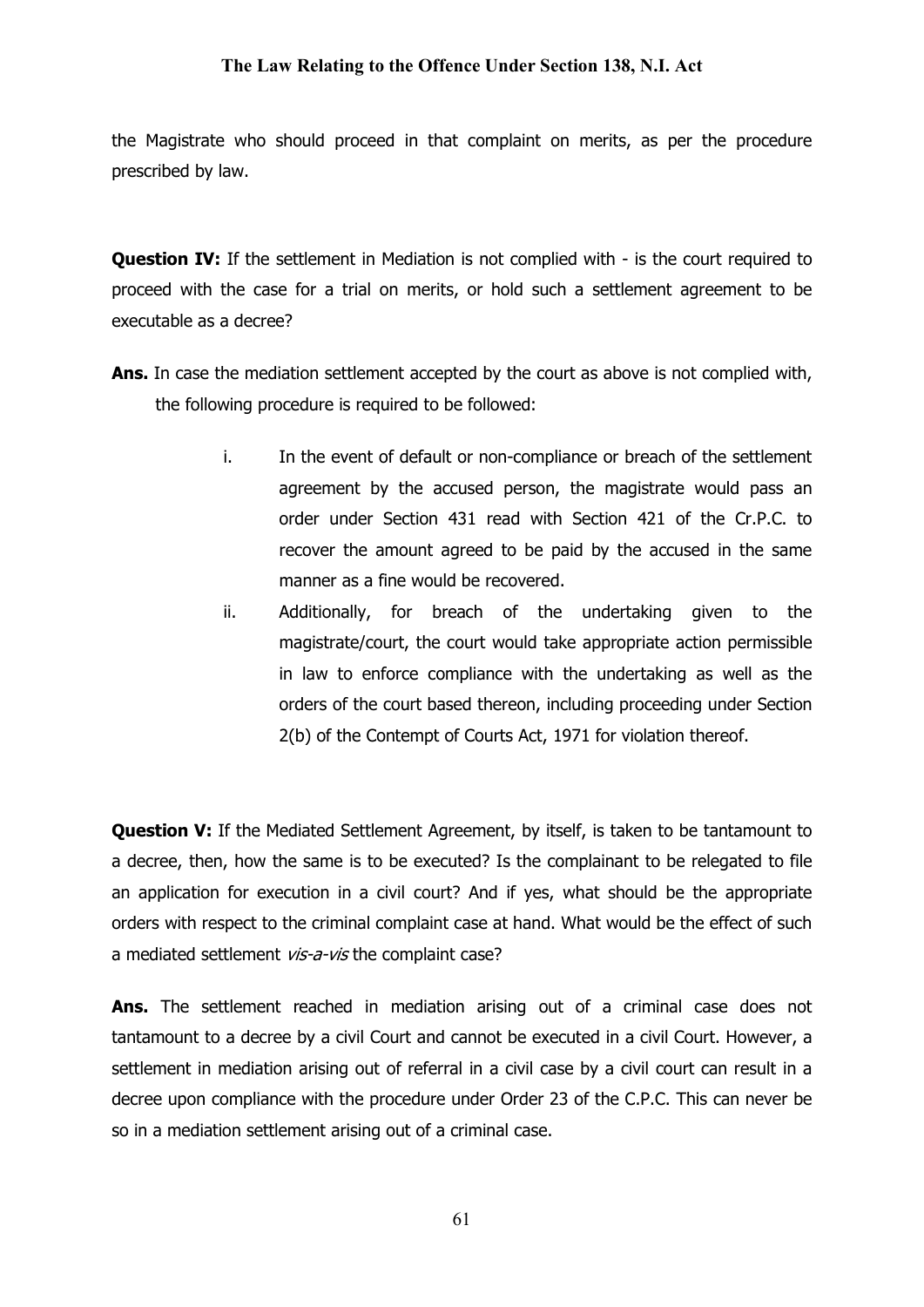## INTERIM COMPENSATION

Section 143A was inserted to the N.I. Act vide the Amendment Act of 2018. It empowers the Court to order the drawer of the cheque to pay interim compensation to the complainant:

- iii. in case of a summary trial or a summons case, where the drawer pleads not guilty to the allegations made in the complaint, and
- iv. in any other case, upon framing of the charges.

The amount shall not exceed 20% of the amount of the cheque and shall be paid within sixty days from the date of the order under sub-section (1), or within such further period not exceeding thirty days as may be directed by the court on sufficient cause being shown by the drawer of the cheque.

In case where the drawer is acquitted then the payee may be directed to refund the entire amount of interim compensation along with the RBI's prevailing interest rate, to the drawer within sixty days from the date of the order, or within such further period not exceeding thirty days as may be directed by the Court on sufficient cause being shown by the complainant.

The interim compensation payable under this section may be recovered as if it were a fine under section 421, CrPC.

The amount of fine imposed under section 138, N.I. Act or the amount of compensation awarded under section 357, CrPC shall be reduced by the amount paid or recovered as interim compensation under this section.

The Amendment Act has also inserted Section 148 to the N.I. Act whereby the Appellate Court has been empowered to order the appellant to deposit such sum which shall be a minimum of 20% of the fine or compensation awarded by the trial court.

## Section 143-A, NI Act is Prospective

Ordinarily alterations in the form of procedure are always retrospective. Any amended law relating to procedure operates retrospectively unless otherwise provided. That being said, when the provision touches or brings any right into existence, the statute cannot be applied retrospectively in the absence of an express assertion to that effect. Any statute which creates new rights, disabilities and obligations or imposes new duties  $vis a vis$  transactions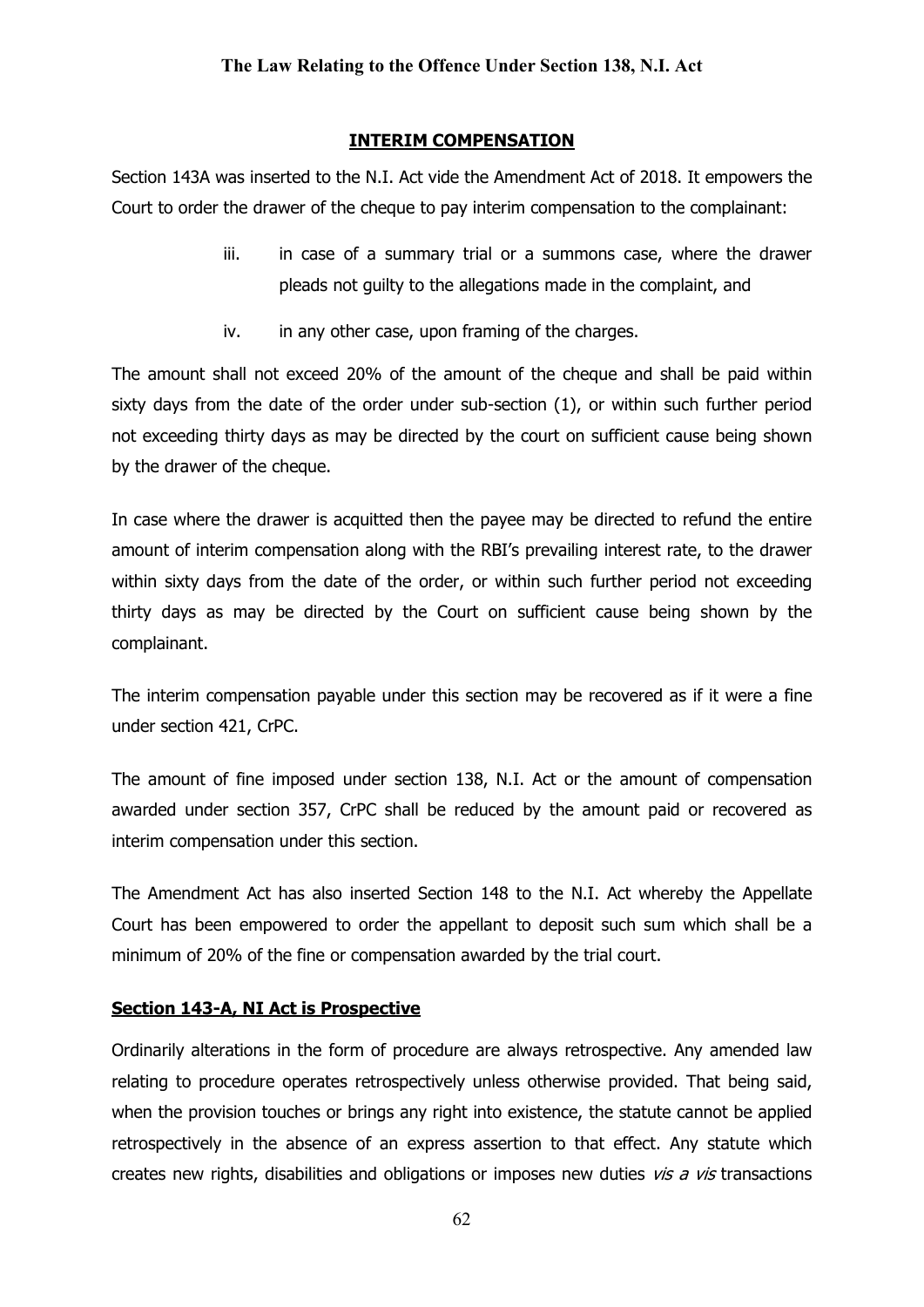which were complete before the enactment of the statute cannot be retrospectively construed. In other words, retrospectivity is applicable only to statutes which alter the form of procedure but no retrospective effect can be given to statutes which affect vested rights.

Going by this line of reasoning, it would seem that interim compensation under section 143- A, NI Act cannot be allowed retrospectively. Application of section 143-A, IPC would give rise to a legal obligation on the accused (to pay 20 % of the cheque amount). It is not a procedural addition *stricto sensu*. Ergo, there is no scope for its retrospective application.

In G. J. Raja vs Tejraj Surana (Criminal Appeal No. 1160 of 2019), a division Bench of the Supreme Court has very expressly held Section 143A to be prospective in operation and that the provisions of said Section 143A can be applied or invoked only in cases where the offence under Section 138 of the Act was committed after the introduction of said Section 143A in the statute book.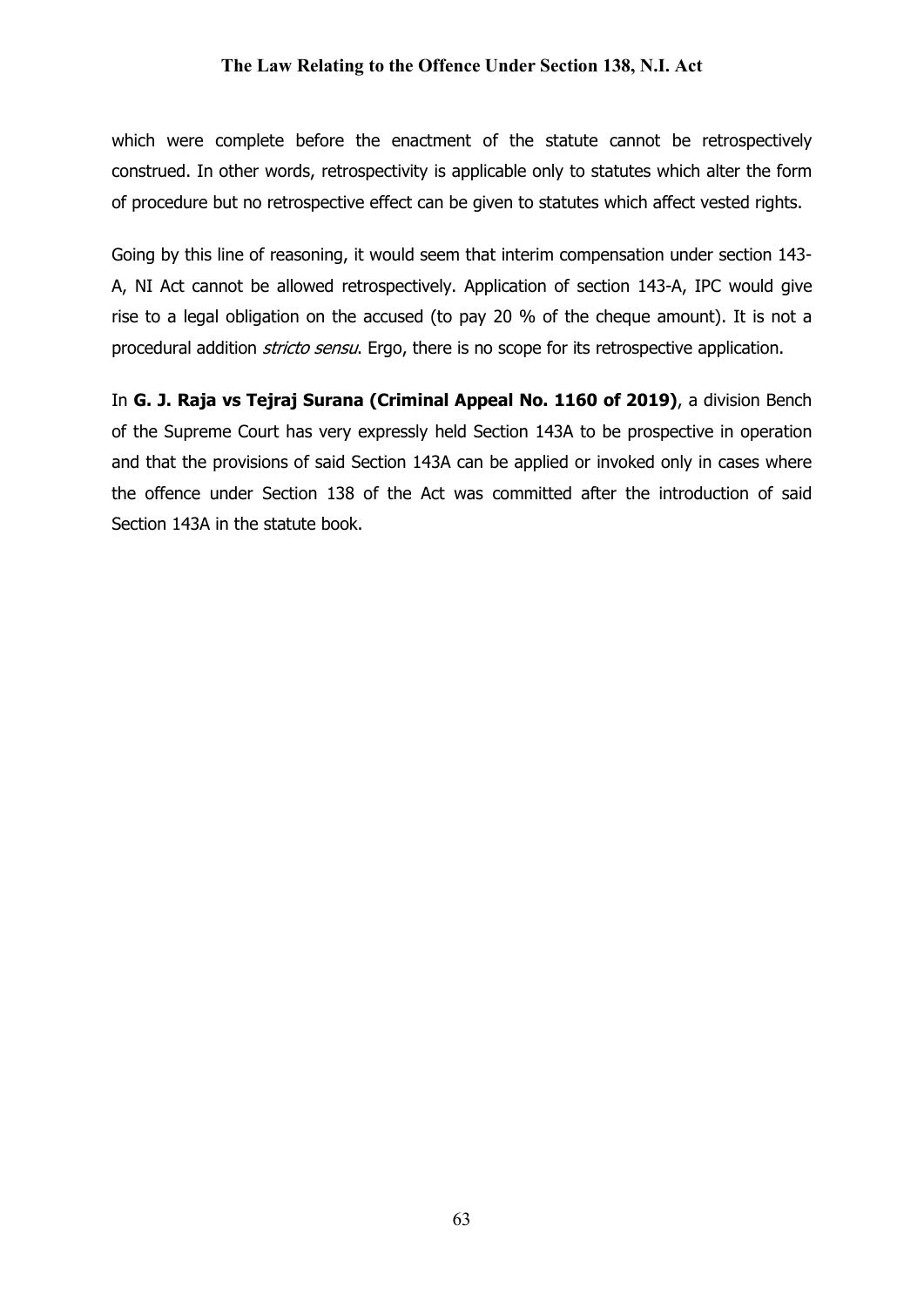#### MISCELLANEOUS PROBLEMS:

- 1. Complainant stops appearing after prosecution evidence has been closed. Will Section 256, CrPC be applicable?
- Ans. It has been held by the Madras High Court in Travel Agents Association of India (TAAI) v.. Eastman Travel & Tours (M) Pvt. Ltd. reported in 2004 CriLJ 2766 that in case the complainant does not appear after closing his evidence in a summons case, the complaint should not be dismissed for nonprosecution. Rather, the Court should pass orders on the basis of the evidence available on record. [Also see S. Anand v. Vasumathi Chandrasekhar reported in (2008) 4 SCC 67]
- 2. Can a criminal court restore a complaint that has been dismissed in default?
- Ans. A criminal court has no power to restore a complaint dismissed in default, as the accused stands discharged or acquitted depending on the case being a warrantcase or a summons-case. Bindeshwari Prasad Singh v. Kali Singh, [AIR 1977 SC 2432].
- 3. Can section 155, CrPC be invoked for an offence under section 138, N.I. Act?
- Ans. The answer is in the negative. The prosecution for dishonour of cheque has to be initiated by lodging a complaint before a court. Sec. 155 of Cr.P.C. which requires clear permission of a Magistrate for initiating investigation of a non-cognizable offence by police cannot be invoked when special procedure is prescribed under sections 142 and 143 N.I. Act.
- 4. The complainant had advanced a loan in excess of Rs.20,000/- in cash. Will the violation of the provisions of the Income Tax Act render the debt or liability of the accused illegal and thereby defeat the punishment under section 138, N.I. Act?
- Ans. The answer is in the negative. The advancement of loan in cash may entail negative consequences for a party especially an Income Tax assessee as his having acted in breach of Section 269SS of Income Tax Act, 1961.

Chapter XXB provides for the requirement as to the mode of acceptance, payment or repayment in certain cases to counteract evasion of tax. Section 269SS